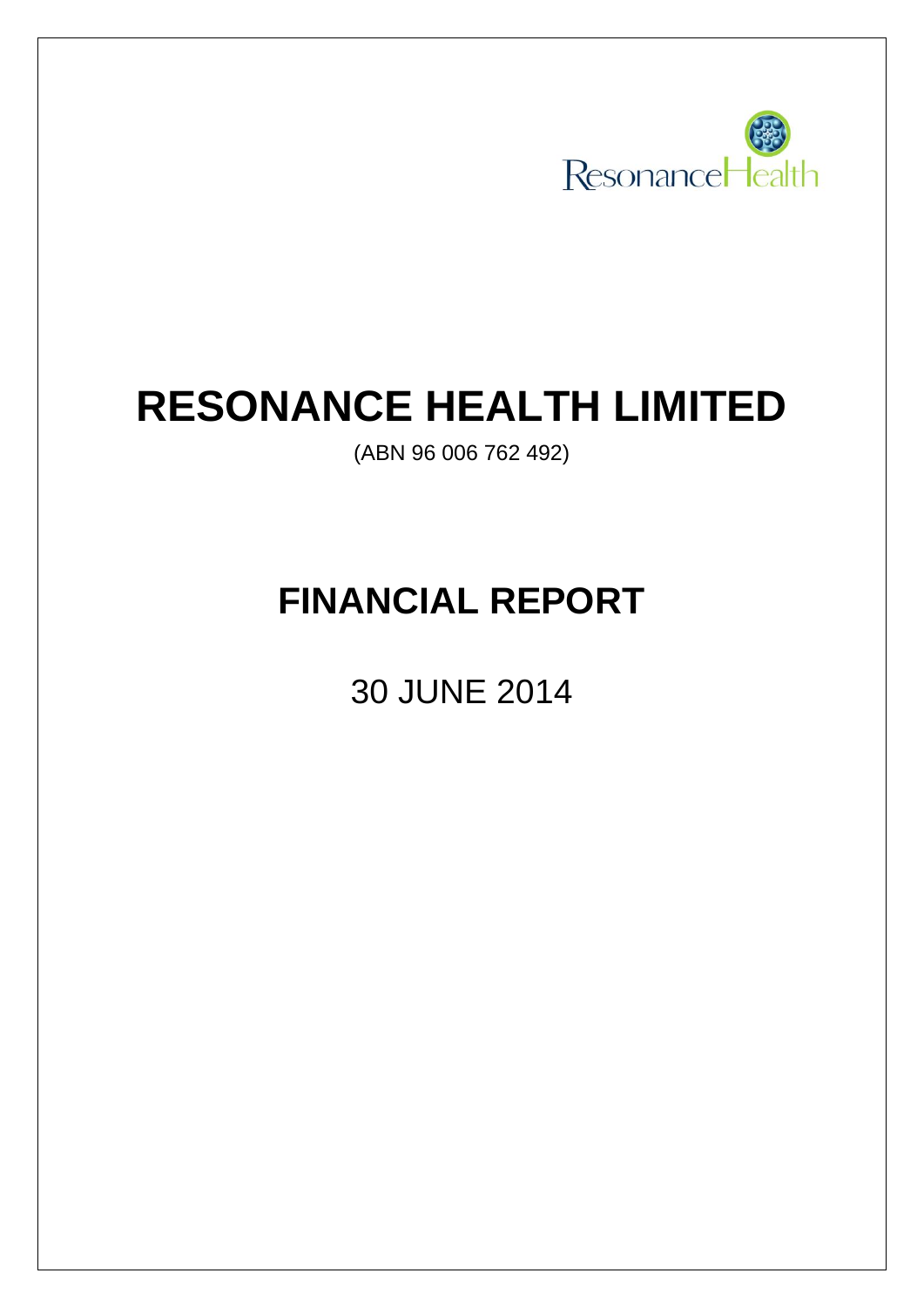## -1- RESONANCE HEALTH LIMITED

## **Corporate Information**

ABN 96 006 762 492

### **Directors**

Dr Martin Blake Non-executive Chairman

Ms Liza Dunne Managing Director

Mr Simon Panton Non-executive Director

Dr Timothy St Pierre Executive Director

Dr Jason Loveridge Non-executive Director

### **Company secretary**

Mr Adrian Bowers

## **Securities exchange listing**

Resonance Health Limited shares are listed on the Australian Securities Exchange. ASX Code: RHT

### **Registered office and Principal place of business**

Ground Floor, 278 Stirling Highway CLAREMONT WA 6010 Telephone: +61 8 9286 5300 Facsimile: +61 8 9286 1179

### **Postal address**

PO Box 1135 NEDLANDS WA 6909

### **Website and e-mail address**

www.resonancehealth.com Email: info@ferriscan.com

## **Auditors**

HLB Mann Judd Level 4, 130 Stirling Street PERTH WA 6000

### **Share registry**

Advanced Share Registry Ltd 110 Stirling Highway NEDLANDS WA 6009 Tel: +61 8 9389 8033 Fax: +61 8 9389 7871

## **Bankers**

National Australia Bank Limited

## **Solicitors**

Steinepreis Paganin Level 4, The Reed Building 16 Milligan Street PERTH WA 6000

## **Contents**

## **Page** Directors' Report **2** Corporate Governance Statement **14** Auditor's Independence Declaration **20** Statement of Comprehensive Income **21** Statement of Financial Position **22** Statement of Changes in Equity **23 23** Statement of Cash Flows **24** Notes to the Financial Statements **25** Directors' Declaration **52** Independent Auditor's Report **53**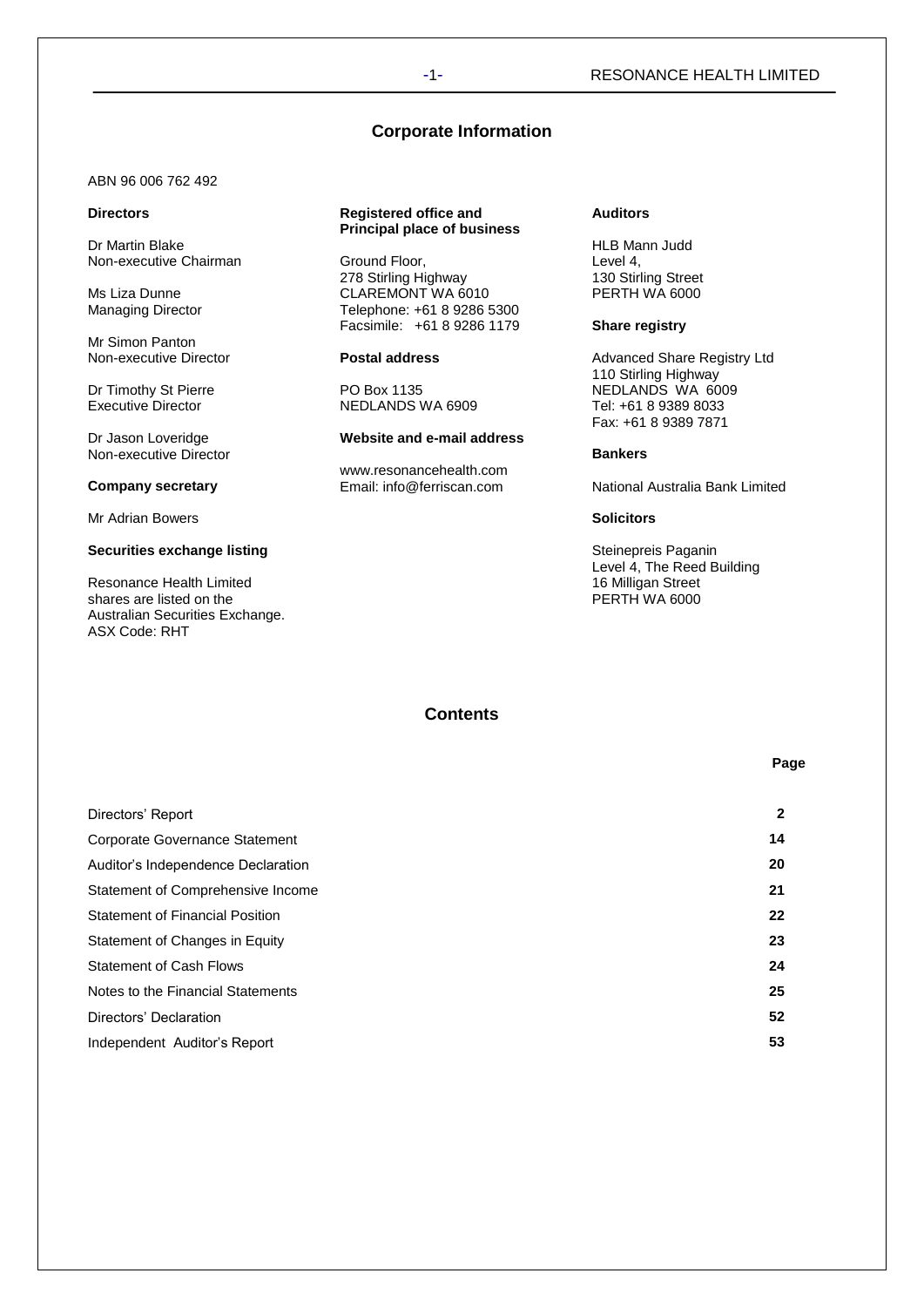## **DIRECTORS' REPORT**

The Directors present their report on the consolidated entity, consisting of Resonance Health Limited and the entities it controlled, together with the annual financial report for the financial year ended 30 June 2014. In order to comply with the provisions of the Corporations Act 2001, the directors report as follows:

## **Directors**

The names, qualifications and experience of directors in office during the financial year and until the date of this report are as follows. Directors were in office for this entire period unless otherwise stated.

| <b>Dr Martin Blake</b><br>MBBS,FRANZCR, | <b>Position:</b> Chairman - Independent and Non-Executive (appointed as Director 4 October<br>2007 and as Chairman 16 December 2010)                                                                                                                                                                                                                             |  |  |  |  |  |
|-----------------------------------------|------------------------------------------------------------------------------------------------------------------------------------------------------------------------------------------------------------------------------------------------------------------------------------------------------------------------------------------------------------------|--|--|--|--|--|
| FAANMS, MBA, GAICD                      | <b>Experience:</b> Dr Blake is a Radiologist and Nuclear Physician and brings significant<br>technical and industry experience to Resonance Health. Dr Blake received FAANMS as a<br>post nominal in recognition of his Nuclear Medicine Specialist training undertaken in 1994<br>& 1995.                                                                       |  |  |  |  |  |
|                                         | He has been a Partner of Perth Radiological Clinic since 1997 and is currently the<br>Chairman of that Company.                                                                                                                                                                                                                                                  |  |  |  |  |  |
|                                         | Dr Blake has an MBA from Melbourne University, is a Graduate of the Australian Institute<br>of Company Directors and holds directorships on a number of private Company boards.                                                                                                                                                                                  |  |  |  |  |  |
|                                         | Other current directorships:                                                                                                                                                                                                                                                                                                                                     |  |  |  |  |  |
|                                         | None                                                                                                                                                                                                                                                                                                                                                             |  |  |  |  |  |
|                                         | Former directorships in last 3 years:                                                                                                                                                                                                                                                                                                                            |  |  |  |  |  |
|                                         | None                                                                                                                                                                                                                                                                                                                                                             |  |  |  |  |  |
|                                         | <b>Special responsibilities:</b>                                                                                                                                                                                                                                                                                                                                 |  |  |  |  |  |
|                                         | Chairman of the Audit Committee                                                                                                                                                                                                                                                                                                                                  |  |  |  |  |  |
|                                         | Chairman of the Remuneration Committee                                                                                                                                                                                                                                                                                                                           |  |  |  |  |  |
| <b>Ms Liza Dunne</b>                    | <b>Position:</b> Managing Director - Executive (appointed 23 October 2008)                                                                                                                                                                                                                                                                                       |  |  |  |  |  |
| B.Bus, GDipAppFin,<br>GAICD             | <b>Experience:</b> Ms Dunne joined Resonance Health in October 2003 and has been actively<br>involved in all aspects of the business including business development, commercialisation<br>of FerriScan, developing alliances with pharmaceutical industry partners and obtaining<br>regulatory approval in various countries.                                    |  |  |  |  |  |
|                                         | Ms Dunne has in depth experience in senior positions across industry. She worked for<br>IBM for eleven years in financial, marketing and management positions and spent five<br>years with KPMG Consulting working across a broad spectrum of industry and project<br>areas that focused on improved business processes and implementation of new<br>technology. |  |  |  |  |  |
|                                         | Ms Dunne holds a Business Degree, a Graduate Diploma in Applied Finance and is a<br>Graduate of the Australian Institute of Company Directors.                                                                                                                                                                                                                   |  |  |  |  |  |
|                                         | Other current directorships:                                                                                                                                                                                                                                                                                                                                     |  |  |  |  |  |
|                                         | None                                                                                                                                                                                                                                                                                                                                                             |  |  |  |  |  |
|                                         | Former directorships in last 3 years:                                                                                                                                                                                                                                                                                                                            |  |  |  |  |  |
|                                         | None                                                                                                                                                                                                                                                                                                                                                             |  |  |  |  |  |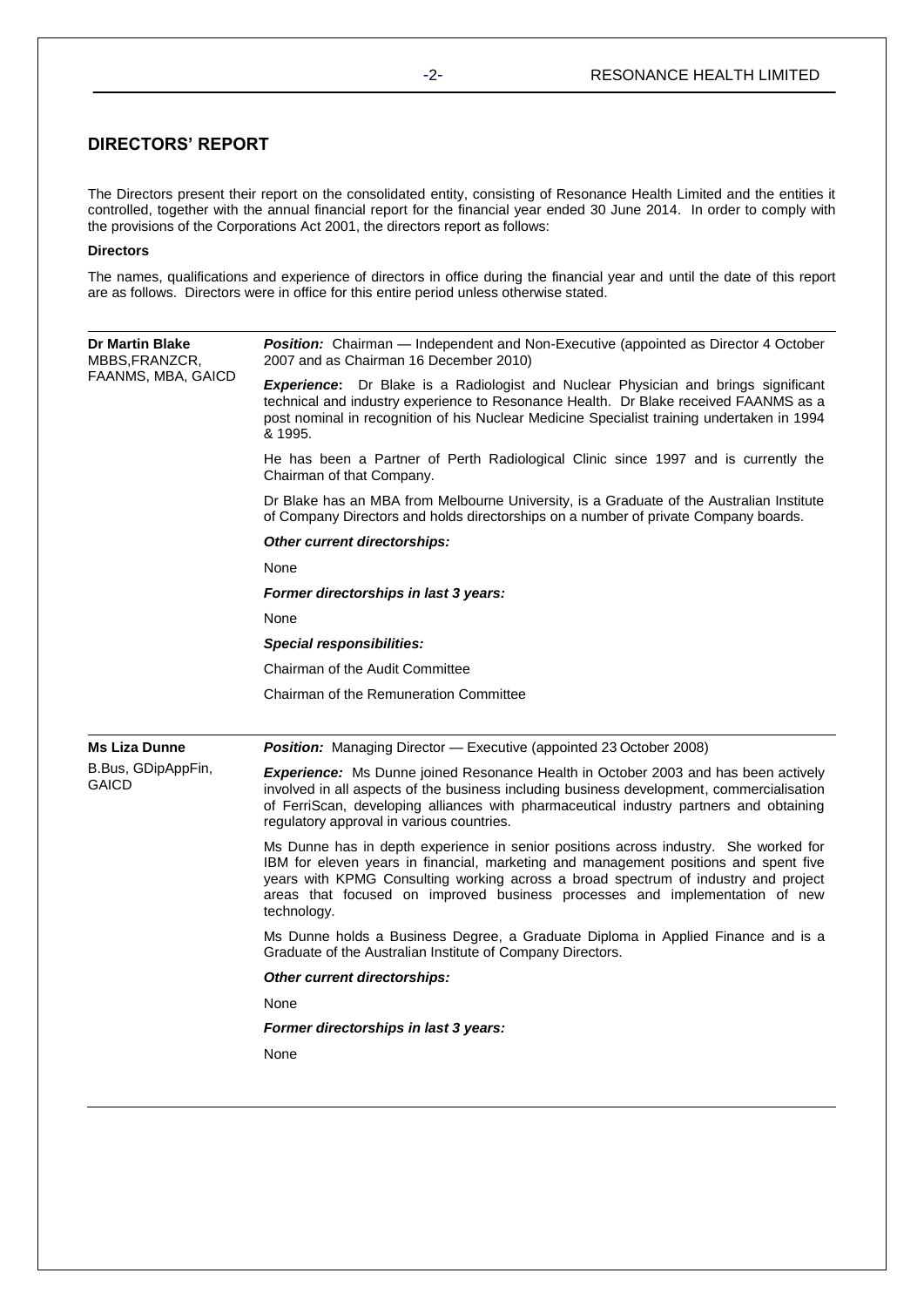| <b>Mr Simon Panton</b>         | <b>Position:</b> Director - Non-Executive (appointed 5 October 2009)                                                                                                                                                                                                                                                                                                                                                                                                                                                                                                                                                                                                                                                                                                     |  |  |  |  |  |
|--------------------------------|--------------------------------------------------------------------------------------------------------------------------------------------------------------------------------------------------------------------------------------------------------------------------------------------------------------------------------------------------------------------------------------------------------------------------------------------------------------------------------------------------------------------------------------------------------------------------------------------------------------------------------------------------------------------------------------------------------------------------------------------------------------------------|--|--|--|--|--|
|                                | <b>Experience:</b> Mr Panton has been a strong supporter of the Company and the FerriScan<br>technology over a number of years and is a major shareholder of Resonance Health. Mr Panton<br>brings skills in business and marketing having run his own successful business.<br><b>Other current directorships:</b>                                                                                                                                                                                                                                                                                                                                                                                                                                                       |  |  |  |  |  |
|                                | None                                                                                                                                                                                                                                                                                                                                                                                                                                                                                                                                                                                                                                                                                                                                                                     |  |  |  |  |  |
|                                | Former directorships in last 3 years:                                                                                                                                                                                                                                                                                                                                                                                                                                                                                                                                                                                                                                                                                                                                    |  |  |  |  |  |
|                                | None                                                                                                                                                                                                                                                                                                                                                                                                                                                                                                                                                                                                                                                                                                                                                                     |  |  |  |  |  |
|                                | <b>Special responsibilities:</b>                                                                                                                                                                                                                                                                                                                                                                                                                                                                                                                                                                                                                                                                                                                                         |  |  |  |  |  |
|                                | Member of the Audit Committee                                                                                                                                                                                                                                                                                                                                                                                                                                                                                                                                                                                                                                                                                                                                            |  |  |  |  |  |
|                                | Member of the Remuneration Committee                                                                                                                                                                                                                                                                                                                                                                                                                                                                                                                                                                                                                                                                                                                                     |  |  |  |  |  |
|                                |                                                                                                                                                                                                                                                                                                                                                                                                                                                                                                                                                                                                                                                                                                                                                                          |  |  |  |  |  |
| Dr Timothy St<br><b>Pierre</b> | <b>Position:</b> Director - Executive (appointed 21 August 2006)                                                                                                                                                                                                                                                                                                                                                                                                                                                                                                                                                                                                                                                                                                         |  |  |  |  |  |
| B.Sc(Hons), PhD                | <b>Experience:</b> Dr St Pierre is widely published in the field of iron in medicine and biology and has<br>a reputation as a key opinion leader in the understanding of the fundamental properties of the<br>iron deposits that occur in iron overload diseases. Dr St Pierre, a Professor at The University of<br>Western Australia, led the team which developed the FerriScan technology. Dr St Pierre has<br>strong links with international key opinion leaders in the field of iron overload diseases and<br>regularly participates in international research collaborations. Dr St Pierre won a Clunies Ross<br>Award from the Australian Academy of Technological Sciences and Engineering for his work on<br>non-invasive measurement of tissue iron deposits. |  |  |  |  |  |
|                                | Other current directorships:                                                                                                                                                                                                                                                                                                                                                                                                                                                                                                                                                                                                                                                                                                                                             |  |  |  |  |  |
|                                | None                                                                                                                                                                                                                                                                                                                                                                                                                                                                                                                                                                                                                                                                                                                                                                     |  |  |  |  |  |
|                                | Former directorships in last 3 years:                                                                                                                                                                                                                                                                                                                                                                                                                                                                                                                                                                                                                                                                                                                                    |  |  |  |  |  |
|                                | None                                                                                                                                                                                                                                                                                                                                                                                                                                                                                                                                                                                                                                                                                                                                                                     |  |  |  |  |  |
|                                | <b>Special responsibilities:</b>                                                                                                                                                                                                                                                                                                                                                                                                                                                                                                                                                                                                                                                                                                                                         |  |  |  |  |  |
|                                | None                                                                                                                                                                                                                                                                                                                                                                                                                                                                                                                                                                                                                                                                                                                                                                     |  |  |  |  |  |
|                                |                                                                                                                                                                                                                                                                                                                                                                                                                                                                                                                                                                                                                                                                                                                                                                          |  |  |  |  |  |
| Dr Jason Loveridge             | <b>Position:</b> Director — Non-Executive (appointed 7 February 2013)                                                                                                                                                                                                                                                                                                                                                                                                                                                                                                                                                                                                                                                                                                    |  |  |  |  |  |
| B.Sc, PhD, FRSM                | <b>Experience:</b> Dr. Loveridge FRSM has a Ph.D. in Biochemistry, a B.Sc. in Biochemistry and<br>Microbiology (Class II/I Honours) and is a Fellow Royal Society of Medicine.                                                                                                                                                                                                                                                                                                                                                                                                                                                                                                                                                                                           |  |  |  |  |  |
|                                | Dr. Loveridge has been working with young, growth orientated businesses in the biotech and<br>medtech industries for over 20 years. As an active venture investor he established a lengthy<br>track record of successful participation in European, US and Israeli based healthcare companies.<br>Based in Europe he also has considerable international experience at board level and a particular<br>interest in business development, mergers & acquisitions.                                                                                                                                                                                                                                                                                                         |  |  |  |  |  |
|                                | Other current directorships:                                                                                                                                                                                                                                                                                                                                                                                                                                                                                                                                                                                                                                                                                                                                             |  |  |  |  |  |
|                                | CEO Parvulus Suisse SA, CEO Genable Technologies Ltd.                                                                                                                                                                                                                                                                                                                                                                                                                                                                                                                                                                                                                                                                                                                    |  |  |  |  |  |
|                                | Gerant WARAMBI Sarl, JDS Biopharma Pty. Ltd                                                                                                                                                                                                                                                                                                                                                                                                                                                                                                                                                                                                                                                                                                                              |  |  |  |  |  |
|                                | Anaconda Pharma SAS, Parvulus Medical SAS                                                                                                                                                                                                                                                                                                                                                                                                                                                                                                                                                                                                                                                                                                                                |  |  |  |  |  |
|                                | Former directorships in last 3 years:                                                                                                                                                                                                                                                                                                                                                                                                                                                                                                                                                                                                                                                                                                                                    |  |  |  |  |  |
|                                | None                                                                                                                                                                                                                                                                                                                                                                                                                                                                                                                                                                                                                                                                                                                                                                     |  |  |  |  |  |
|                                | <b>Special responsibilities:</b>                                                                                                                                                                                                                                                                                                                                                                                                                                                                                                                                                                                                                                                                                                                                         |  |  |  |  |  |
|                                | Member of the Audit Committee                                                                                                                                                                                                                                                                                                                                                                                                                                                                                                                                                                                                                                                                                                                                            |  |  |  |  |  |
|                                | Member of the Remuneration Committee                                                                                                                                                                                                                                                                                                                                                                                                                                                                                                                                                                                                                                                                                                                                     |  |  |  |  |  |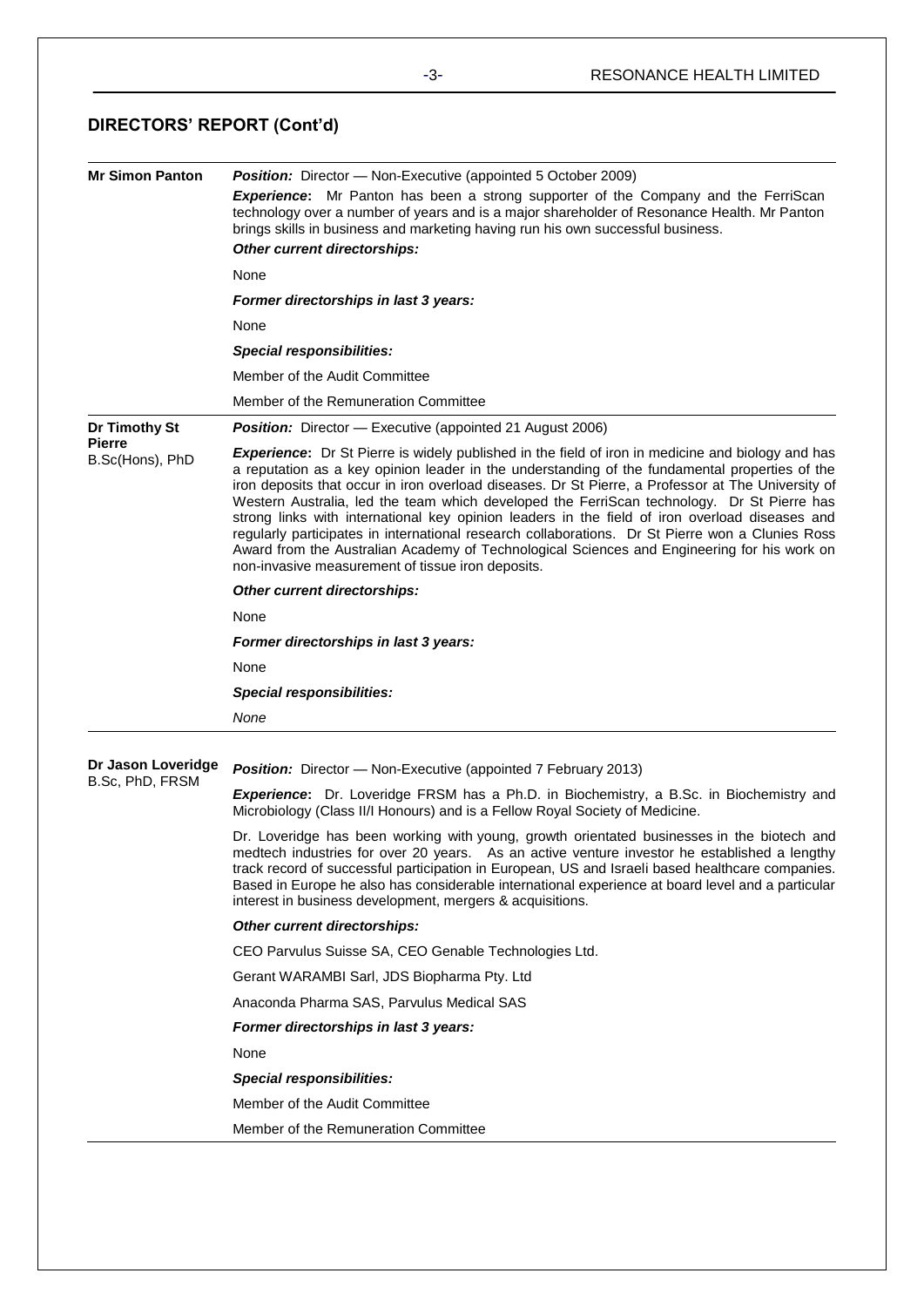| Mrs Naomi Haydari<br>B.Bus, B SSc, CPA | <b>Position:</b> Company Secretary                                                                                                                      |  |  |  |  |  |
|----------------------------------------|---------------------------------------------------------------------------------------------------------------------------------------------------------|--|--|--|--|--|
|                                        | <b>Experience:</b> Mrs Haydari has experience in managing the financial obligations of ASX listed<br>corporations across a diverse range of industries. |  |  |  |  |  |
|                                        | Mrs Haydari holds a Business Degree (Accounting), a Social Science Degree and is a qualified<br>CPA.                                                    |  |  |  |  |  |
|                                        | Mrs Haydari commenced maternity leave effective 28 <sup>th</sup> November 2013.                                                                         |  |  |  |  |  |
|                                        |                                                                                                                                                         |  |  |  |  |  |
| <b>Mr Adrian Bowers</b>                |                                                                                                                                                         |  |  |  |  |  |
| B.Bus, CPA,                            | <b>Position:</b> Company Secretary acting while Mrs Haydari is on maternity leave.                                                                      |  |  |  |  |  |
| <b>Chartered Secretary</b>             | <b>Experience:</b> Mr Bowers has experience in managing the financial affairs of public corporations<br>across a diverse range of industries.           |  |  |  |  |  |
|                                        | Mr Bowers holds a Bachelor of Business, is a CPA and qualified Chartered Secretary.                                                                     |  |  |  |  |  |

## **Interests in the Shares of the Company**

The following relevant interests in shares of the Company were held by the directors during the period. There has been no change in directors' and executives' shareholdings to the date of this report.

|                  | Number of fully<br>paid ordinary<br>shares |
|------------------|--------------------------------------------|
| <b>Directors</b> |                                            |
| Dr M Blake       | 6,464,677                                  |
| Ms L Dunne       | 3,253,385                                  |
| Mr S Panton      | 65,960,972                                 |
| Dr J Loveridge   |                                            |
| Dr T St Pierre   | 9,078,750                                  |
| Total            | 84,757,784                                 |
| Executives       |                                            |
| Mrs N Haydari    |                                            |
| Total            |                                            |
|                  |                                            |

## **Incentive Shares and Options**

The Company does not have an option plan. Accordingly, no options were issued as part of remuneration to directors or specified executives during the current or previous financial year.

## **Dividends Paid or Recommended**

No dividend was paid or declared for the financial year.

## **Principal Activities**

The Company's business involves the development and commercialisation of technologies and services for the quantitative analysis of radiological images in a regulated and quality controlled environment.

The Company's core product is FerriScan, a non-invasive liver diagnostic technology used for the measurement of iron in the liver.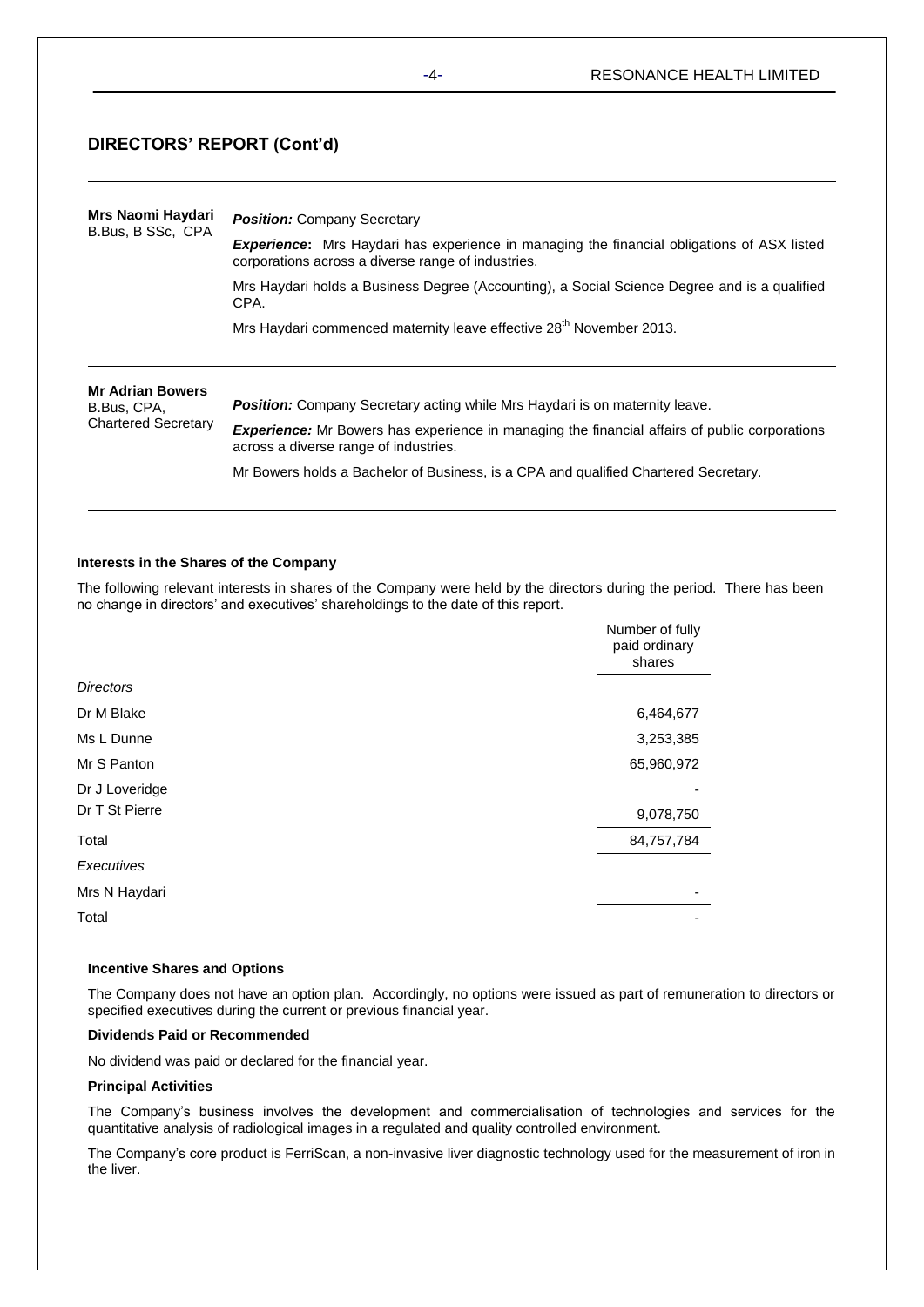## **Review of Operations**

## **FerriScan:**

FerriScan is a patent protected software medical device used to assess the amount of iron in the liver through the analysis of MRI images. The FerriScan software is used at the Company's ISO 13485 certified central facility to provide an image analysis and reporting service to hospitals and pharmaceutical companies around the world. We are currently providing FerriScan analysis and reporting services to clients in over 20 countries and in the last 12 months we have seen considerable growth in the number of FerriScan clients.

During the year sales volumes increased 32% over the previous financial year and over 50 new radiology facilities were set up for FerriScan imaging. Collaborative programs with pharmaceutical companies have expanded the availability of the FerriScan services to new markets.

Sales revenue for the year ended 30 June 2014 was \$2,284,565 representing an increase of 50% from the previous year's sales revenue of \$1,527,188. The Company completed a record number of 5,596 FerriScan images up 32% from prior year's 4,247 images. Pre-paid revenue received in the prior year of \$313,805 was earned for accounting purposes and recognised as revenue during the current year.

Receipts from customers were \$2,179,241 up 17% from the previous year's receipts.

Variations in volume growth and revenue growth are the result of changes in the mix of services provided. Contracts with pharmaceutical companies include project management and data management services in addition to the FerriScan analysis and reporting services. Growth in the routine use of FerriScan by hospitals does not include these additional project related services.

## **HepaFat-Scan:**

HepaFat-Scan is a software medical device for the measurement of fat in the liver addressing the rapidly growing fatty liver market. HepaFat-Scan was cleared for marketing by the US Food and Drug Administration (FDA) in December 2013 and was listed on the Australian Register of Therapeutic Goods (ARTG) and gained the CE Mark(European Community approval) in May 2014 for marketing approval in Europe. Commercialisation activities have focused on the following activities:

Completion of a US market access report which has expanded the potential markets for HepaFat-Scan and is directing our initial target marketing activities.

Engaging with the Company's existing customer base to use HepaFat-Scan for patients with fatty liver related disorders. Several customers are now piloting HepaFat-Scan in the US and Australia.

Engaging with pharmaceutical companies developing therapies to address fatty liver disease. The Company's ISO 13485 certified core lab is ideally suited to provide services for pharmaceutical companies conducting clinical trials where a determination of the amount of fat in the liver is required. Resonance Health has been providing services to clinical trials for over 10 years.

An agreement has been reached in principal with a leading US hospital regarding an independent validation study of HepaFat-Scan.

Work has commenced to further automate the use of the HepaFat-Scan software, enabling scale up for large volume use. Many countries in Asia are now experiencing a rapidly growing prevalence of fatty liver disease and the Company is developing a solution to provide a low cost option to these markets.

## **Liver Fibrosis:**

Resonance Health is also developing imaging tools for the quantification of liver fibrosis using MRI technology. A noninvasive alternative to a liver biopsy to assess the degree of liver fibrosis is a large unmet need.

The Company has conducted a number of studies which have shown some promising results. The most recent work has focused on the assessment of contrast-enhanced images to detect subtle features within the images which distinguish fibrosis. Whilst this work has not been finalised, to date it has not provided results which are better than those previously obtained. Using non-contrast enhanced images, the Company's technology accurately scored the level of liver fibrosis in

90% of the 29 cases. However, when tested with a separate set of images, the same results could not be achieved. The Company is undertaking further investigation into understanding the less than satisfactory results on the second measurements.

While the Company's liver fibrosis product is not currently at a position to be commercialised, the results are encouraging and the Company is still pursuing its objectives in regard to the development of a unique and novel MRI test to accurately assess the degree of liver fibrosis.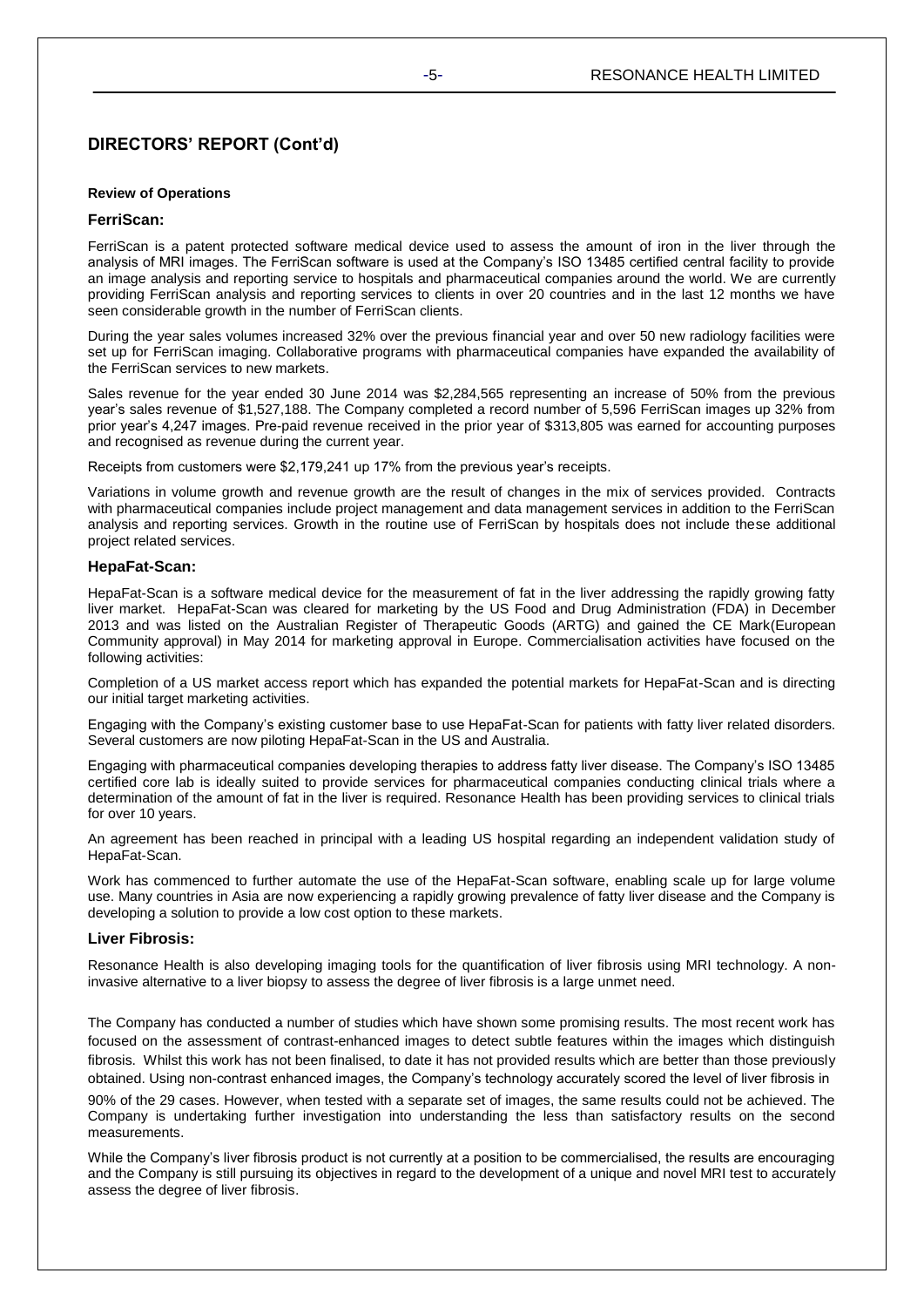## **Financial Summary**:

A net loss was recorded for the year of \$72,415 compared to a net loss of \$204,481 in the previous financial year.

Sales revenue was \$2,284,565, an increase of 50% over the prior year due to an increase in the volume of work. Total income was 35% higher than the prior year. The Company received no Export Market Development Grant (EMDG) in the FY 2013/14 compared to \$146,051 received in the previous year. The FerriScan and Services Business Segment reported a profit of \$661,665 compared to a profit of \$70,641 in the previous financial year, an increase of 836%.

Normal operating expenses (excluding depreciation, amortisation, foreign exchange expense and due diligence onetime costs) were 3% lower than the prior year. Total expenditure for the year was \$2,384,818 compared to the prior year total expenditure of \$2,070,539 for the following reasons:

|                                                                                                   | Year on Year difference |
|---------------------------------------------------------------------------------------------------|-------------------------|
| Amortisation charges are higher \$89,326 (2013: \$34,677)                                         | (\$54,649)              |
| Foreign exchange expense of \$53,879 compared to prior year foreign exchange gain of<br>\$156,584 | (S210, 463)             |
| Onetime charge for due diligence cost of \$119,573                                                | (\$119,573)             |
| Other Items                                                                                       | 70.406                  |
|                                                                                                   | (\$314,279)             |

The loss for the year also reflects a reduced income tax benefit of \$3,367 compared to \$156,911 in the previous financial year as the Group moves into a tax paying position.

Resonance Health has cash at bank of \$2,097,607 at the end of the financial year compared to \$1,092,943 in the previous financial year and has no debt.

Cash flows from operating activities generated positive cash of \$64,239. This excludes cash expenditure of \$94,629 associated with the due diligence of a potential acquisition target.

No Research and Development Tax Rebate was received in the FY 2013/14 year compared to \$188,645 received in the FY 2012/13. A rebate of \$115,949 has been recorded as part of other receivables at balance date.

The Company raised \$1,277,521 (less costs) via the issue of 25,550,419 million shares at 5 cents per share.

Research and development expenditure focused on the Company's HepaFat-Scan and fibrosis products totalled \$376,409 during the year (2013: \$343,047). This comprised capitalised development costs of \$190,404 (2013: \$205,337) that are recognised as an intangible asset in the Statement of Financial Position and expenditure of \$89,326 (2013: \$34,677) and amortisation expense, \$70,874 (2013: \$56,212) recognised in Research and Development in the Statement of Comprehensive Income and \$25,804 (2013: \$46,821) recognised in Employee Benefits.

## **Operating Results**

The net loss of the consolidated entity for the financial year after tax was \$72,415 (2013: \$204,481).

### **Significant Changes in State of Affairs**

There were no significant changes in the state of affairs of the Company during the financial year, other than as set out in this report.

### **Significant Events After Balance Date**

On 12 September 2014 as part of the Shortfall Entitlement, the Company placed 13 million shares at \$0.05 per share. This raised a further cash amount of \$650,000.

## **Likely Developments and Expected Results of Operations**

Comments on expected results of the operations of the consolidated entity are included in this report under the review of operations.

Disclosure of information regarding likely developments in the operations of the consolidated entity in future financial years and the expected results of those operations is likely to result in unreasonable prejudice to the Company. Accordingly, this information has not been disclosed in this report.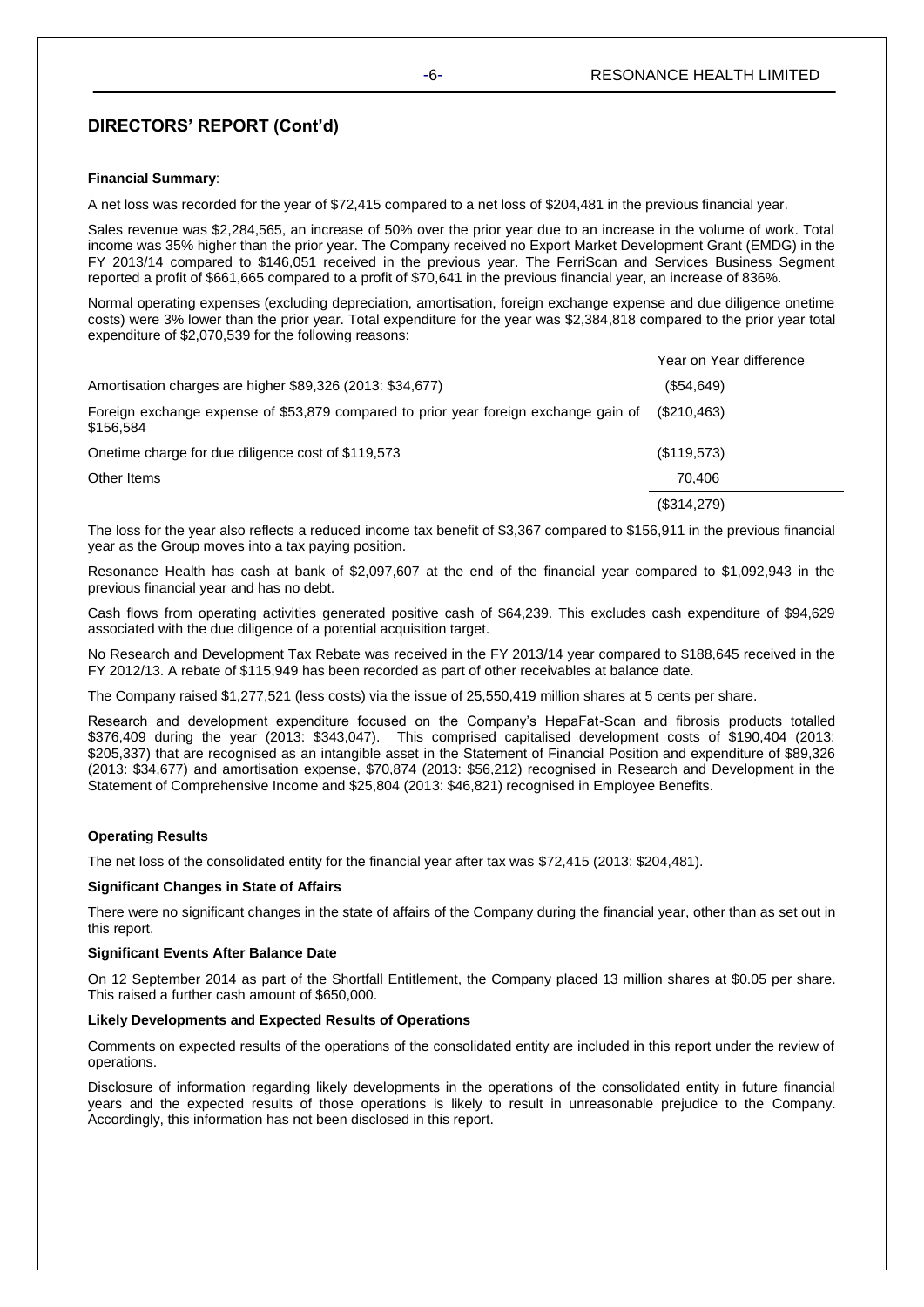## **Environmental Legislation**

The consolidated entity's operations are not subject to any significant environmental legislation.

## **Indemnification and Insurance of Directors and Officers**

The Company has agreed to indemnify all the directors and secretaries of the Company for any liabilities to another person (other than the Company or related body corporate) that may arise from their position as directors of the Company and its controlled entities, except where the liability arises out of conduct involving a lack of good faith.

During the financial year the Company paid a premium of \$13,000 (2013: \$13,000) to insure the directors and secretaries of the Company and its controlled entities against any liability incurred in the course of their duties to the extent permitted by the Corporations Act 2001. It is not possible to apportion the premium between amounts relating to the insurance against legal costs and those relating to other liabilities.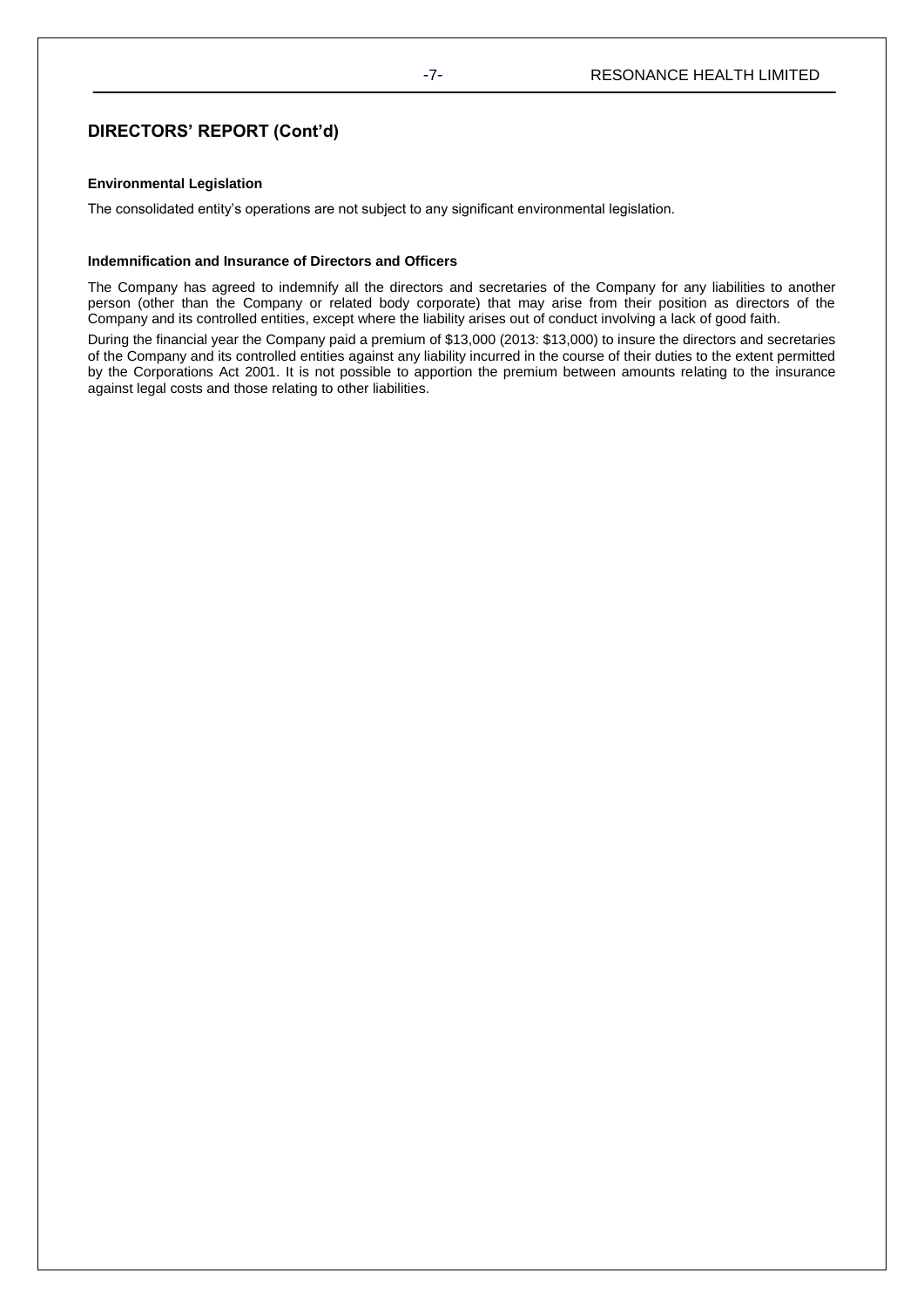## **REMUNERATION REPORT (audited)**

This report outlines the remuneration arrangements in place for the key management personnel of Resonance Health Limited for the financial year ended 30 June 2014. The information provided in this remuneration report has been audited as required by Section 308 (3C) of the Corporations Act 2001.

Key management personnel are defined as those persons having authority and responsibility for planning, directing and controlling the major activities of the Company and the Group, directly or indirectly, including any director (whether executive or otherwise) of the parent Company and the Company Secretary.

## **Key Management Personnel**

## **(i) Directors**

Dr Martin Blake – Chairman

Ms Liza Dunne – Managing Director

Mr Simon Panton

Dr Timothy St Pierre

Dr Jason Loveridge

## **(ii) Executives**

Mrs Naomi Haydari - Company Secretary (on Maternity Leave)

## **Remuneration Policy**

The Board's policy for determining the nature and amount of remuneration for Board members and senior executives of the consolidated entity is as follows:

- set competitive remuneration packages to attract the highest calibre of employees in the context of prevailing market conditions, particular experience of the individual concerned and the overall performance of the Company; and
- reward employees for performance that results in long-term growth in shareholder wealth, with the objective of ensuring maximum stakeholder benefit from the retention of a high quality board and executive team.

The Board of Resonance Health Limited believes the remuneration policy to be appropriate and effective in its ability to attract and retain the best executives and directors to run and manage the consolidated entity, as well as create goal congruence between directors, executives and shareholders.

### **Remuneration Committee**

The Remuneration Committee of the Board of Directors of the Company is responsible for determining and reviewing compensation arrangements for directors and the executive team.

The remuneration policy, setting the terms and conditions for the executive directors and other senior executives, was developed by the remuneration committee and approved by the Board.

The remuneration committee reviews executive packages annually by reference to the consolidated entity's performance, executive performance and comparable information from industry sectors and other listed companies in similar industries. The assistance of an external consultant or remuneration surveys are used where necessary.

### **Remuneration Structure**

In accordance with best practice Corporate Governance, the structure of non-executive director and executive remuneration is separate and distinct.

### **Non-executive Director Remuneration**

The Board seeks to set aggregate remuneration at a level that provides the Company with the ability to attract and retain directors of the highest calibre, whilst incurring a cost that is acceptable to shareholders.

Non-executive directors' fees not exceeding an aggregate of \$250,000 per annum have been approved by the Company in a general meeting.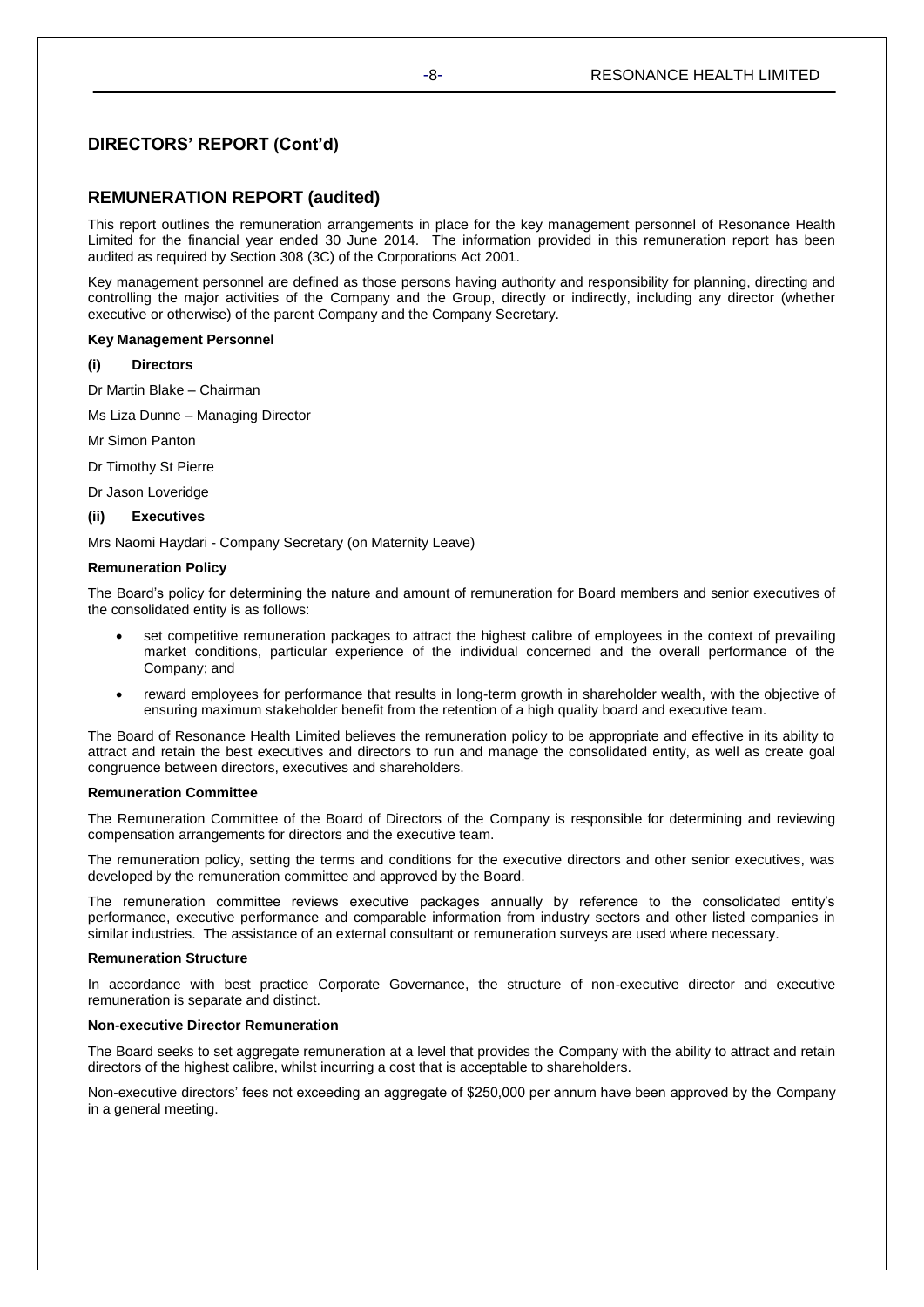The amount of aggregate remuneration sought to be approved by shareholders and the manner in which it is apportioned amongst directors is reviewed annually. The Board considers fees paid to non-executive directors of comparable companies when undertaking the annual review process.

Each of the non-executive directors receives a fixed fee for their services as directors. There is no direct link between remuneration paid to any of the directors and corporate performance.

## **Executive Remuneration**

Remuneration consists of fixed remuneration and variable remuneration.

## **(i) Fixed Remuneration**

Fixed remuneration is reviewed annually. The process consists of a review of relevant comparative remuneration in the market and internally, and where appropriate, external advice on policies and practices. The Committee has access to external, independent advice where necessary.

All executives (except Dr St Pierre) receive a base salary (which is based on factors such as length of service and experience), superannuation and fringe benefits.

Executives receive a superannuation guarantee contribution required by the government, which for the year is 9.25%, and do not receive any other retirement benefits.

## **(ii) Variable Remuneration**

All bonuses and incentives are linked to predetermined performance criteria. The Board may, however, exercise its discretion in relation to approving incentives and bonuses, and can recommend changes to the committee's recommendations. Any changes must be justified by reference to measurable performance criteria.

All remuneration paid to directors and executives is valued at the cost to the Company and expensed or capitalised. Securities given to directors and executives are valued as the difference between the market price of those shares and the amount paid by the director or executive. There are currently no securities on issue.

## **Executive Officer's Employment Agreements**

Ms Dunne was appointed to the role of Managing Director of Resonance Health Ltd on 23 October 2008. Her employment agreement provides for a salary of \$272,500 pa inclusive of superannuation and the provision of three months notice for termination or resignation without cause.

Mrs Haydari was appointed to the role of Company Secretary of Resonance Health Ltd on 19 March 2012. Mrs Haydari resigned as Company Secretary on 28 November 2013 to take 12 months maternity leave. Her employment agreement provides for an equivalent full time salary of \$136,250 pa inclusive of superannuation for 22.5 hours per week and the provision of one months notice for termination or resignation without cause.

## **Consultancy Services Agreement for Executive Director Dr Tim St Pierre**

The Company has an agreement with The University of Western Australia (UWA) for consulting services provided by Dr St Pierre. Under this agreement consulting services provided for duties of Chief Scientific Officer totalling \$67,119 (2013: \$94,544) and no fixed fee for his services as a non-executive director (2013: \$nil) were incurred during the financial year. These amounts are included in Dr Tim St Pierre's remuneration disclosed in the following table.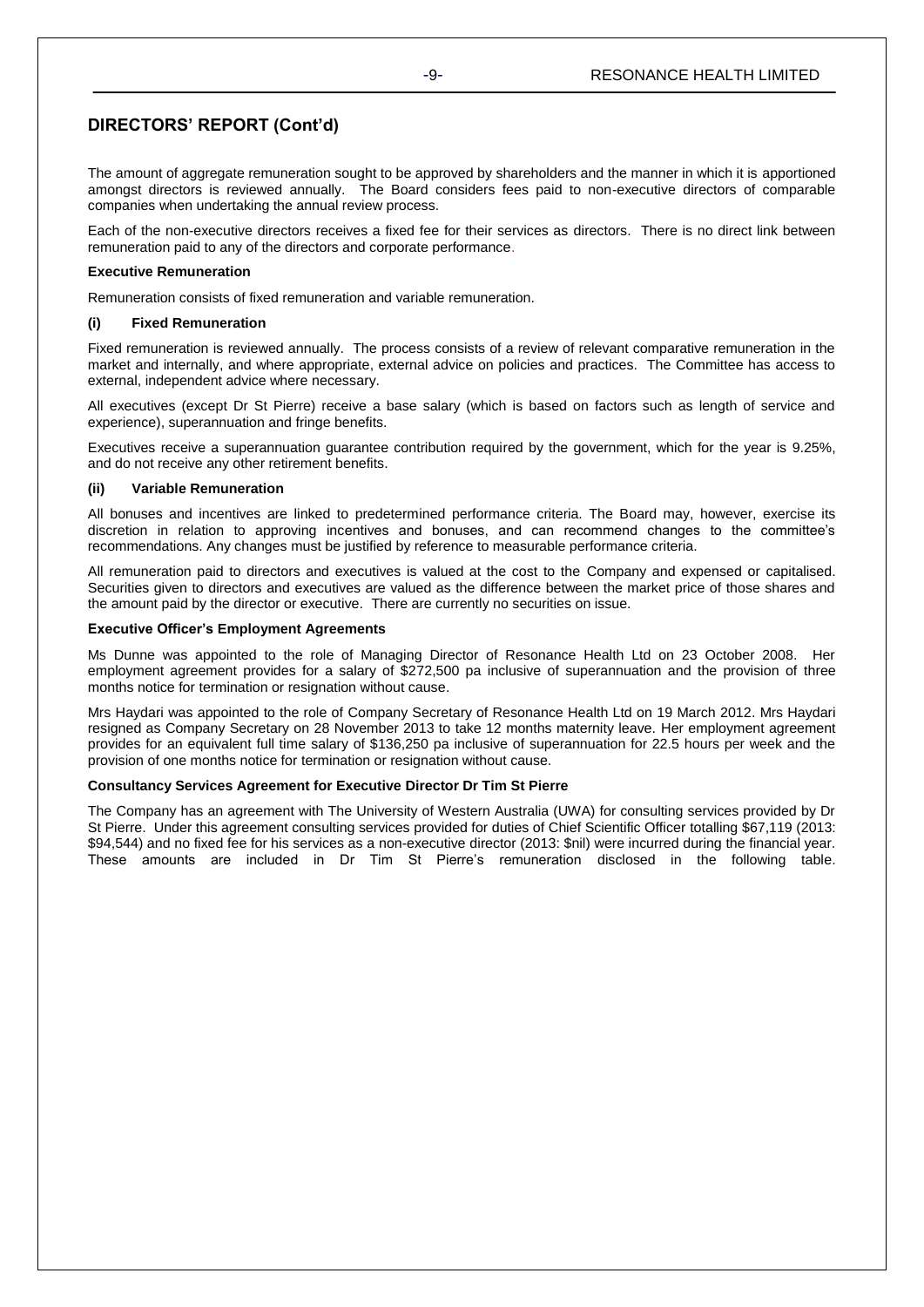## **Details of Remuneration for Year Ended 30 June 2014**

The remuneration for key management personnel of the consolidated entity during the year was as follows:

|                                       | Short-term        | Post employment                 |         |         |             |
|---------------------------------------|-------------------|---------------------------------|---------|---------|-------------|
|                                       | employee benefits | benefits                        | Equity  |         | Total       |
|                                       | Salary &          | Superannuation<br>Contributions | Shares/ |         | Performance |
|                                       | Fees              |                                 | Options |         | Related     |
|                                       | \$                | \$                              | \$      | \$      | $\%$        |
| Non-Executive Directors' remuneration |                   |                                 |         |         |             |
| Dr M Blake                            | 54,920            | 5,080                           |         | 60,000  |             |
| Mr S Panton                           | 27,460            | 2,540                           |         | 30,000  |             |
| Dr J Loveridge                        | 45,000            |                                 |         | 45,000  |             |
| Total                                 | 127,380           | 7,620                           | ۰       | 135,000 |             |
| Executive Directors' remuneration     |                   |                                 |         |         |             |
| Ms L Dunne                            | 250,000           | 23,125                          |         | 273,125 |             |
| Dr T St Pierre <sup>1</sup>           | 67,119            |                                 |         | 67,119  |             |
| Total                                 | 317,119           | 23,125                          |         | 340,244 | ä,          |
| Other Executives' remuneration        |                   |                                 |         |         |             |
| Mrs N Haydari <sup>2</sup>            | 59,411            | 4,460                           |         | 63,871  |             |
| Total                                 | 59,411            | 4,460                           |         | 63,871  |             |

1 Dr St Pierre's remuneration represents director's fees earned during the financial year and consulting fees for duties as Chief Scientific Officer paid to The University of Western Australia in full.

2 Mrs Naomi Haydari commenced maternity leave effective 28<sup>th</sup> November 2013.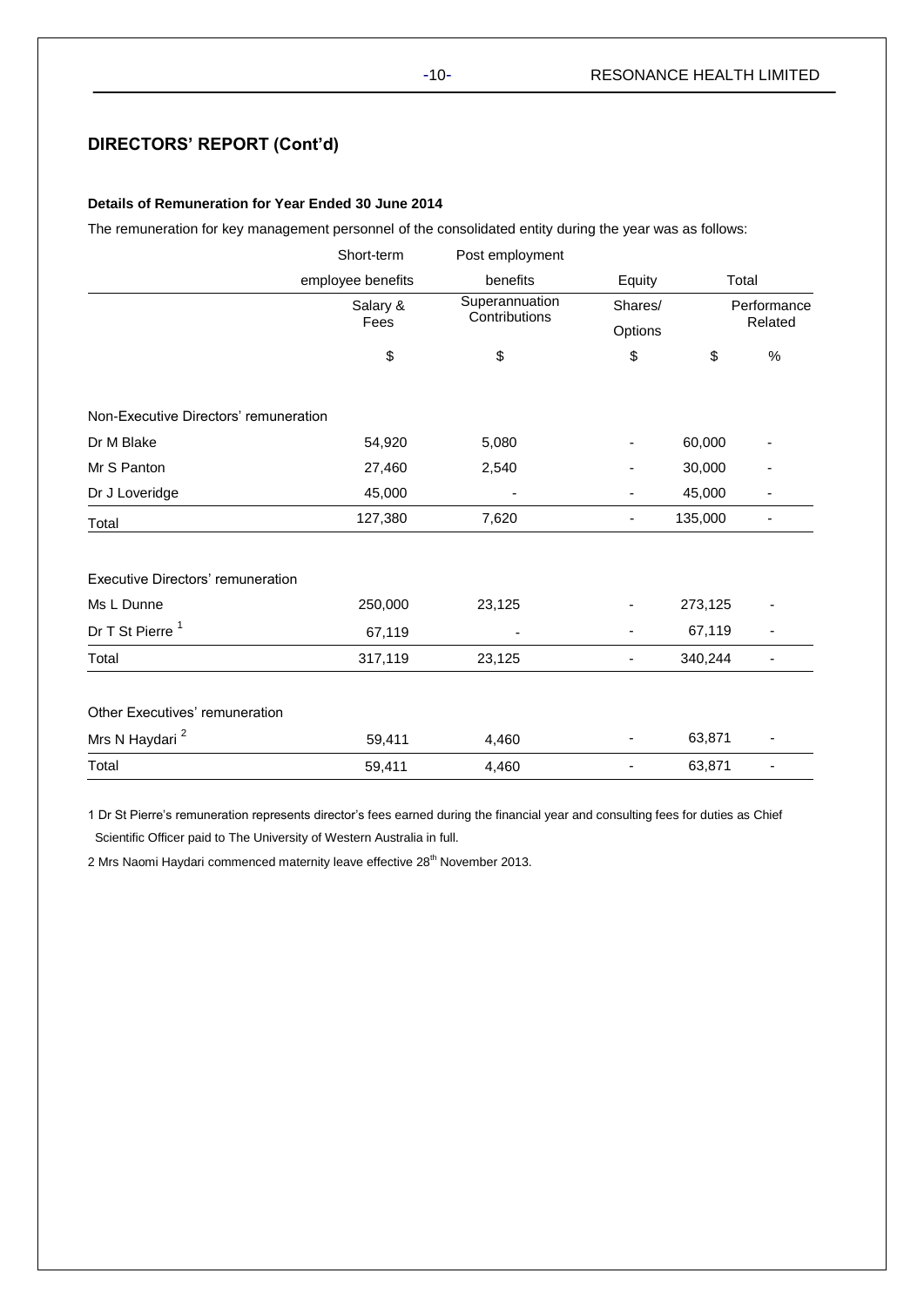## **Details of Remuneration for Year Ended 30 June 2013**

The remuneration for key management personnel of the consolidated entity during the year was as follows:

|                                       | Short-term        | Post employment                 |         |         |             |
|---------------------------------------|-------------------|---------------------------------|---------|---------|-------------|
|                                       | employee benefits | benefits                        | Equity  | Total   |             |
|                                       | Salary &          |                                 | Shares/ |         | Performance |
|                                       | Fees              | Superannuation<br>Contributions | Options |         | Related     |
|                                       | \$                | \$                              | \$      | \$      | %           |
| Non-Executive Directors' remuneration |                   |                                 |         |         |             |
| Dr M Blake                            | 55,046            | 4,954                           |         | 60,000  |             |
| Mr S Panton                           | 33,639            | 3,028                           |         | 36,667  |             |
|                                       | 12,500            |                                 |         | 12,500  |             |
| Total                                 | 101,185           | 7,982                           | ۰       | 109,167 |             |
| Executive Directors' remuneration     |                   |                                 |         |         |             |
| Ms L Dunne                            | 250,000           | 22,500                          |         | 272,500 |             |
| Dr T St Pierre <sup>1</sup>           | 94,544            |                                 |         | 94,544  |             |
| Total                                 | 344,544           | 22,500                          | ۰       | 367,044 |             |
| Other Executives' remuneration        |                   |                                 |         |         |             |
| Mrs N Haydari                         | 75,000            | 6,750                           |         | 81,750  |             |
| Total                                 | 75,000            | 6,750                           |         | 81,750  |             |

1 Dr St Pierre's remuneration represents director's fees earned during the financial year and consulting fees for duties as Chief

Scientific Officer paid to The University of Western Australia in full.

## **Shareholdings of key management personnel**

The numbers of ordinary shares in the Company held during the financial year by key management personnel of the consolidated Group including their personally related entities are set out below.

|                  | <b>Balance</b><br>1/7/2013 | Received as<br>Remuneration | Net Change<br>Other* | Received during<br>the year on<br>exercise of options | <b>Balance</b><br>30/6/2014 |
|------------------|----------------------------|-----------------------------|----------------------|-------------------------------------------------------|-----------------------------|
| <b>Directors</b> |                            |                             |                      |                                                       |                             |
| Dr M Blake       | 6,224,677                  |                             | 240.000              |                                                       | 6,464,677                   |
| Ms L Dunne       | 3,153,385                  |                             | 100,000              |                                                       | 3,253,385                   |
| Dr T St Pierre   | 9,078,750                  |                             |                      |                                                       | 9,078,750                   |
| Dr J Loveridge   |                            |                             |                      |                                                       |                             |
| Mr S Panton      | 65,960,972                 |                             | -                    |                                                       | 65,960,972                  |
| Total            | 84,417,784                 |                             | 340.000              |                                                       | 84,757,784                  |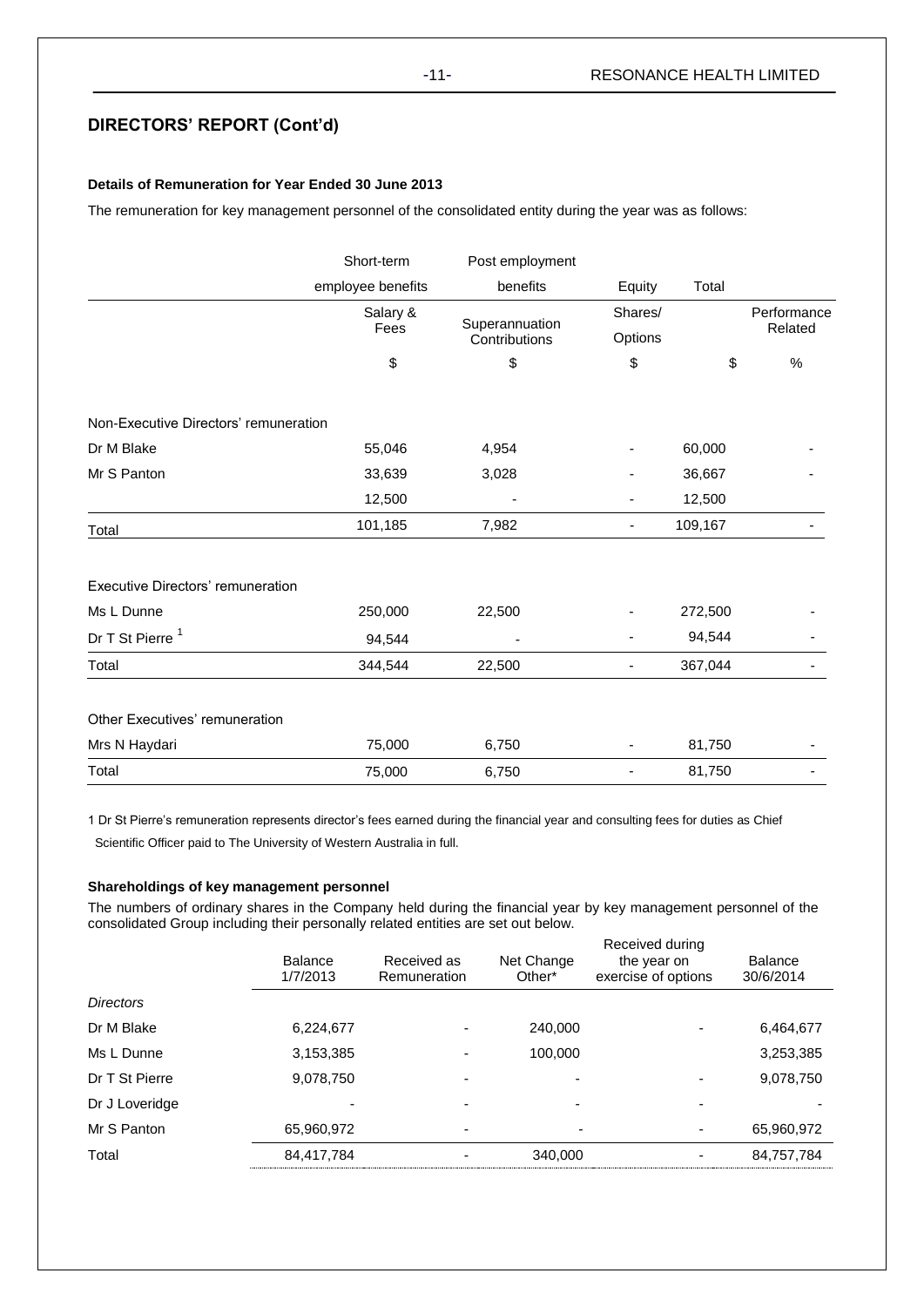## **Shareholdings of key management personnel**

The numbers of ordinary shares in the Company held during the financial year by key management personnel of the consolidated Group including their personally related entities are set out below.

|               | <b>Balance</b><br>1/7/2013 | Received as<br><b>Remuneration</b> | Net Change<br>Other* | Received during<br>the year on<br>exercise of options | <b>Balance</b><br>30/6/2014 |
|---------------|----------------------------|------------------------------------|----------------------|-------------------------------------------------------|-----------------------------|
| Executives    |                            |                                    |                      |                                                       |                             |
| Mrs N Haydari | ٠                          |                                    | ۰                    | $\overline{\phantom{0}}$                              |                             |
| Total         | ۰                          | -                                  | -                    | $\overline{\phantom{0}}$                              |                             |

## **Key management personnel options and rights holdings**

No options or rights are held by any member of KMP.

There were no other transactions with KMP's during the year.

## **End of Remuneration Report**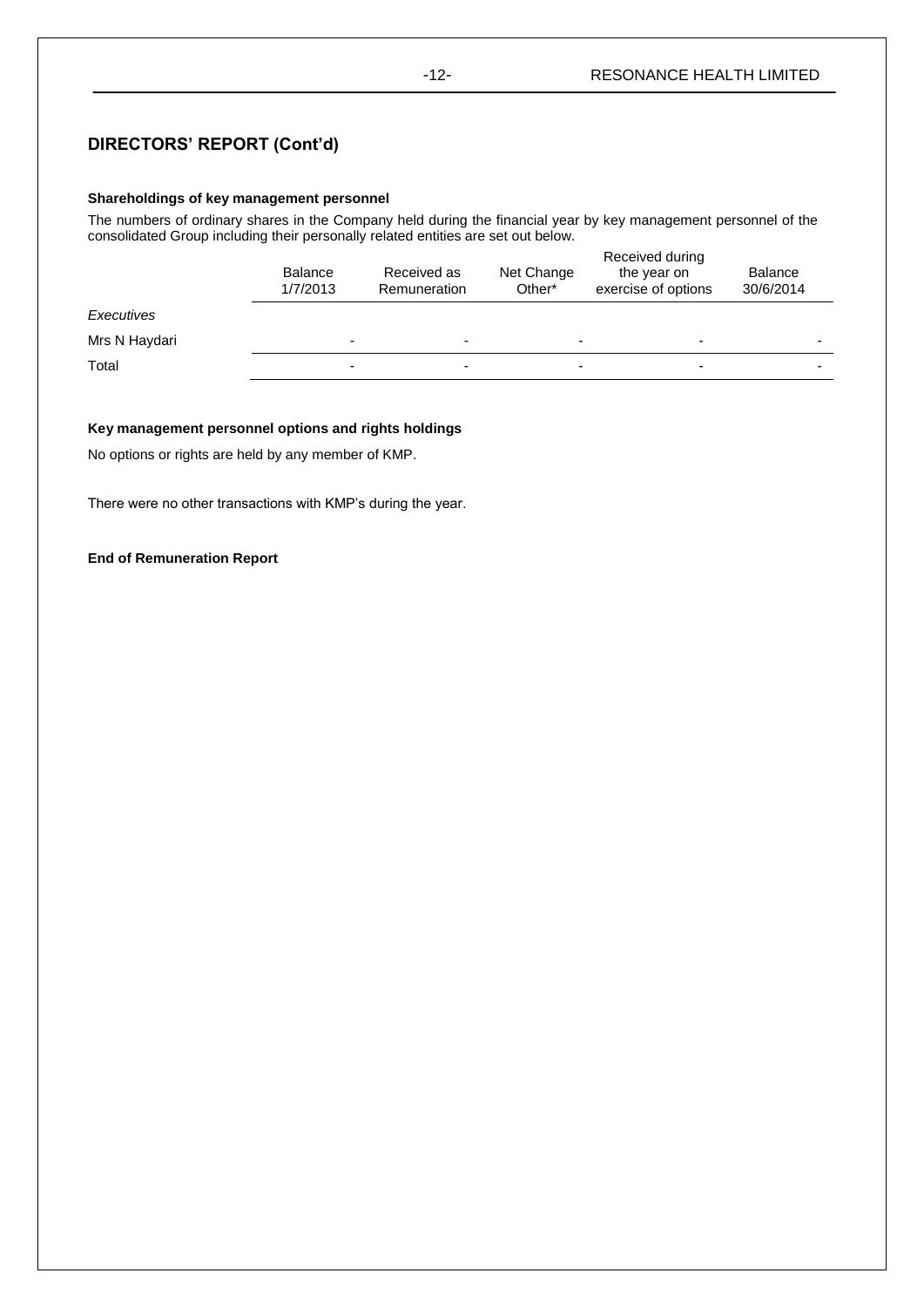## **Meetings of Directors**

The number of meetings of the Company's Board of directors and each Board committee held during the year ended 30 June 2014, and the numbers of meetings attended by each director were:

|                | Director Meetings         |          | <b>Audit Committee Meetings</b> |                          | <b>Remuneration Committee</b><br>Meetings |          |
|----------------|---------------------------|----------|---------------------------------|--------------------------|-------------------------------------------|----------|
|                | Number eligible<br>Number |          | Number eligible                 | Number                   | Number<br>eligible                        | Number   |
|                | To attend                 | attended | To attend                       | attended                 | To attend                                 | attended |
| Dr M Blake     | 10                        | 10       | 2                               | 2                        | 2                                         | 2        |
| Ms L Dunne     | 10                        | 10       |                                 | $\overline{\phantom{0}}$ | -                                         |          |
| Mr S Panton    | 10                        | 10       | 2                               | 2                        | 2                                         | 2        |
| Dr T St Pierre | 10                        | 8        |                                 |                          |                                           |          |
| Dr J Loveridge | 10                        | 10       | 2                               | 2                        | 2                                         | 2        |

## **Corporate Governance**

In recognising the need for the highest standards of corporate behaviour and accountability, the directors of Resonance Health Limited support and adhere to the principles of corporate governance. The Company's corporate governance statement is contained in the following section of this annual report.

## **Proceedings on Behalf of Company**

No person has applied for leave of Court to bring proceedings on behalf of the Company or intervene in any proceedings to which the Company is a party for the purpose of taking responsibility on behalf of the Company for all or any part of those proceedings. The Company was not a party to any such proceedings during the year.

### **Auditor Independence and Non-audit Services**

Section 307C of the Corporations Act 2001 requires our auditors, HLB Mann Judd, to provide the directors of the Company with an Independence Declaration in relation to the audit of the annual report. This Independence Declaration is set out on page 20 and forms part of this Directors' Report for the year ended 30 June 2014.

## **Non-audit Services**

Details of amounts paid or payable to the auditor for non-audit services provided during the year by the auditor are outlined in Note 22 to the financial statements. The directors are satisfied that the provision of non-audit services is compatible with the general standard of independence for auditors imposed by the Corporations Act 2001.

The directors are of the opinion that the services do not compromise the auditor's independence as all non-audit services have been reviewed to ensure that they do not impact the integrity and objectivity of the auditor and none of the services undermine the general principles relating to auditor independence as set out in Code of Conduct APES 110 Code of Ethics for Professional Accountants issued by the Accounting Professional & Ethical Standards Board.

This report is made in accordance with a resolution of the Board of Directors.

M. P. Blake

Dr Martin Blake Chairman Perth, Western Australia Dated this 26 September 2014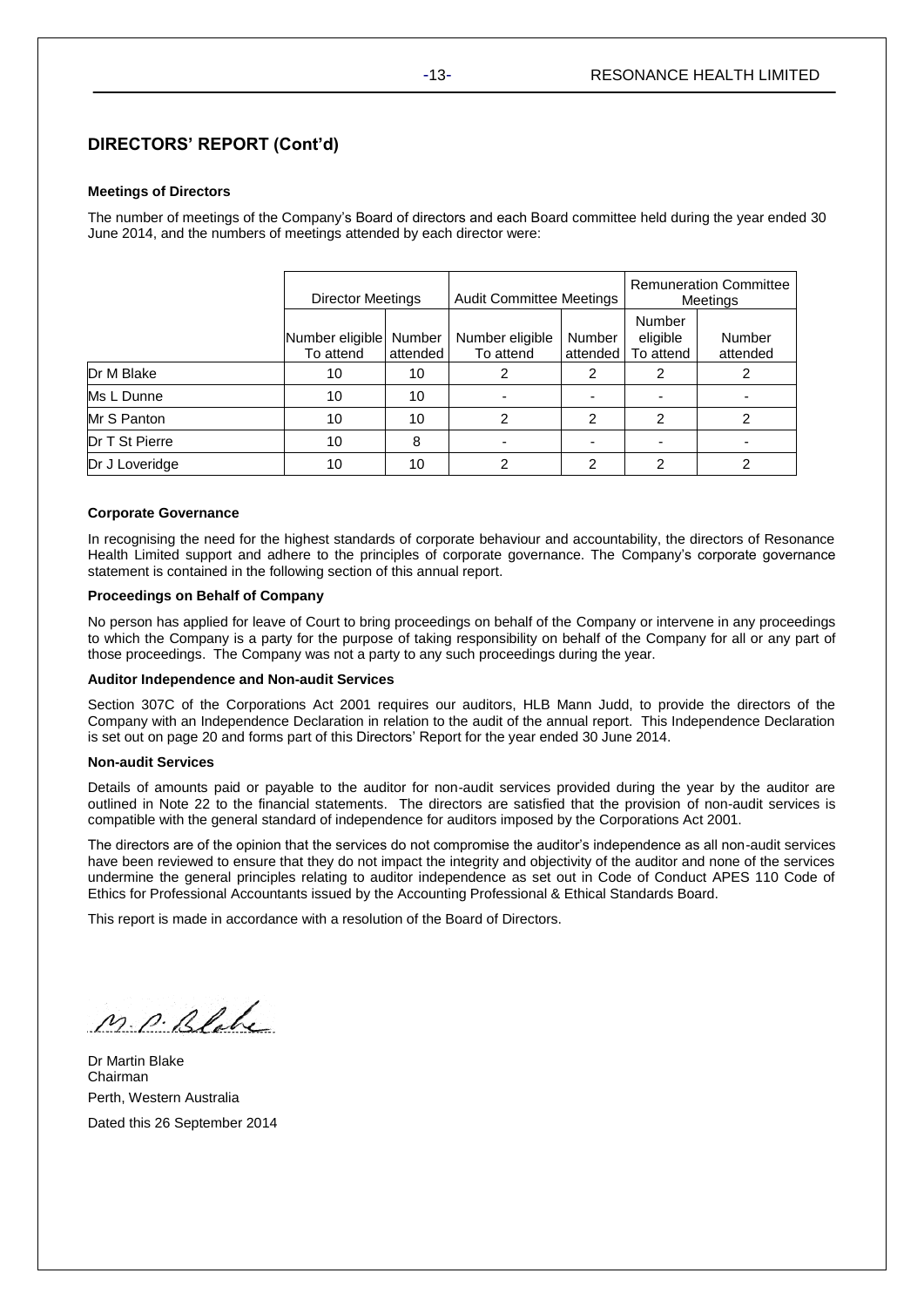## **CORPORATE GOVERNANCE STATEMENT**

Resonance Health Limited is committed to protecting and enhancing shareholder value and adopting best practice governance policies and practices. This Corporate Governance Statement outlines the main Corporate Governance practices that were in place throughout the financial year, which comply with the Australian Securities Exchange ('ASX') Corporate Governance Council published guidelines as well as its corporate governance principles and recommendations unless otherwise stated. Where a recommendation has not been followed, this is clearly stated along with an explanation for the departure.

## **Principle 1**

## **Lay solid foundations for management and oversight**

The Board is the governing body of the Company. The Board and the Company act within a statutory framework – principally the Corporations Act and also the Constitution of the Company. Subject to this statutory framework, the Board has the authority and the responsibility to perform the functions, determine the policies and control the affairs of Resonance Health Limited.

The Board must ensure that Resonance Health Limited acts in accordance with prudent commercial principles, and satisfies shareholders – consistent with maximising the Company's long term value.

The Company has established the functions reserved to the Board. The Board Charter summarises the role, responsibilities, policies and processes of the Board of Resonance Health Limited and comments on the Board's approach to corporate governance.

The primary responsibilities of the Board include:

- Charting the direction, strategies and financial objectives of the Company and ensuring appropriate resources are available
- Monitoring the implementation of those policies and strategies and the achievement of those financial objectives
- Monitoring compliance with control and accountability systems, regulatory requirements and ethical standards
- Ensuring the preparation of accurate financial reports and statements
- Reporting to shareholders and the investment community on the performance and state of the Company
- Appointing and monitoring the performance of senior executives
- Establishing proper succession plans for management of the Company

The Company has established the functions delegated to senior executives. The Board Charter summarises the role and responsibilities of the Managing Director and the Company Secretary.

The Board delegates responsibility for day to day management of the Company to the Managing Director. However, the Managing Director must consult the Board on matters that are sensitive, extraordinary or of a strategic nature. The Company Secretary supports the effectiveness of the Board.

Separate functions of the Board and management existed and were practised throughout the year.

ASX Corporate Governance Council Principle 1 recommendation 1.2 requires companies to disclose the process for evaluating the performance of senior executives.

The performance of executives is measured against criteria agreed annually with each executive and is based predominantly on the achievement of agreed milestones.

Details of matters reserved to the Board and delegated to senior executives are outlined in the Board Charter. A copy of the Board Charter is publically available on the Company's website.

The Board complied with the ASX Corporate Governance Council Principle 1 at all times during the year except as noted above.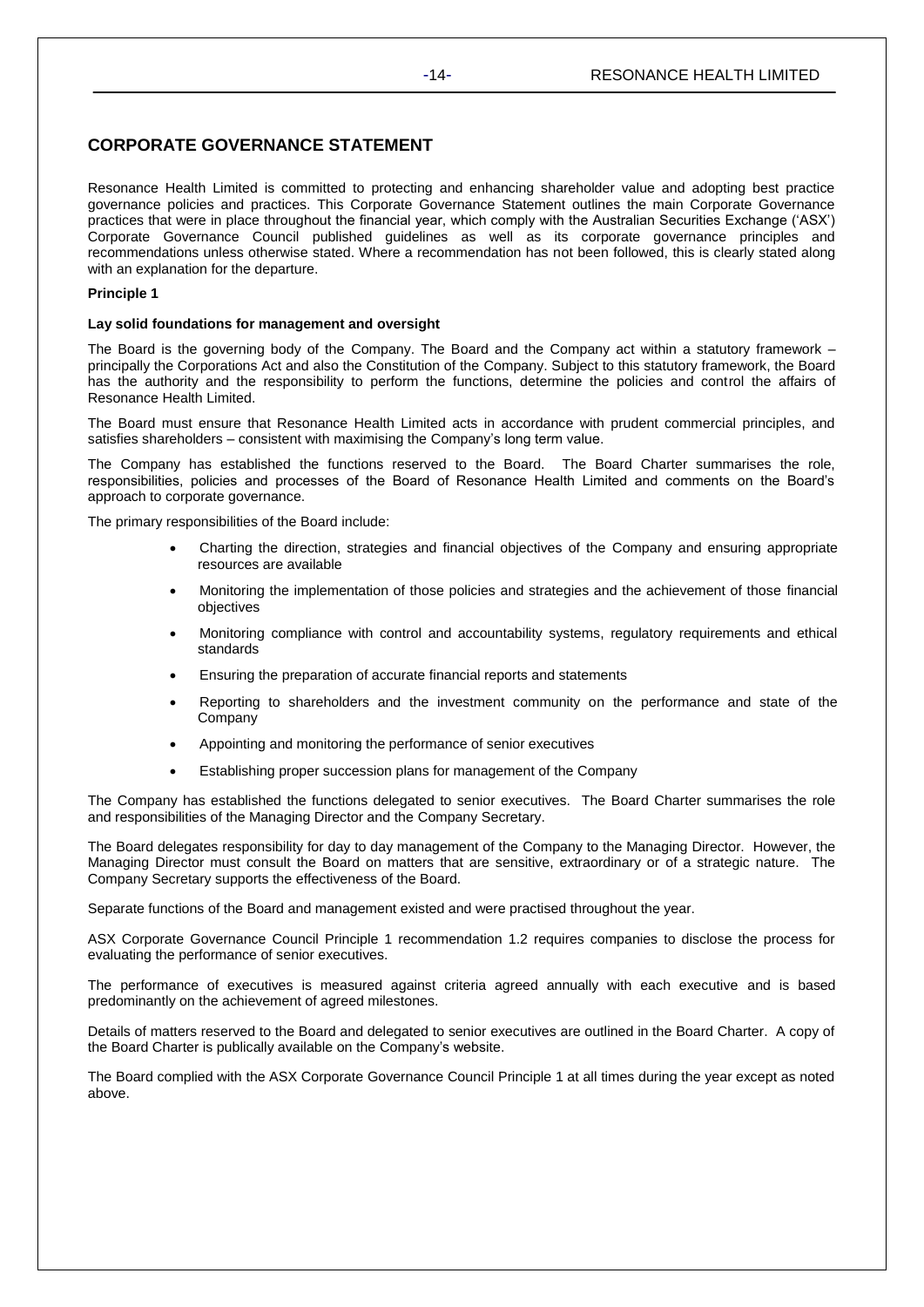## **Principle 2**

## **Structure the Board to add value**

The composition of the Board has been determined on the basis of providing the Company with the benefit of a broad range of technical, commercial and financial skills, combined with an appropriate level of experience at a senior corporate level. Details of each Director's skills and experience are set out in the Directors' report.

The ASX guidelines recommend that a listed Company should have a majority of Directors who are independent. The Board did not comply with the ASX Corporate Governance Council Principle 2 Recommendation 2.1 throughout the year. The Board did not have a majority of independent Directors at all times during the financial year.

A Director is considered independent when the Director does not have any relationship with the Company that would be considered to affect the independent status as outlined in the ASX Corporate Governance Council Principle 2 Recommendation 2.1.

In the context of director independence, 'materiality' is considered from both the Company and individual director perspective. The determination of materiality requires consideration of both quantitative and qualitative elements. An item is presumed to be quantitatively immaterial if it is equal or less than 5% of the appropriate base amount. It is presumed to be material (unless there is evidence to the contrary) if it is equal or greater than 10% of the appropriate base amount. Qualitative factors considered include whether a relationship is strategically important, the competitive landscape, the nature of the relationship and the contractual or other arrangements governing it and other factors which point at the actual ability in question to shape the direction of the Company's loyalty.

Directors during the financial year were:

- Dr Martin Blake Independent Chairman
- Ms Liza Dunne Executive Not independent Managing Director
- Mr Simon Panton Not independent substantial shareholder
- Dr Tim St Pierre Executive Not independent Chief Scientific Officer
- Dr Jason Loveridge Independent- Non-executive Director

A description of the skills and experience of each director and their period of office is disclosed in the Directors' Report. The ASX Corporate Governance Council Principle 2 Recommendation 2.2 recommends that the Chairman should be an independent director. The role of Chairman was performed by an independent director at all times during the financial year. The ASX Corporate Governance Council Principle 2 Recommendation 2.3 recommends that the roles of Chairman and Managing Director be exercised by different individuals. The Company complied with this recommendation at all times during the financial year.

The roles of Chairman and Managing Director are exercised by different individuals, providing for clear division of responsibility at the head of the Company. Their roles and responsibilities, and the division of responsibilities between them, are clearly understood and there is regular communication between them.

Directors are subject to re-election by rotation at annual general meetings as stipulated in the Corporations Act and the Company's Constitution. There is no maximum term for non-executive director appointments. Newly elected Directors must seek re-election at the first general meeting of shareholders following their appointment.

The remuneration of the Directors is determined by the Nomination and Remuneration Committee. Further information and the components of remuneration for Directors are set out in the Directors' Report.

ASX Corporate Governance Council Principle 2.4 recommends that the Nomination Committee should consist of a majority of independent Directors, be chaired by an independent Director and have at least three members.

The members of the Nomination and Remuneration Committee during the financial year were:

- Dr Martin Blake (Chairman) Independent
- Mr Simon Panton Not Independent
- Dr Jason Loveridge-Independent

Nomination and Remuneration Committee consists of three Non-executive Directors.

The number of meetings attended by each member of the Nomination and Remuneration Committee are detailed in the Directors' Report.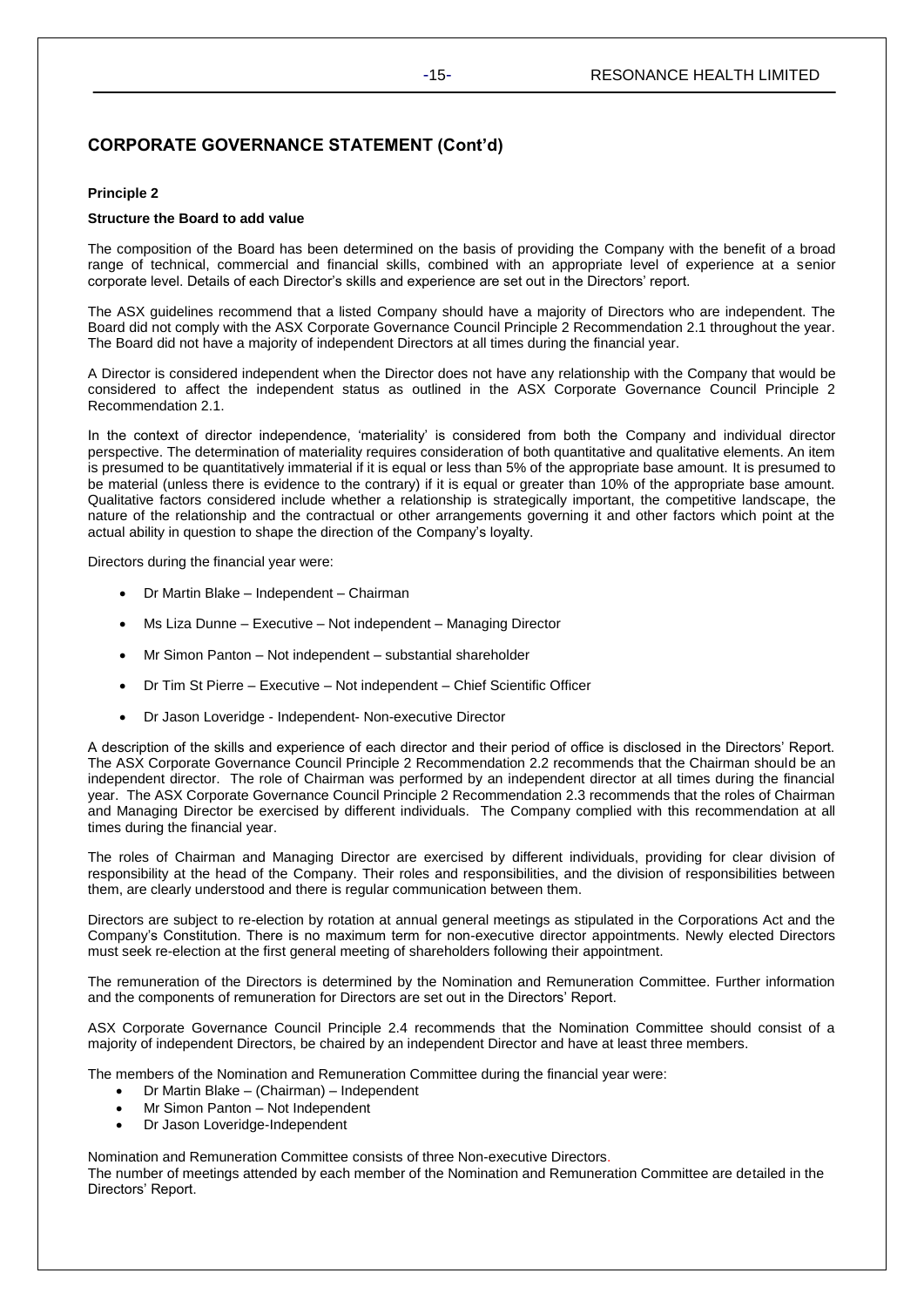ASX Corporate Governance Council Principle 2.5 recommends that the performance of the Board should be reviewed regularly against appropriate measures. The Company does not have a formal process for evaluating the performance of the Board, its Committees or individual Directors. Accordingly, there was no formal evaluation of the Board, its Committees or individuals Directors during the reporting period.

The Company has a procedure in place for Directors to take independent professional advice at the expense of the Company.

Prior to the appointment of a new director, the Nomination and Remuneration Committee assesses the skills represented on the Board by the non-executive Directors and determines whether those skills meet the skills identified as required. The Committee will then implement a process to identify suitable candidates for appointment. The Committee makes recommendations to the Board on candidates it considers appropriate for appointment. Induction procedures are in place to ensure new Directors are able to participate fully and actively in Board decision-making at the earliest opportunity. Directors are encouraged to engage in continuing education and are encouraged to update and enhance their skills and knowledge. Directors meet regularly to discuss the performance of the Company and to attend to regulatory requirements. The Company Secretary distributes information before each Board meeting to enable Directors to discharge their duties effectively.

The Company's Constitution requires a director of the Company to not hold office without re-election past the third annual general meeting following the director's appointment or three years, whichever is longer.

The Company discloses its Nomination and Remuneration Committee Charter on the Company's website.

The Board complied with the ASX Corporate Governance Council Principle 2 at all times during the year except as noted above.

## **Principle 3**

### **Promote ethical and responsible decision-making**

The Board places great emphasis on ethics and integrity in all its business dealings.

In regards to Principle 3.1 the Board considers the business practices and ethics exercised by individual Board members and key executives to be of the highest standards.

The Company has a code of conduct as to the:

- practices necessary to maintain confidence in the Company's integrity;
- practices necessary to take into account their legal obligations and the expectations of shareholders; and
- responsibility and accountability of individuals for reporting and investigating reports of unethical practices.

These practices are outlined in the Company's Board Charter, Communication Policy, Continuous Disclosure Charter, Share Trading Policy, Audit and Risk Charter and Nomination and Remuneration Charter. These documents are disclosed on the Company's website.

### **Trading in the Company's shares**

The Company's policy restricts Directors and employees from acting on material information until it has been released to the market and adequate time has been given for this to be reflected in the securities' prices. Statutory provisions of the Corporations Act dealing with insider trading have been strictly complied with.

The Company's Share Trading Policy is disclosed on the Company's website.

### **Diversity Policy**

The Board currently does not have a Diversity Policy. Gender Diversity is demonstrated within the Company as follows:

Resonance Health currently has one female member of a five member board. The Managing Director, CFO/Company Secretary( on Maternity Leave) and two Managers of the Company are women.

Currently, Resonance Health has women who hold 20% of total Board membership. Additionally 32% of all current employees are women and 26% of all Management/Executive roles are filled by women.

The Board currently has no measurable objectives on achieving greater gender diversity within the Company.

The Board complied with the ASX Corporate Governance Council Principle 3 Recommendations at all times during the year.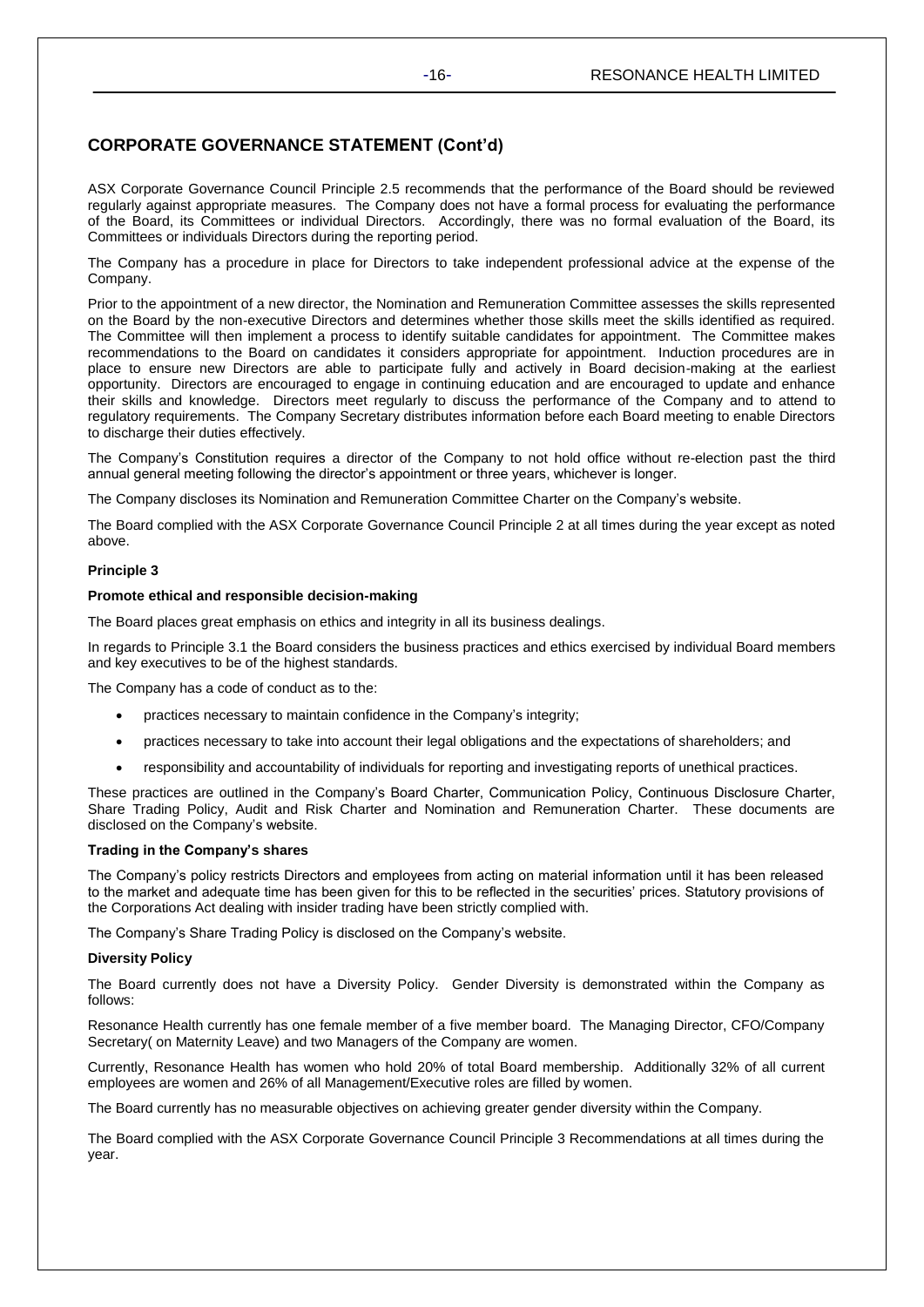## **Principle 4**

## **Safeguard integrity in financial reporting**

The Board has established an Audit and Risk Committee that operates in accordance with the Company's Audit and Risk Charter. It is the Board's responsibility to ensure that an effective internal control framework exists within the entity. This includes internal controls to deal with both the effectiveness and efficiency of significant business processes, including the safeguarding of assets, the maintenance of proper accounting records, and the reliability of financial information. The Board has delegated responsibility for the establishment and framework of internal controls and ethical standards for the management of the consolidated entity to the Audit Committee.

The Committee also provides the Board with additional assurance regarding the reliability of financial information for inclusion in the financial reports. All members of the Audit Committee are non-executive Directors.

ASX Corporate Governance Council Principle 4.2 recommends that the Audit Committee should consist only of non-executive with a majority of independent Directors, be chaired by an independent director who is not chair of the Board and have at least three members.

The members of the Audit and Risk Committee during the financial year were:

- Dr Martin Blake (Chairman) Independent
- Mr Simon Panton Not independent
- Dr Jason Loveridge Independent

The qualifications of each member of the Audit and Risk Committee and the number of meetings attended are detailed in the Directors' Report.

The Audit and Risk Committee generally invites the Managing Director, Company Secretary, and external auditors to attend meetings.

The Company discloses its Audit and Risk Committee Charter on the Company's website.

The Company's external auditors have a policy for the rotation of audit engagement partners. A new Audit Partner was assigned to the Company with effect for the 2014 financial year in line with this policy.

The Board has not complied with the ASX Corporate Governance Council Principle 4 Recommendations at all times during the year. The Chairman of the Board is also Chairman of the committee which is not in accordance with Principle 4.2, however given the size of the company and the Chair's Independent status it is reasonable and acceptable.

## **Principle 5**

## **Make timely and balanced disclosure**

The Company complies with all disclosure requirements to ensure that Resonance Health manages the disclosure of price sensitive information effectively and in accordance with the requirements as set out by regulatory bodies. The Managing Director and Company Secretary are authorised to communicate with shareholders and the market in relation to Board approved disclosures.

The Company has a written policy designed to ensure compliance with ASX Listing Rule disclosures and accountability at a senior executive level for that compliance. The details of this policy are outlined in the Company's Continuous Disclosure Charter which is displayed on the Company's website.

All announcements made to the ASX are placed on the Company's web site immediately after public release.

The Board complied with the ASX Corporate Governance Council Principle 5 Recommendations at all times during the year.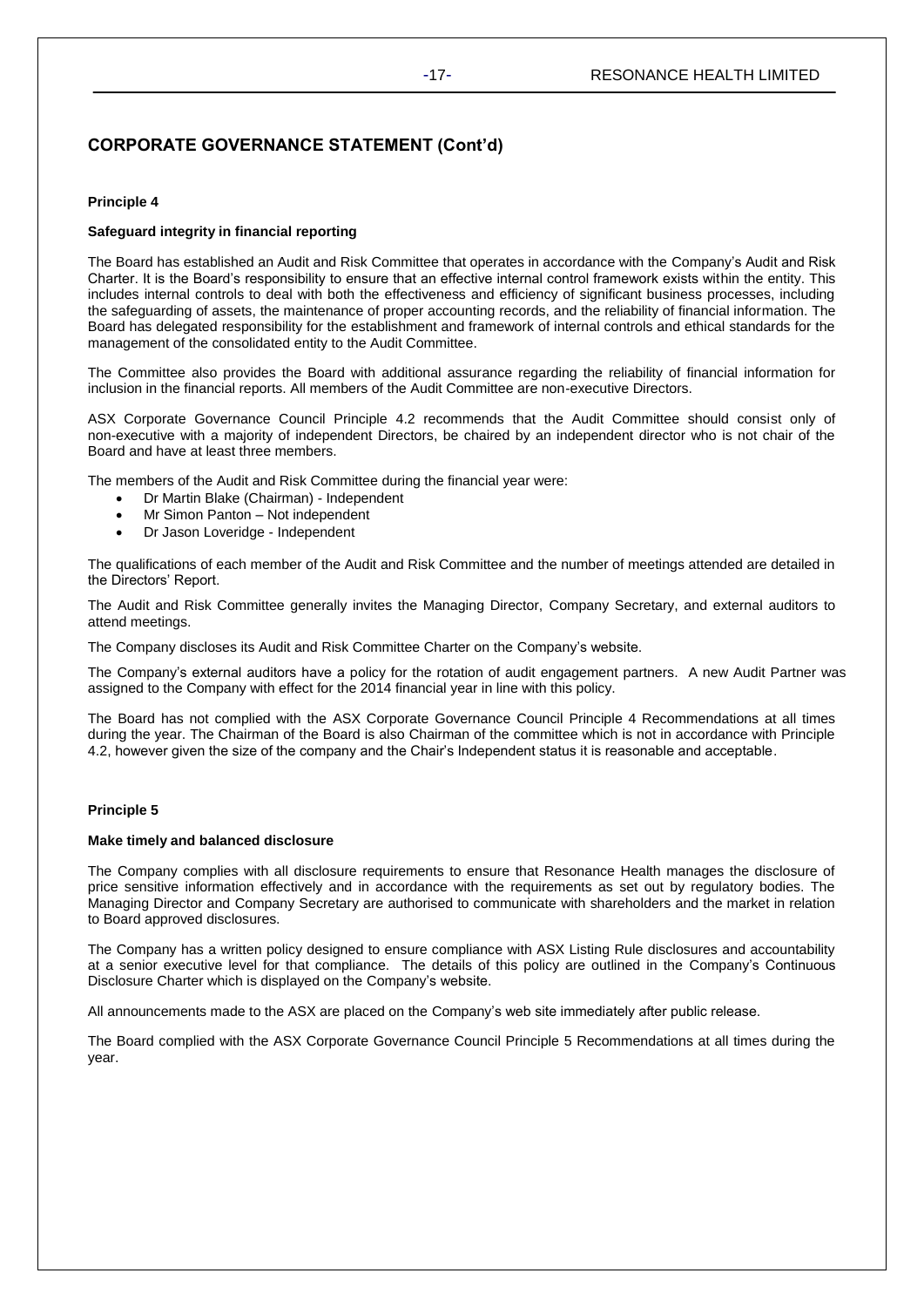## **Principle 6**

## **Respect the rights of shareholders**

The Company has a Communications Policy that details the Company's strategy to communicate with shareholders and actively promote shareholder involvement in the Company. It aims to continue to increase and improve the information available to shareholders on its website. All Company announcements, presentations to analysts and other significant briefings are posted on the Company's website after release to the Australian Securities Exchange.

The Board complied with the ASX Corporate Governance Council Principle 6 Recommendations at all times during the year.

## **Principle 7**

## **Recognise and manage risk**

The Board oversees the establishment, implementation and ongoing review of the Company's risk management and internal control system. Recommendation 7.1 requires that the Company has a formal risk management policy and internal compliance and control system. Resonance Health Limited, through its operating subsidiary Resonance Health Analysis Services Pty Ltd, maintained a Quality Management System (QMS) to international standards ISO13485:2003 for the whole financial year which encompass formal risk analysis processes.

Recommendation 7.2 requires implementation and review of the Company's risk management and internal control system. The Company did not have a separately established risk committee. However, the duties and responsibilities typically delegated to such a committee are expressly included in the role of the Audit and Risk Committee and the main Board. The Board does not believe that any marked efficiencies or enhancements would be achieved by the creation of a separate risk committee.

In addition, the QMS requires the appointment of a Management Representative that reports directly to the Board of Directors. The Company also has in place classes of insurance at levels which, in the reasonable opinion of the Directors, are appropriate for its size and operations. Management has reported the effectiveness of the Company's management of its material business risks to the Board during the reporting period.

In accordance with Recommendation 7.3 the Managing Director and the Chief Financial Officer provide written statements at each reporting period regarding the integrity of the financial statements and the Company's risk management and internal compliance and control systems.

The Company's Audit and Risk Charter is displayed on the Company's website.

The Company's external auditor is invited to attend the annual general meeting and questions from shareholders regarding the conduct of the audit and the preparation and content of the auditor's report are welcomed.

The Company's Communication Policy is displayed on the Company's website.

The Board complied with the ASX Corporate Governance Council Principle 7 Recommendations at all times during the year.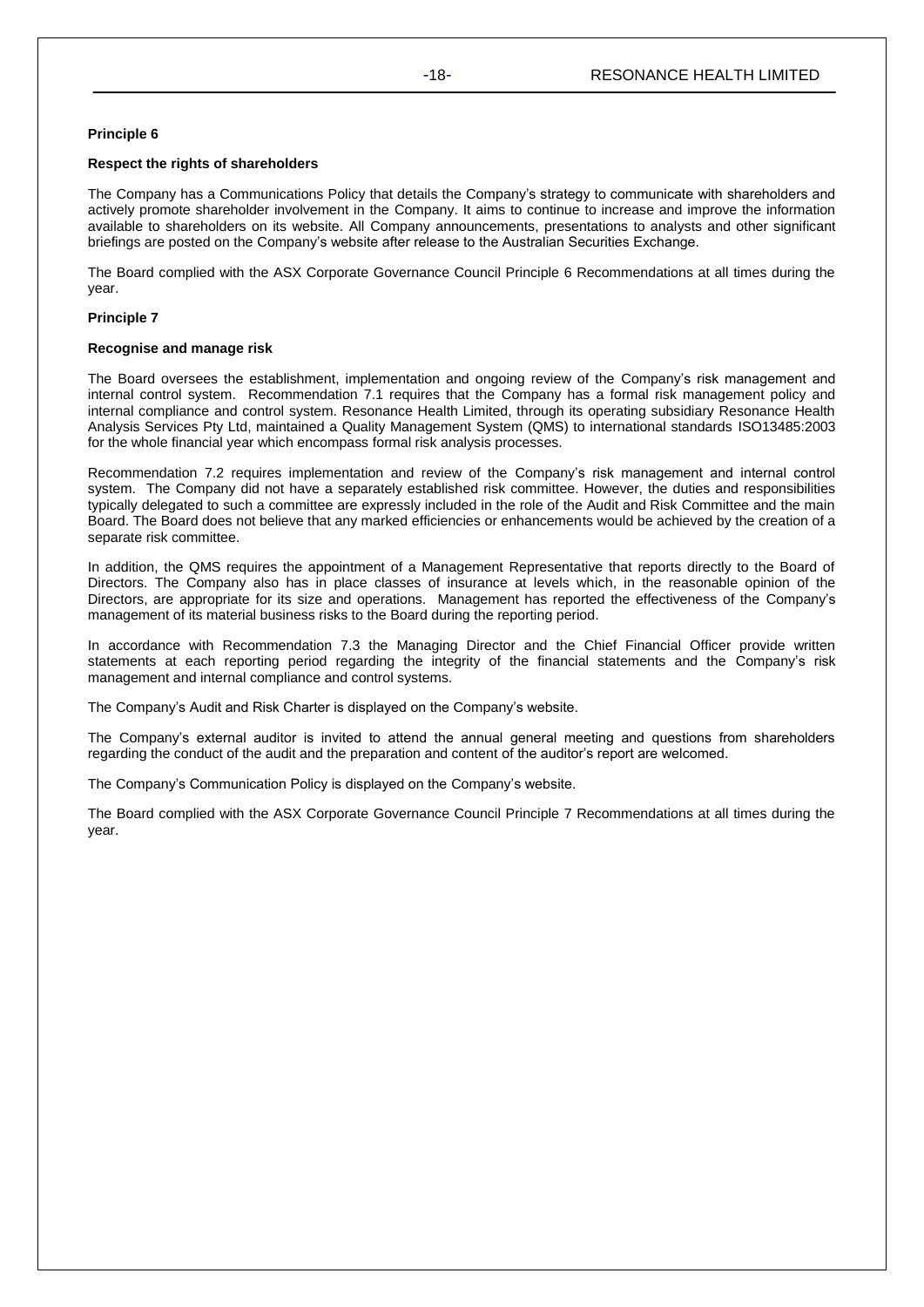## **Principle 8**

## **Remunerate fairly and responsibly**

The Board has a Nomination and Remuneration Committee. Members of the Committee are outlined under Principle 2 above.

ASX Corporate Governance Council Principles recommend that the Remuneration Committee should consist of a majority of independent Directors, be chaired by an Independent Director and have at least three members.

The Nomination and Remuneration Committee regularly review the level and composition of remuneration of non-executive Directors, executive Directors and senior management with regards to industry best practice, Company and individual performance. During Financial year ended 30 June 2014 the Nomination and Remuneration Committee met two times.

The Company pays fees to The University of Western Australia for services provided by Dr St Pierre who is an executive Director of the Company.

All executive employees receive a base salary and superannuation. The Company does not have a share or option incentive plan. Accordingly, executive employees do not receive any equity based remuneration unless specifically approved on a case by case basis at a general meeting.

The members of the Nomination and Remuneration Committee are outlined in Principle 2. Their attendance at Nomination and Remuneration Committee meetings is detailed in the Directors' Report. Director disclosure requirements are detailed in the notes to the financial statements.

The Nomination and Remuneration Committee Charter is displayed on the Company's website.

The Board complied with the ASX Corporate Governance Council Principle 8 Recommendations at all times during the year.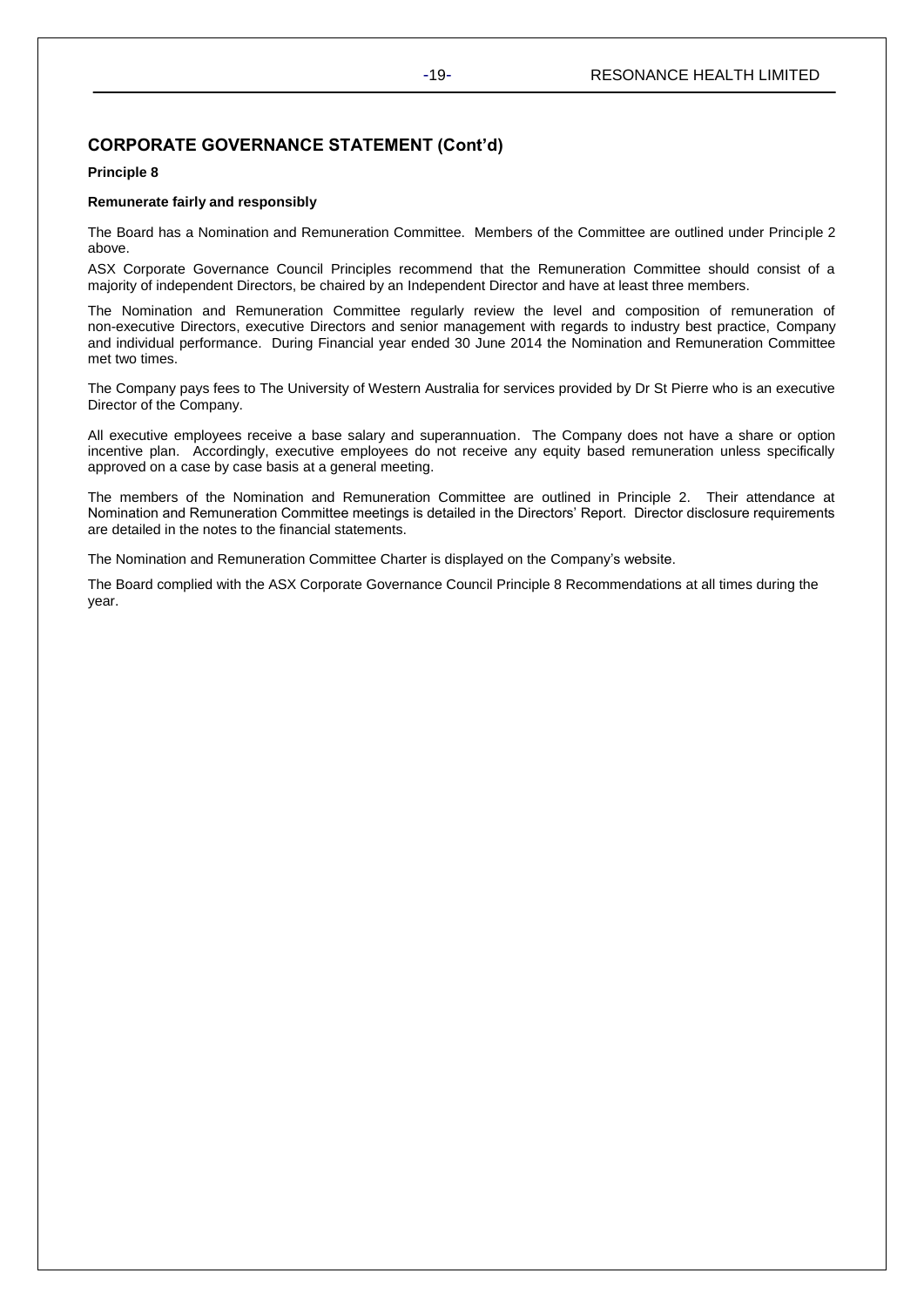

Accountants | Business and Financial Advisers

## **AUDITOR'S INDEPENDENCE DECLARATION**

As lead auditor for the audit of the consolidated financial report of Resonance Health Limited for the year ended 30 June 2014, I declare that to the best of my knowledge and belief, there have been no contraventions of:

- (a) the auditor independence requirements of the Corporations Act 2001 in relation to the audit; and
- (b) any applicable code of professional conduct in relation to the audit.

**Perth, Western Australia 26 September 2014**

Siallonnes.

**L Di Giallonardo Partner**

**HLB Mann Judd (WA Partnership) ABN 22 193 232 714 Level 4, 130 Stirling Street Perth WA 6000. PO Box 8124 Perth BC 6849 Telephone +61 (08) 9227 7500. Fax +61 (08) 9227 7533. Email: hlb@hlbwa.com.au. Website: http://www.hlb.com.au Liability limited by a scheme approved under Professional Standards Legislation**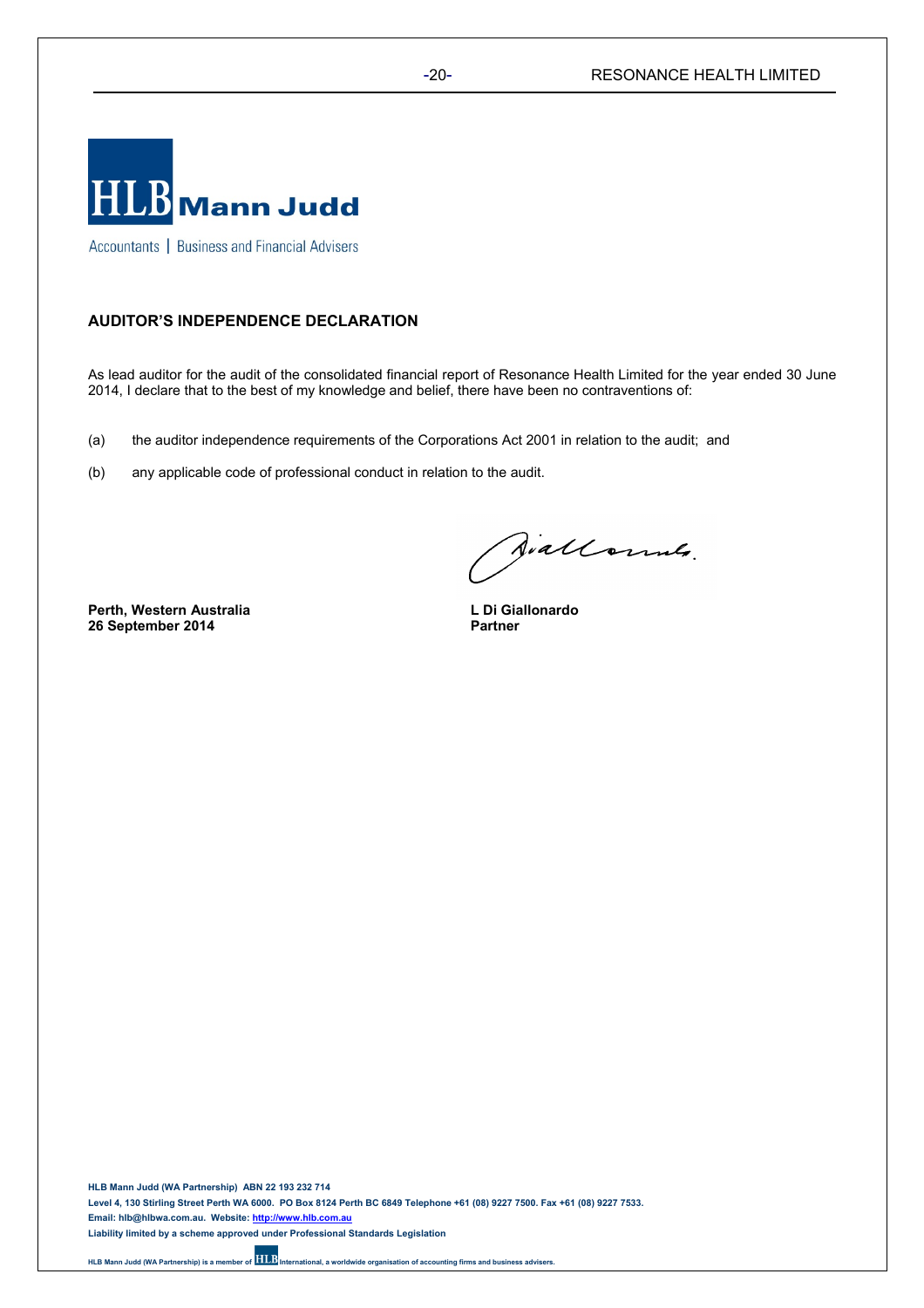## **STATEMENT OF COMPREHENSIVE INCOME FOR THE YEAR ENDED 30 JUNE 2014**

|                                                                                 |       | Consolidated |             |
|---------------------------------------------------------------------------------|-------|--------------|-------------|
|                                                                                 | Notes | 2014<br>\$   | 2013<br>\$  |
| Sales revenue                                                                   | 2(a)  | 2,284,565    | 1,527,188   |
| Other income                                                                    | 2(b)  | 24,471       | 181,959     |
| Revenue                                                                         |       | 2,309,036    | 1,709,147   |
| Employee benefits expense                                                       |       | (1,323,033)  | (1,376,376) |
| Consulting and professional services                                            |       | (63, 877)    | (61,068)    |
| Research and development                                                        |       | (70, 874)    | (56, 212)   |
| Depreciation expense                                                            |       | (19, 242)    | (18, 475)   |
| Amortisation expense                                                            |       | (89, 326)    | (34, 677)   |
| Marketing and travel                                                            |       | (173, 232)   | (218, 641)  |
| Statutory and compliance                                                        |       | (139, 345)   | (146, 186)  |
| Foreign exchange gain                                                           |       | (53, 879)    | 156,584     |
| Due diligence expense                                                           |       | (119, 573)   |             |
| Other expenses                                                                  |       | (332, 437)   | (315, 488)  |
| Loss before income tax benefit                                                  |       | (75, 782)    | (361, 392)  |
| Income tax benefit                                                              | 3     | 3,367        | 156,911     |
| Net loss for the year attributable to owners of the parent                      |       | (72, 415)    | (204, 481)  |
| Other comprehensive income<br>Items that may be reclassified to profit and loss |       |              |             |
| Exchange differences arising on translation of foreign operations               |       | (9,249)      | (59,079)    |
| Exchange differences arising on translation of foreign loan                     |       | 9,827        | (61, 495)   |
| Other comprehensive income/(loss) for the year, net of tax                      |       | 578          | (120, 574)  |
| Total comprehensive loss for the year attributable to owners<br>of the parent   |       | (71, 837)    | (325,055)   |
|                                                                                 |       |              |             |
| Basic (loss) per share (cents per share)                                        | 5     | (0.02)       | (0.1)       |

The accompanying notes form part of these financial statements.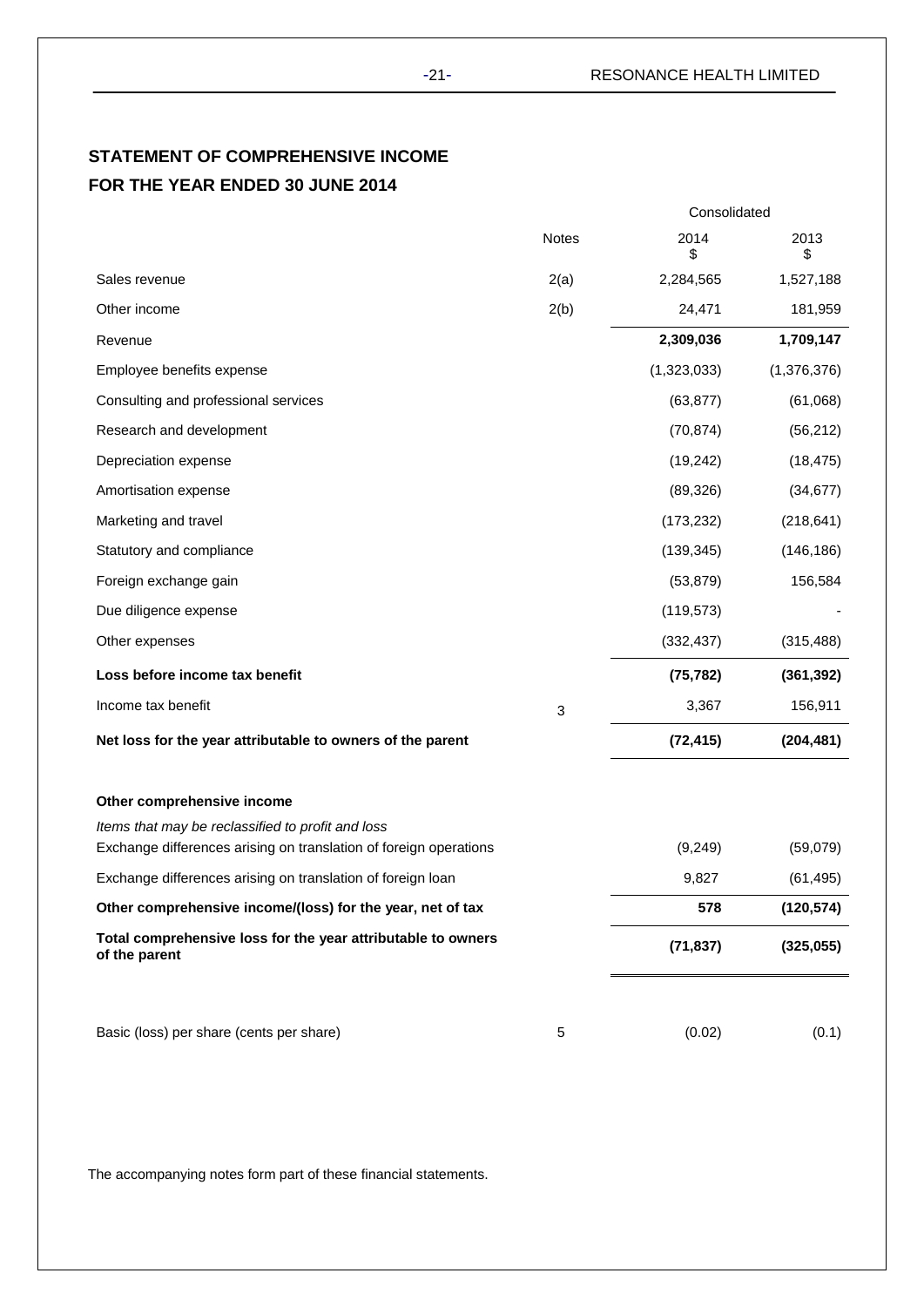# **STATEMENT OF FINANCIAL POSITION**

## **AS AT 30 JUNE 2014**

|                                      | Consolidated |                |                |  |
|--------------------------------------|--------------|----------------|----------------|--|
|                                      | Note         | 2014<br>\$     | 2013<br>\$     |  |
| <b>Current Assets</b>                |              |                |                |  |
| Cash and cash equivalents            | 7            | 2,097,607      | 1,092,943      |  |
| Trade and other receivables          | 8            | 499,399        | 388,631        |  |
| Other assets                         | 9            | 24,602         | 24,524         |  |
| <b>Total Current Assets</b>          |              | 2,621,608      | 1,506,098      |  |
| <b>Non-Current Assets</b>            |              |                |                |  |
| Plant and equipment                  | 10           | 29,448         | 44,302         |  |
| Intangible assets                    | 11           | 1,563,284      | 1,462,204      |  |
| Other financial assets               | 12           | 3,004          | 3,004          |  |
| Other assets                         | 9            | 59,099         | 59,099         |  |
| <b>Total Non-Current Assets</b>      |              | 1,654,835      | 1,568,609      |  |
| <b>Total Assets</b>                  |              | 4,276,443      | 3,074,707      |  |
| <b>Current Liabilities</b>           |              |                |                |  |
| Trade and other payables             | 13           | 460,429        | 407,985        |  |
| Current tax liability                | 3            | 144,316        | 31,734         |  |
| Provisions                           | 15           | 48,610         |                |  |
| Other liabilities                    | 14           | 244,480        | 313,805        |  |
| <b>Total Current Liabilities</b>     |              | 897,835        | 753,524        |  |
| <b>Non-Current Liabilities</b>       |              |                |                |  |
| Provisions                           | 15           | 40,013         | 80,222         |  |
| <b>Total Non-Current Liabilities</b> |              | 40,013         | 80,222         |  |
| <b>Total Liabilities</b>             |              | 937,848        | 833,746        |  |
| <b>Net Assets</b>                    |              | 3,338,595      | 2,240,961      |  |
| <b>Equity</b>                        |              |                |                |  |
| Issued capital                       | 16(a)        | 68,703,510     | 67,534,039     |  |
| Reserves                             |              | (105,066)      | (105, 644)     |  |
| Accumulated losses                   |              | (65, 259, 849) | (65, 187, 434) |  |
| <b>Total Equity</b>                  |              | 3,338,595      | 2,240,961      |  |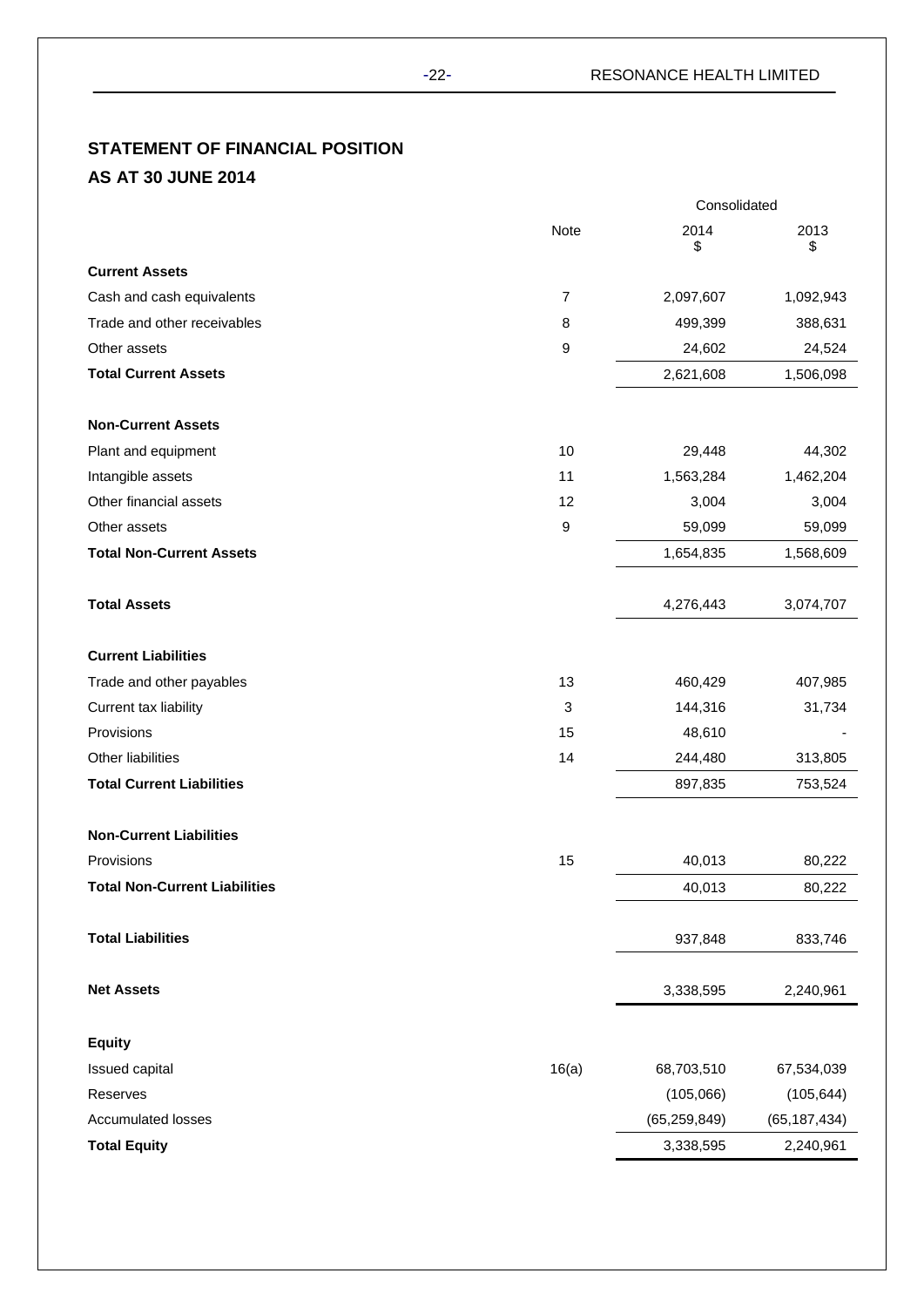The accompanying notes form part of these financial statements.

## **STATEMENT OF CHANGES IN EQUITY FOR THE YEAR ENDED 30 JUNE 2014**

| Consolidated                                      | Issued<br>Capital<br>S | Foreign<br>Currency<br>Translation<br>Reserve<br>\$ | Option<br>Reserve<br>\$ | Accumulated<br>Losses<br>\$ | <b>Total Equity</b><br>\$ |
|---------------------------------------------------|------------------------|-----------------------------------------------------|-------------------------|-----------------------------|---------------------------|
| Balance at 1 July 2012                            | 67,534,039             | (51, 354)                                           |                         | 66,284 (64,982,953)         | 2,566,016                 |
| Loss for the year                                 |                        |                                                     |                         | (204, 481)                  | (204, 481)                |
| Other comprehensive loss                          |                        | (120, 574)                                          |                         |                             | (120, 574)                |
| Total comprehensive loss for the year             |                        | (120, 574)                                          |                         | (204, 481)                  | (325, 055)                |
| Shares issued during the year                     |                        |                                                     |                         |                             |                           |
| Balance at 30 June 2013                           | 67,534,039             | (171, 928)                                          |                         | 66,284 (65,187,434)         | 2,240,961                 |
| Loss for the year                                 |                        |                                                     |                         | (72, 415)                   | (72, 415)                 |
| Other comprehensive income                        |                        | 578                                                 |                         |                             | 578                       |
| Total comprehensive income/(loss) for the<br>year |                        | 578                                                 |                         | (72, 415)                   | (71, 837)                 |
| Shares issued during the year                     | 1,169,471              |                                                     |                         |                             | 1,169,471                 |
| Balance at 30 June 2014                           | 68,703,510             | (171, 350)                                          |                         | 66,284 (65,259,849)         | 3,338,595                 |

The accompanying notes form part of these financial statements.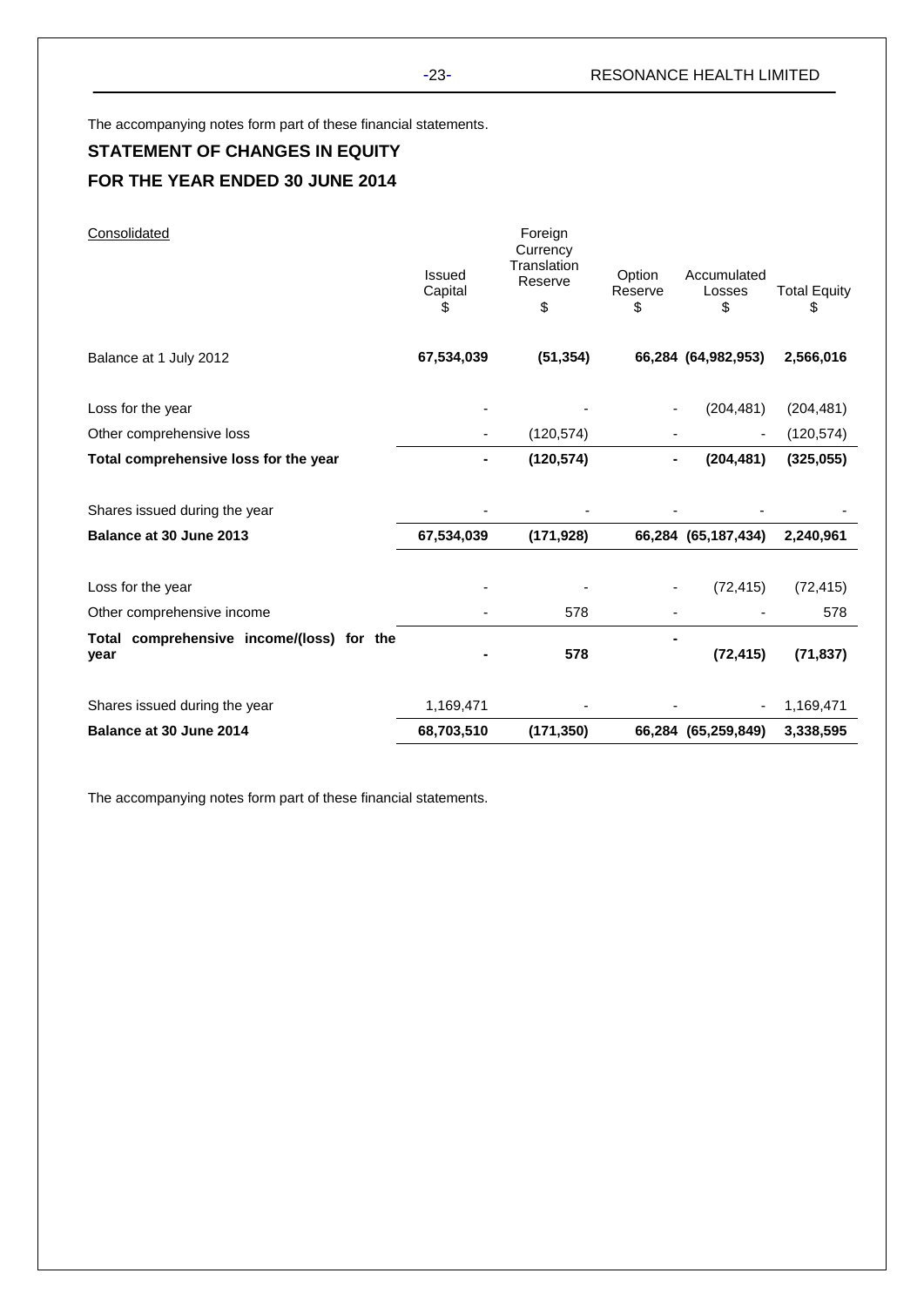## **STATEMENT OF CASH FLOWS FOR THE YEAR ENDED 30 JUNE 2014**

|                                                      |                |                    | Consolidated |
|------------------------------------------------------|----------------|--------------------|--------------|
|                                                      | Note           | 2014<br>\$         | 2013<br>\$   |
|                                                      |                | Inflows/(Outflows) |              |
| Cash flows from operating activities                 |                |                    |              |
| Receipts from customers                              |                | 2,179,241          | 1,860,846    |
| Payments to suppliers and employees                  |                | (2, 134, 816)      | (2,096,671)  |
| Due diligence expense                                |                | (94, 629)          |              |
| Grants received                                      |                |                    | 146,051      |
| Interest received                                    |                | 19,814             | 38,157       |
| Income tax received                                  |                |                    | 188,645      |
| Net cash (used in)/provided by operating activities  | 7(i)           | (30, 390)          | 137,028      |
| Cash flows from investing activities                 |                |                    |              |
| Payments for plant and equipment                     |                | (4, 389)           | (25, 625)    |
| Payments for intangible assets                       |                | (190, 406)         | (205, 337)   |
| Net cash (used in) investing activities              |                | (194, 795)         | (230, 962)   |
| Cash flows from financing activities                 |                |                    |              |
| Share issues                                         |                | 1,277,521          |              |
| Share issue costs                                    |                | (48, 672)          |              |
| Net cash provided by financing activities            |                | 1,228,849          |              |
| Net increase/(decrease) in cash and cash equivalents |                | 1,003,664          | (93, 934)    |
| Foreign exchange differences on cash balances        |                | 1,000              | 6,703        |
| Cash and cash equivalents at the beginning of period |                | 1,092,943          | 1,180,174    |
| Cash and cash equivalents at the end of the period   | $\overline{7}$ | 2,097,607          | 1,092,943    |

The accompanying notes form part of these financial statements.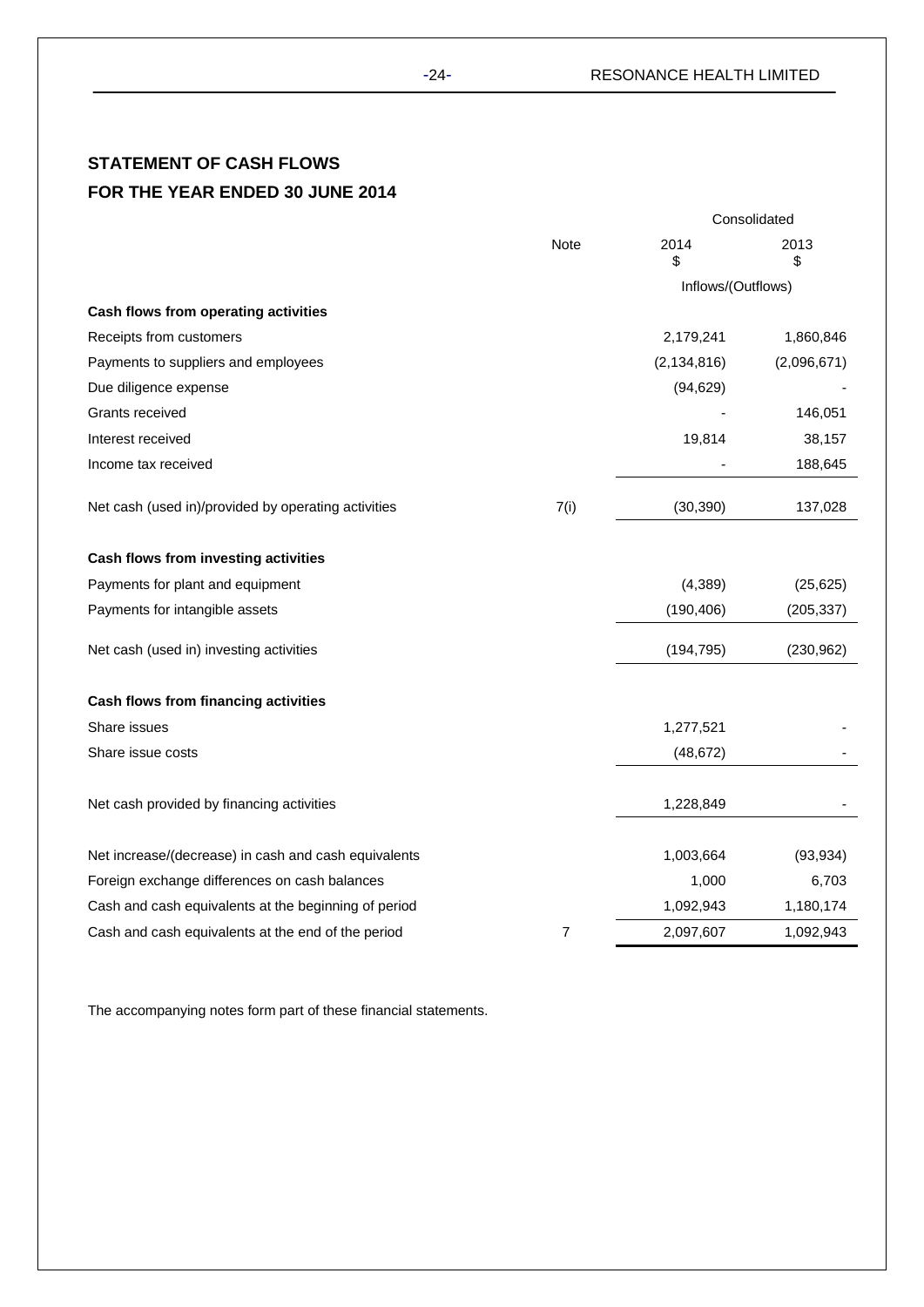## **NOTE 1: Statement of significant accounting policies**

### **(a) Basis of preparation**

The financial report is a general purpose financial report which has been prepared in accordance with the requirements of the Corporations Act 2001, Accounting Standards and Interpretations and complies with other requirements of the law.

The financial report has been prepared on a historical cost basis, except for available-for-sale investments, which have been measured at fair value. Cost is based on the fair values of the consideration given in exchange for assets.

The financial report is presented in Australian dollars. The Company is a listed public Company, incorporated and operating in Australia and the United States of America. The Company's business involves the development and commercialisation of technologies and services for the quantitative analysis of radiological images in a regulated and quality controlled environment.

## **(b) Adoption of new and revised standards**

In the year ended 30 June 2014, the Directors have reviewed all of the new and revised Standards and Interpretations issued by the AASB that are relevant to the Group's operations and effective for the current annual reporting period.

It has been determined by the Directors that there is no impact, material or otherwise, of the new and revised Standards and Interpretations on the Group's business and, therefore, no change is necessary to Group accounting policies.

The Directors have also reviewed all new Standards and Interpretations that have been issued but are not yet effective for the year ended 30 June 2014. As a result of this review the Directors have determined that there is no impact, material or otherwise, of the new and revised Standards and Interpretations on the Group's business and, therefore, no change necessary to Group accounting policies.

## **(c) Statement of compliance**

The financial report was authorised for issue on 26 September 2014.

The financial report complies with Australian Accounting Standards, which include Australian equivalents to International Financial Reporting Standards (AIFRS). Compliance with AIFRS ensures that the financial report, comprising the financial statements and notes thereto, complies with International Financial Reporting Standards (IFRS).

## **(d) Basis of consolidation**

The consolidated financial statements comprise the separate financial statements of Resonance Health Limited ("Company" or "parent entity") and its subsidiaries as at 30 June each year ("the Group"). Control is achieved where the Company has the power to govern the financial and operating policies of an entity so as to obtain benefits from its activities.

The financial statements of the subsidiaries are prepared for the same reporting period as the parent Company, using consistent accounting policies.

In preparing the consolidated financial statements, all intercompany balances and transactions, income and expenses and profit and losses resulting from intra-group transactions have been eliminated in full. Subsidiaries are fully consolidated from the date on which control is transferred to the Group and cease to be consolidated from the date on which control is transferred out of the Group. Control exists where the Company has the power to govern the financial and operating policies of an entity so as to obtain benefits from its activities.

Business combinations have been accounted for using the acquisition method of accounting (refer Note 1(ab)).

Non-controlling interests represent the portion of profit or loss and net assets in subsidiaries not held by the Group and are presented separately in the statement of comprehensive income and within equity in the consolidated statement of financial position. Losses are attributed to the non-controlling interest even if that results in a deficit balance.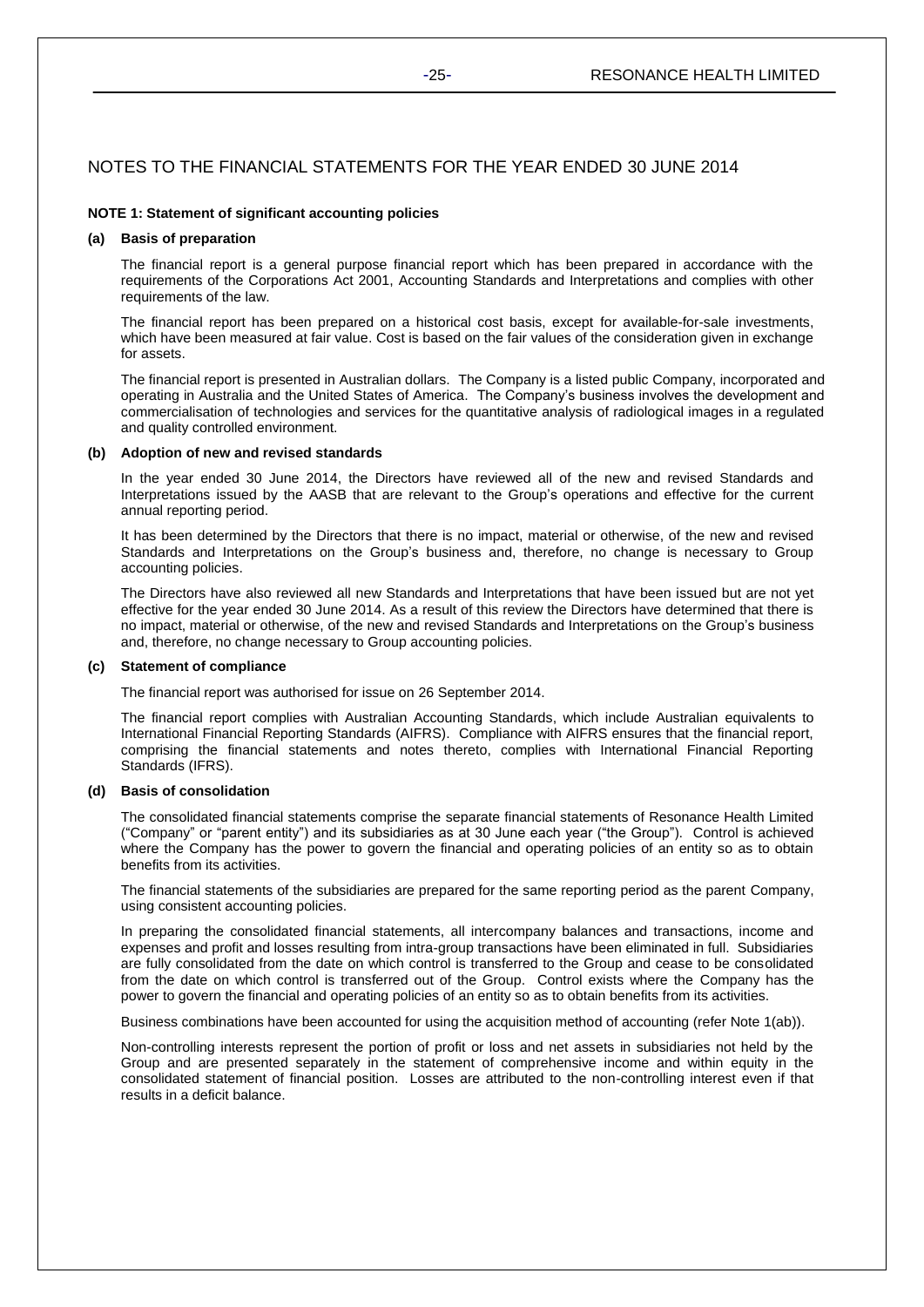## **NOTE 1: Statement of significant accounting policies**

## **(e) Critical accounting judgements and key sources of estimation uncertainty**

The application of accounting policies requires the use of judgements, estimates and assumptions about carrying values of assets and liabilities that are not readily apparent from other sources. The estimates and associated assumptions are based on historical experience and other factors that are considered to be relevant. Actual results may differ from these estimates.

The estimates and underlying assumptions are reviewed on an ongoing basis. Revisions are recognised in the period in which the estimate is revised if it affects only that period, or in the period of the revision and future periods if the revision affects both current and future periods.

## *Impairment of intangibles*

The Group determines whether intangibles with indefinite useful lives are impaired at least on an annual basis. This requires an estimation of the recoverable amount of the cash generating units to which the intangibles with indefinite useful lives are allocated. The assumptions used in this estimation of recoverable amount and the carrying amount of intangibles with indefinite useful lives are discussed in Note 11.

Additionally, the Group assesses impairment at the end of each reporting period by evaluating conditions and events specific to the Group that may indicate impairment triggers. Recoverable amounts of relevant assets are reassessed using value-in-use calculations which incorporate various key assumptions.

With respect to cash flow projections growth rates have been factored into valuation models for the next five years on the basis of management's expectations regarding the Group's continued ability to increase market share based on contractual obligations already in place and historical sales growth rates.

Historic Group averages have been used to reflect projected cash flow growth rates in year 1 and year 2. In subsequent periods a consistent growth rate has been attached as a conservative estimate for use in the impairment calculation.

Pre-tax discount rate of 10% which includes a risk component, has been used throughout the value in use model.

Development expenditure is considered to be sensitive to these assumptions as they are not ready for use. Therefore sensitivity analysis of 5% and 10% reduction in revenue and the use of a pre-tax discount rate of 15%, have been calculated and did not indicate an impairment.

### *Share-based payment transactions*

The Group measures the cost of cash-settled share-based payments at fair value at the grant date.

## **(f) Segment reporting**

Operating segments are reported in a manner consistent with the internal reporting provided to the chief operating decision maker. The chief operating decision maker, who is responsible for allocating resources and assessing performance of the operating segments, has been identified as the Board of Directors of Resonance Health Limited.

## **(g) Foreign currency translation**

Both the functional and presentation currency of Resonance Health Limited and its Australian subsidiaries is Australian dollars. Each entity in the Group determines its own functional currency and items included in the financial statements of each entity are measured using that functional currency.

Transactions in foreign currencies are initially recorded in the functional currency by applying the exchange rates ruling at the date of the transaction. Monetary assets and liabilities denominated in foreign currencies are retranslated at the rate of exchange ruling at the statement of financial position date.

All exchange differences in the consolidated financial report are taken to profit or loss.

Non-monetary items that are measured in terms of historical cost in a foreign currency are translated using the exchange rate as at the date of the initial transaction.

Non-monetary items measured at fair value in a foreign currency are translated using the exchange rates at the date the fair value was determined.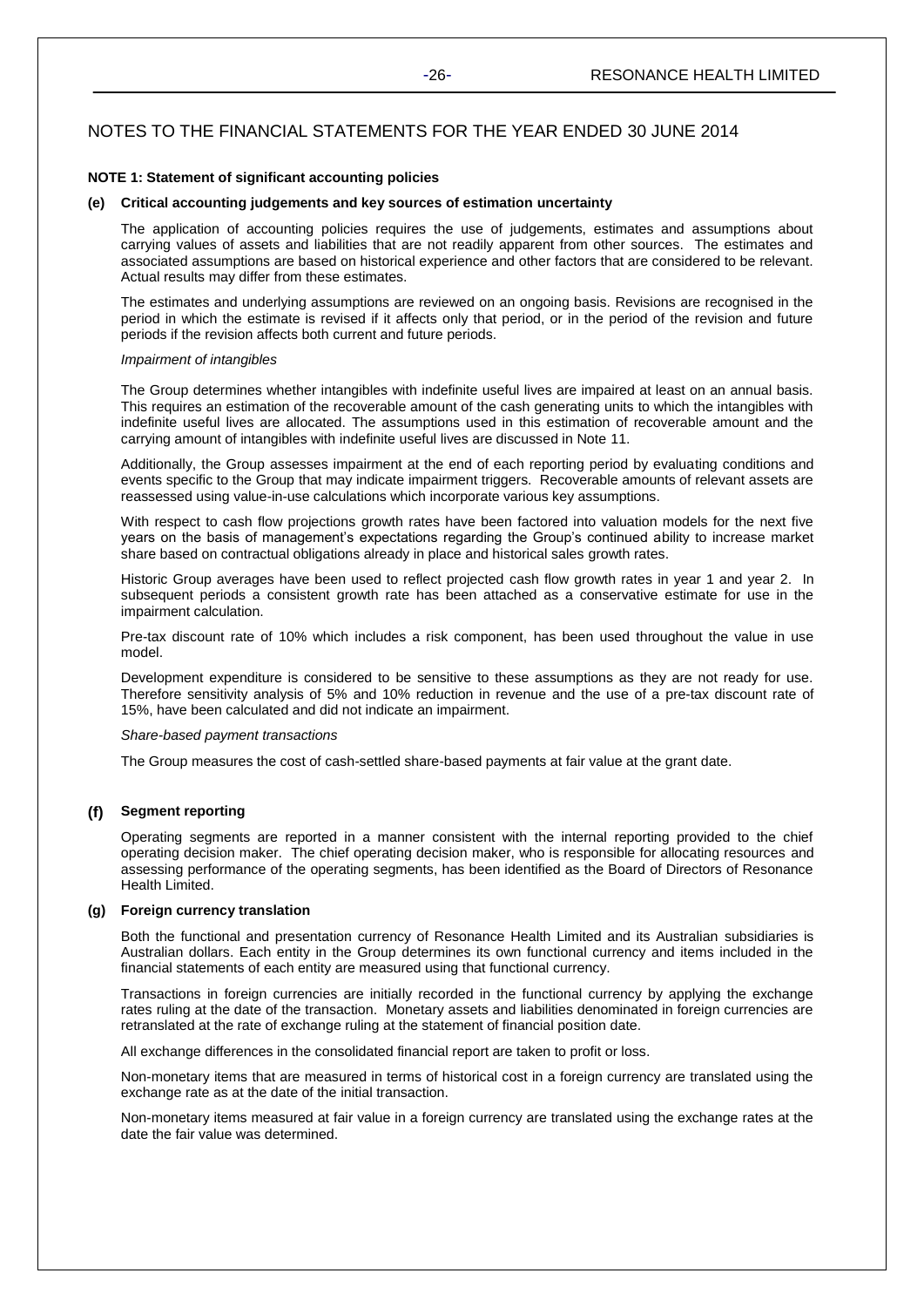### **NOTE 1: Statement of significant accounting policies**

### **(g) Foreign currency translation (Continued)**

The functional currency of the foreign operation Resonance USA Inc. is United States dollars (US\$). As at the reporting date the assets and liabilities of this subsidiary are translated into the presentation currency of Resonance Health Limited at the rate of exchange ruling at the balance date and the statement of comprehensive income is translated at the average exchange rate for the year. The exchange differences arising on the translation are taken directly to a separate component recognised in the foreign currency translation reserve in equity. On disposal of a foreign entity, the deferred cumulative amount recognised in equity relating to that particular foreign operation is recognised in the Statement of Comprehensive Income.

## **(h) Revenue recognition**

Revenue is recognised to the extent that it is probable that economic benefits will flow to the Group and the revenue can be reliably measured. The following specific recognition criteria must also be met before revenue is recognised:

## *(i) Sale of Goods*

Revenue is recognised when the significant risks and rewards of ownership of the goods have passed to the buyer and the costs incurred or to be incurred in respect of the transaction can be measured reliably. Risks and rewards of ownership are considered passed to the buyer at the time of delivery of the goods to the customer.

### *(ii) Rendering of services*

Revenue from the rendering of a service is recognised upon the delivery of the service to the customers.

### *(iii) Interest income*

Interest revenue is recognised on a time proportionate basis that takes into account the effective yield on the financial asset.

## **(i) Borrowing costs**

Borrowing costs are recognised as an expense when incurred.

### **(j) Lease**

Leases are classified as finance leases whenever the terms of the lease transfer substantially all the risks and rewards if ownership to the lessee. All other leases are classified as operating leases.

Assets held under finance lease are initially recognised at their fair value or, if lower, the present value of the minimum lease payments, each determined at the inception of the lease. The corresponding liability to the lessor is included in the statement of financial position as a finance lease obligation.

Lease payments are apportioned between finance charges and the reduction of the lease obligation so as to achieve a constant rate of interest on the remaining balance of the liability. Finance charges are charged directly against income unless they are directly attributable to qualifying assets, in which case they are capitalised in accordance with the general policy on borrowing costs.

Finance lease assets are depreciated on a straight line basis over the estimated useful life of the asset.

Operating lease payments, where the lessor effectively retains substantially all of the risks and benefits of ownership of the leased items, are recognised as an expense on a straight line basis over the lease term, except where another systematic basis is more representative of the time pattern in which economic benefits from the lease asset are consumed.

## **(k) Income tax**

The income tax expense or benefit for the period is the tax payable on the current period's taxable income based on the applicable income tax rate for each jurisdiction adjusted by changes in deferred tax assets and liabilities attributable to temporary difference and to unused tax losses.

The current income tax charge is calculated on the basis of the tax laws enacted or substantively enacted at the end of the reporting period in the countries where the Company's subsidiaries and associates operate and generate taxable income. Management periodically evaluates positions taken in tax returns with respect to situations in which applicable tax regulation is subject to interpretation. It establishes provisions where appropriate on the basis of amounts expected to be paid to the tax authorities.

Current tax assets and liabilities for the current and prior periods are measured at the amount expected to be recovered from or paid to the taxation authorities. The tax rates and tax laws used to compute the amount are those that are enacted or substantially enacted by the balance date.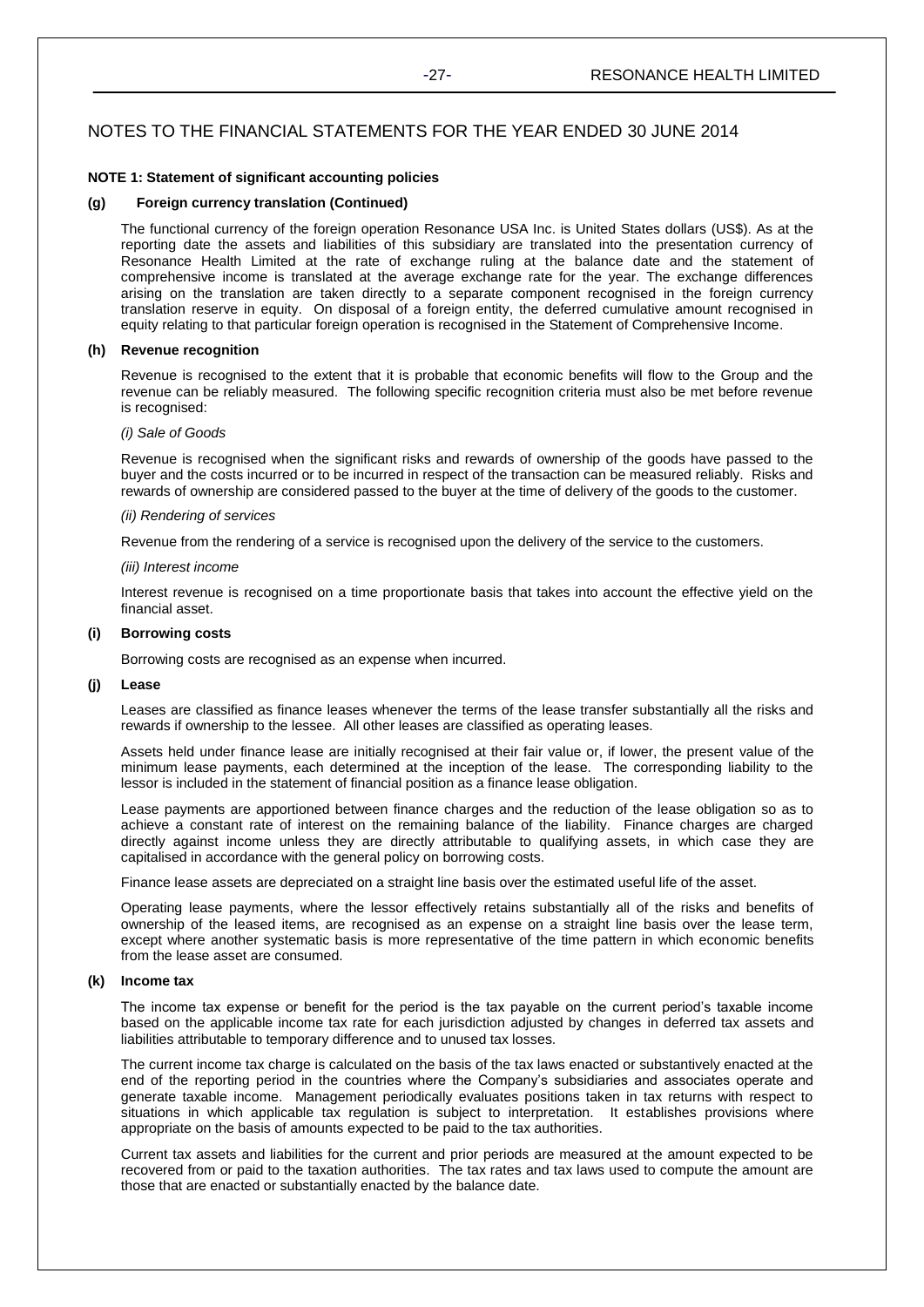## **NOTE 1: Statement of significant accounting policies**

## **(k) Income tax (Continued)**

Deferred income tax is provided on all temporary differences at the balance date between the tax bases of assets and liabilities and their carrying amounts for financial reporting purposes.

Deferred income tax liabilities are recognised for all taxable temporary differences except:

- when the deferred income tax liability arises from the initial recognition of goodwill or of an asset or liability in a transaction that is not a business combination and that, at the time of the transaction, affects neither the accounting profit nor taxable profit or loss; or
- when the taxable temporary difference is associated with investments in subsidiaries, associates or interests in joint ventures, and the timing of the reversal of the temporary difference can be controlled and it is probable that the temporary difference will not reverse in the foreseeable future.

Deferred income tax assets are recognised for all deductible temporary differences, carry-forward of unused tax assets and unused tax losses, to the extent that it is probable that taxable profit will be available against which the deductible temporary differences and the carry-forward of unused tax credits and unused tax losses can be utilised, except:

- when the deferred income tax asset relating to the deductible temporary difference arises from the initial recognition of an asset or liability in a transaction that is not a business combination and, at the time of the transaction, affects neither the accounting profit, nor taxable profit or loss; or
- when the deductible temporary difference is associated with investments in subsidiaries, associates or interests in joint ventures, in which case a deferred tax asset is only recognised to the extent that it is probable that the temporary difference will reverse in the foreseeable future and taxable profit will be available against with the temporary difference can be utilised.

The carrying amount of deferred income tax assets is reviewed at each balance date and reduced to the extent that it is no longer probable that sufficient taxable profit will be available to allow all or part of the deferred income tax asset to be utilised.

Unrecognised deferred income tax assets are reassessed at each balance date and are recognised to the extent that it is has become probable that future taxable profit will allow the deferred tax asset to be recovered.

Deferred income tax assets and liabilities are measured at the tax rates that are expected to apply to the year when the asset is realised or the liability is settled, based on tax rates (and tax laws) that have been enacted or substantively enacted at the balance date.

Income taxes relating to items recognised directly in equity are recognised in equity and not in profit or loss.

Deferred tax assets and deferred tax liabilities are offset only if a legally enforceable right exists to set off current tax assets against current tax liabilities and the deferred tax assets and liabilities relate to the same taxable entity and the same taxation authority.

## **(l) Other taxes**

Revenues, expenses and assets are recognised net of the amount of Goods and Services Tax (GST) except:

- when the GST incurred on a purchase of goods and services is not recoverable from the taxation authority, in which case the GST is recognised as part of the cost of acquisition of the asset or as part of the expense item as applicable; and
- receivables and payables, which are stated with the amount of GST included.

The net amount of GST recoverable from, or payable to, the taxation authority is included as part of receivables or payables in the statement of financial position.

Cash flows are included in the Statement of Cash Flows on a gross basis and the GST component of cash flows arising from investing and financing activities, which is recoverable from, or payable to, the taxation authority are classified as operating cash flows.

Commitments and contingencies are disclosed net of the amount of GST recoverable from, or payable to, the taxation authority.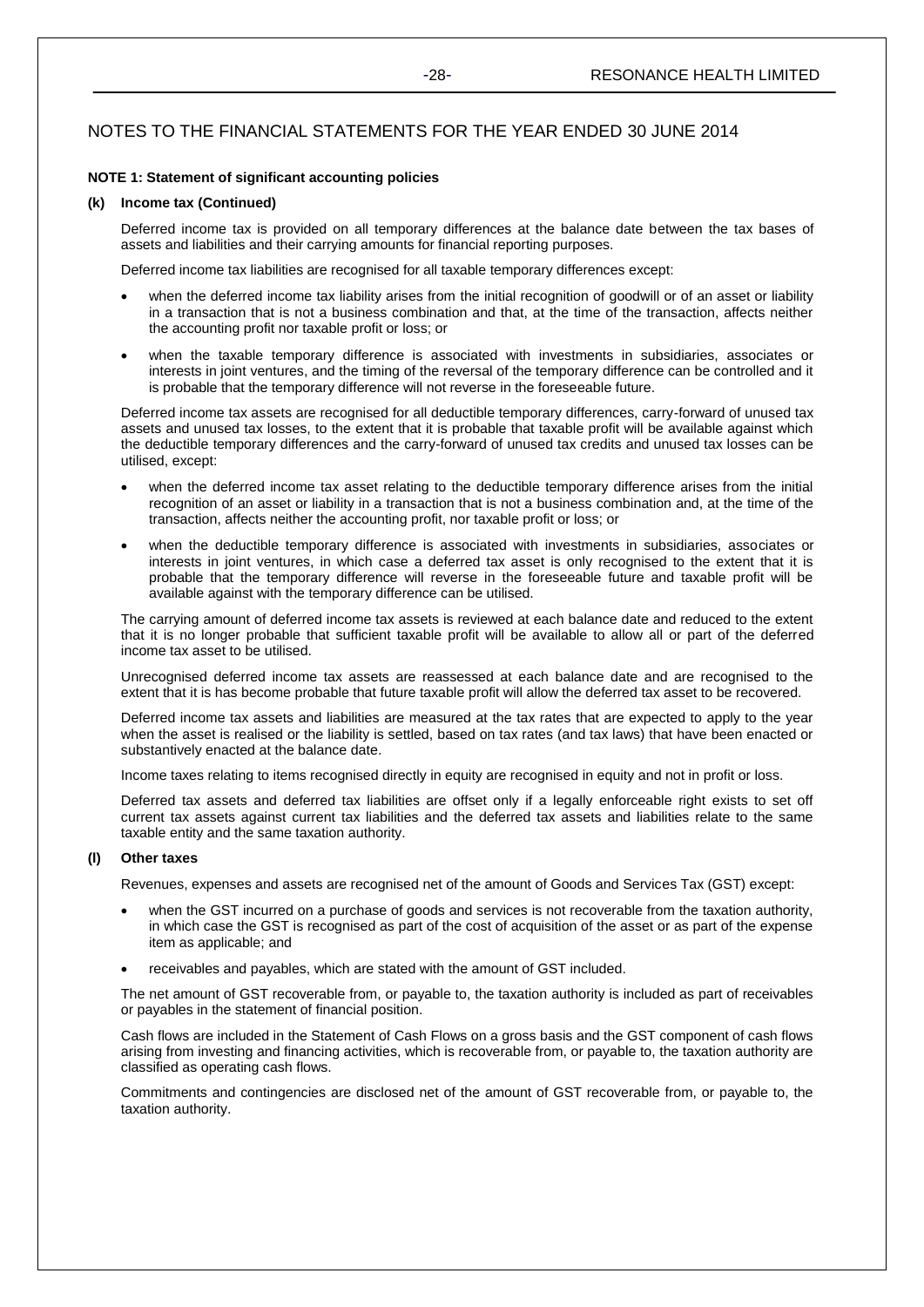### **NOTE 1: Statement of significant accounting policies**

### **(m) Impairment of assets**

The Group assesses at each balance date whether there is an indication that an asset may be impaired. If any such indication exists, or when annual impairment testing for an asset is required, the Group makes an estimate of the asset's recoverable amount. An asset's recoverable amount is the higher of its fair value less costs to sell and its value in use and is determined for an individual asset, unless the asset does not generate cash inflows that are largely independent of those from other assets or groups of assets and the asset's value in use cannot be estimated to be close to its fair value. In such cases the asset is tested for impairment as part of the cashgenerating unit to which it belongs. When the carrying amount of an asset or cash-generating unit exceeds its recoverable amount, the asset or cash-generating unit is considered impaired and is written down to its recoverable amount.

In assessing value in use, the estimated future cash flows are discounted to their present value using a pre-tax discount rate that reflects current market assessments of the time value of money and adjusted risk specific to the asset. Impairment losses relating to continuing operations are recognised in those expense categories consistent with the function of the impaired asset unless the asset is carried at revalued amount (in which case the impairment loss is treated as a revaluation decrease).

An assessment is also made at each balance date as to whether there is any indication that previously recognised impairment losses may no longer exist or may have decreased. If such indication exists, the recoverable amount is estimated. A previously recognised impairment loss is reversed only if there has been a change in the estimates used to determine the asset's recoverable amount since the last impairment loss was recognised. If that is the case the carrying amount of the asset is increased to its recoverable amount. That increased amount cannot exceed the carrying amount that would have been determined, net of depreciation, had no impairment loss been recognised for the asset in prior years. Such reversal is recognised in statement of comprehensive income unless the asset is carried at revalued amount, in which case the reversal is treated as a revaluation increase. After such a reversal the depreciation charge is adjusted in future periods to allocate the asset's revised carrying amount, less any residual value, on a systematic basis over its remaining useful life.

### **(n) Cash and cash equivalents**

Cash comprises cash at bank and in hand. Cash equivalents are short term, highly liquid investments that are readily convertible to known amounts of cash and which are subject to an insignificant risk of changes in value. Bank overdrafts are shown within borrowings in current liabilities in the statement of financial position.

For the purposes of the Statement of Cash Flows, cash and cash equivalents consist of cash and cash equivalents as defined above.

## **(o) Trade and other receivables**

Trade receivables are measured on initial recognition at fair value and are subsequently measured at amortised cost using the effective interest rate method, less any allowance for impairment. Trade receivables are generally due for settlement within periods ranging from 14 days to 90 days.

Impairment of trade receivables is continually reviewed and those that are considered to be uncollectible are written off by reducing the carrying amount directly. An allowance account is used when there is objective evidence that the Group will not be able to collect all amounts due according to the original contractual terms. Factors considered by the Group in making this determination include known significant financial difficulties of the debtor, review of financial information and significant delinquency in making contractual payments to the Group. The impairment allowance is set equal to the difference between the carrying amount of the receivable and the present value of estimated future cash flows, discounted at the original effective interest rate. Where receivables are short-term discounting is not applied in determining the allowance.

The amount of the impairment loss is recognised in the statement of comprehensive income within other expenses. When a trade receivable for which an impairment allowance had been recognised becomes uncollectible in a subsequent period, it is written off against the allowance account. Subsequent recoveries of amounts previously written off are credited against other expenses in the statement of comprehensive income.

## **(p) Financial assets**

Financial assets in the scope of AASB 139 *Financial Instruments: Recognition and Measurement* are classified as either financial assets at fair value through profit or loss, loans and receivables, held-to-maturity investments, or available-for-sale investments, as appropriate. Where financial assets are recognised initially, they are measured at fair value, plus, in the case of investments not at fair value through profit or loss, directly attributable transaction costs. The Group determines the classification of its financial assets after initial recognition and, when allowed and appropriate, re-evaluates this designation at each financial year-end.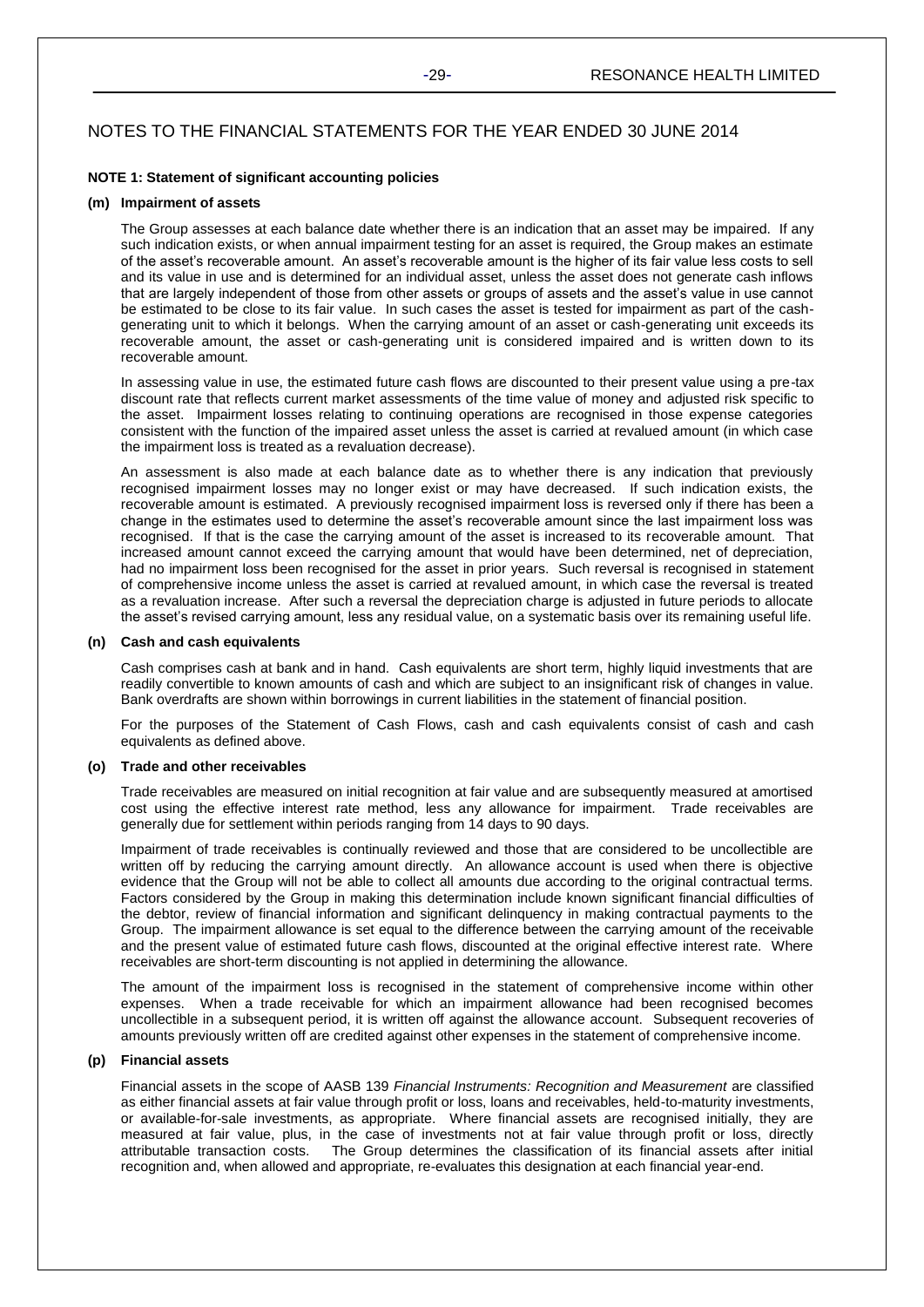### **NOTE 1: Statement of significant accounting policies**

### **(p) Financial assets (Continued)**

All regular way purchases and sales of financial assets are recognised on the trade date, i.e. the date that the Group commits to purchase the asset. Regular way purchases or sales of financial assets under contracts that require delivery of the assets within the period established generally by regulation or convention in the marketplace.

## *(i) Financial assets at fair value through profit or loss*

Financial assets classified as held for trading are included in the category 'financial assets at fair value through

profit or loss'. Financial assets are classified as held for trading if they are acquired for the purpose of selling in the near term. Gains or losses on investments held for trading are recognised in profit or loss.

### *(ii) Held-to-maturity investments*

Non-derivative financial assets with fixed or determinable payments and fixed maturity are classified as held-tomaturity when the Group has the positive intention and ability to hold to maturity. Investments intended to be held for an undefined period are not included in this classification.

### *(iii) Loans and receivables*

Loans and receivables are non-derivative financial assets that are not quoted in an active market. Gains and losses are recognised in the profit or loss when the loans and receivables are derecognised or impaired.

## *(iv) Available-for-sale investments*

Available-for-sale investments are those non-derivative financial assets that are designated as available-for-sale or are not classified as any of the three preceding categories. After initial recognition available-for-sale investments are measured at fair value with gains or losses being recognised as a separate component of equity until the investment is derecognised or until the investment is determined to be impaired, at which time the cumulative gain or loss previously reported in equity is recognised in profit or loss.

The fair value of investments that are actively traded in organised financial markets is determined by reference to quoted market bid prices at the close of business on the balance date. For investments with no active market, fair value is determined using valuation techniques. Such techniques include using recent arm's length market transactions; reference to the current market value of another instrument that is substantially the same; discounted cash flow analysis and option pricing models.

### **(q) Derecognition of financial assets and liabilities**

### *(i) Financial assets*

A financial asset (or, where applicable, a part of a financial asset or part of a group of similar financial assets) is derecognised when:

- the rights to receive cash flows from the asset have expired;
- the Group retains the right to receive cash flows from the asset, but has assumed an obligation to pay them in full without material delay to a third party under a 'pass-through' arrangement; or
- the Group has transferred its rights to receive cash flows from the asset and either:
	- (a) has transferred substantially all the risks and rewards of the asset, or
	- (b) has neither transferred nor retained substantially all the risks and rewards of the asset, but has transferred control of the asset.

When the Group has transferred its rights to receive cash flows from an asset and has neither transferred nor retained substantially all the risks and rewards of the asset nor transferred control of the asset, the asset is recognised to the extent of the Group's continuing involvement in the asset.

## *(ii) Financial liabilities*

A financial liability is recognised when the obligation under the liability is discharged or cancelled or expired.

When an existing financial liability is replaced by another from the same lender on substantially different terms, or the terms of an existing liability are substantially modified, such an exchange or modification is treated as a derecognition of the original liability and the recognition of a new liability, and the difference in the respective carrying amounts is recognised in profit or loss.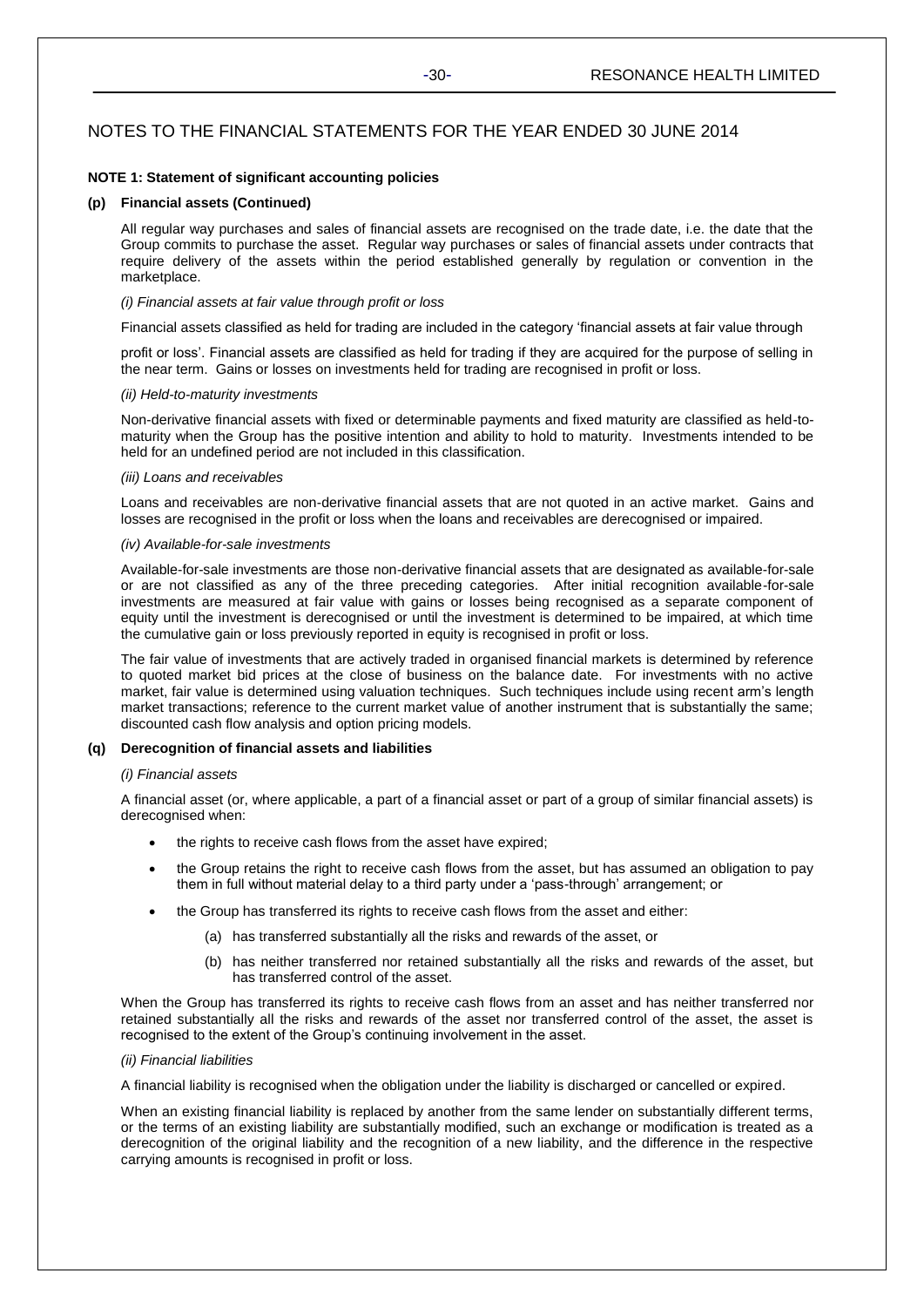### **NOTE 1: Statement of significant accounting policies**

### **(r) Impairment of financial assets**

The Group assess at each balance date whether a financial asset or group of financial assets is impaired.

## *(i) Financial assets carried at amortised cost*

If there is objective evidence that an impairment loss on loans and receivables carried at amortised cost has been incurred, the amount of the loss is measured as the difference between the asset's carrying amount and the present value of estimated future cash flows (excluding future credit losses that have not been incurred) discounted at the financial asset's original effective interest rate (i.e. the effective interest rate computed at initial recognition). The carrying amount of the asset is reduced either directly or through use of an allowance account. The amount of the loss is recognised in profit or loss.

The Group first assesses whether objective evidence of impairment exists individually for financial assets that are individually significant, and individually or collectively for financial assets that are not individually significant. If it is determined that no objective evidence of impairment exists for an individually assessed financial asset, whether significant or not, the asset is included in a group of financial assets with similar credit risk characteristics and that group of financial asset is collectively assessed for impairment. Assets that are individually assessed for impairment and for which an impairment loss is or continues to be recognised are not included in a collective assessment of impairment.

If, in a subsequent period, the amount of the impairment loss decreases and the decrease can be related objectively to an event occurring after the impairment was recognised, the previously recognised impairment loss is reversed. Any subsequent reversal of an impairment loss is recognised in profit or loss, to the extent that the carrying value of the asset does not exceed its amortised cost at the reversal date.

## *(ii) Financial assets carried at cost*

If there is objective evidence that an impairment loss has been incurred on an unquoted equity instrument that is not carried at fair value (because its fair value cannot be reliably measured), the amount of the loss is measured as the difference between the asset's carrying amount and the present value of estimated future cash flows, discounted at the current market rate of return for a similar financial asset. Such impairment loss should not be reversed in subsequent periods.

### *(iii) Available-for-sale investments*

If there is objective evidence that an available-for-sale investment is impaired, an amount comprising the difference between its cost (net of any principal repayment and amortisation) and its current fair value, less any impairment loss previously recognised in profit or loss, is transferred from equity to the income statement. Reversals of impairment losses for equity instruments classified as available-for-sale are not recognised in profit. Reversals of impairment losses for debt instruments are reversed through profit or loss if the increase in an instrument's fair value can be objectively related to an event occurring after the impairment loss was recognised in profit or loss.

### **(s) Plant and equipment**

Plant and equipment is stated at cost less accumulated depreciation and any accumulated impairment losses.

Depreciation is calculated on a straight-line basis over the estimated useful life of the assets as follows:

Plant and equipment  $3 - 5$  years

The assets' residual values, useful lives and amortisation methods are reviewed, and adjusted if appropriate, at each financial year end.

## *(i) Impairment*

The carrying values of plant and equipment are reviewed for impairment at each balance date, with recoverable amount being estimated when events or changes in circumstances indicate that the carrying value may be impaired.

The recoverable amount of plant and equipment is the higher of fair value less costs to sell and value in use. In assessing value in use, the estimated future cash flows are discounted to their present value using a pre-tax discount rate that reflects current market assessments of the time value of money and the risks specific to the asset.

For an asset that does not generate largely independent cash inflows, recoverable amount is determined for the cash-generating unit to which the asset belongs, unless the asset's value in use can be estimated to be close to its fair value.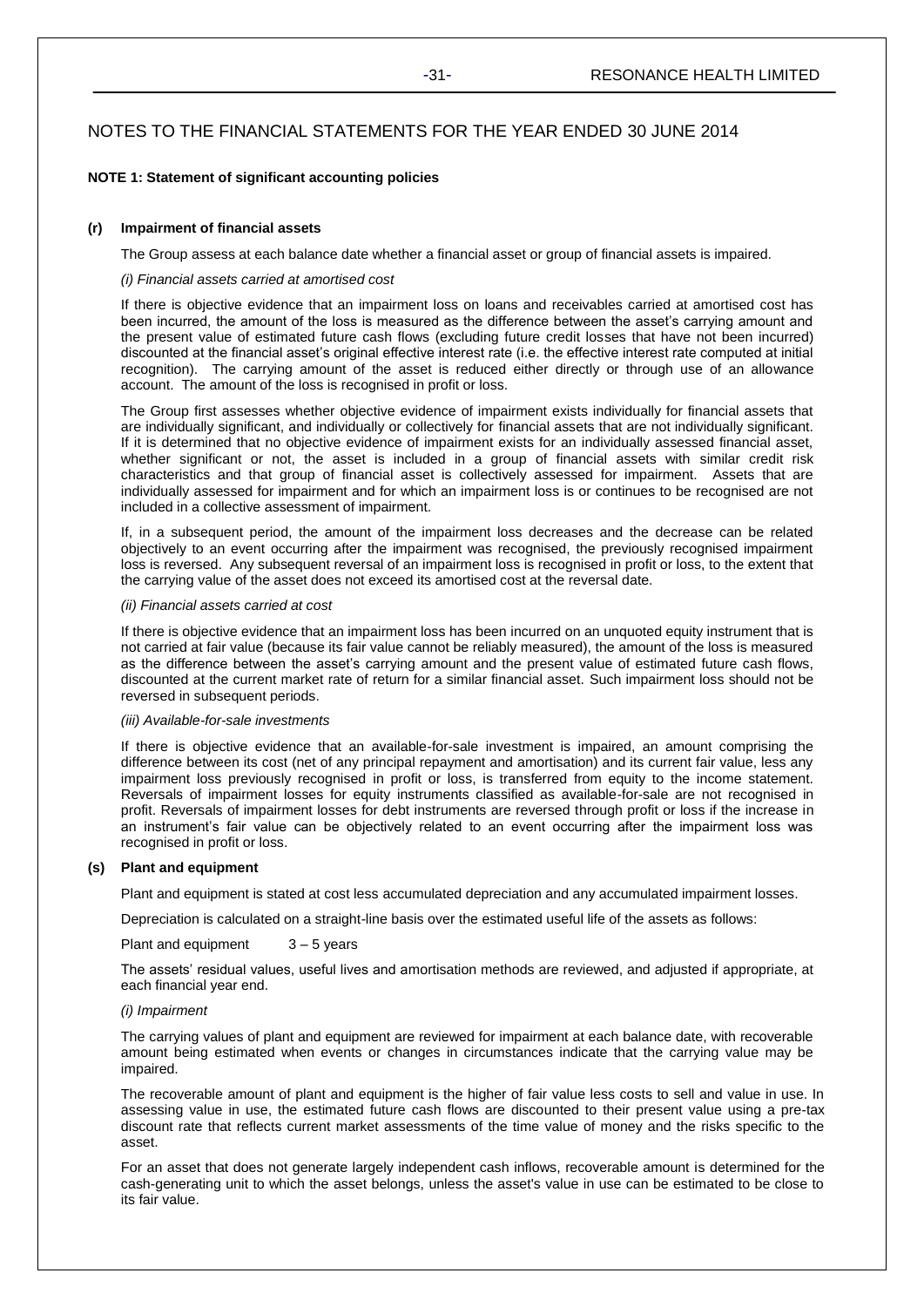## **NOTE 1: Statement of significant accounting policies**

## **(s) Plant and equipment (Continued)**

An impairment exists when the carrying value of an asset or cash-generating units exceeds its estimated recoverable amount. The asset or cash-generating unit is then written down to its recoverable amount.

Impairment losses for plant and equipment are recognised in the statement of comprehensive income.

## *(ii) Derecognition and disposal*

An item of plant and equipment is derecognised upon disposal or when no further future economic benefits are expected from its use or disposal.

Any gain or loss arising on derecognition of the asset (calculated as the difference between the net disposal proceeds and the carrying amount of the asset) is included in the statement of comprehensive income in the year the asset is derecognised.

## **(t) Intangible assets**

## *Internally generated intangible assets – research and development expenditure*

Expenditure on research activities is recognised as an expense in the period in which it is incurred. Where no internally-generated intangible asset can be recognised, development expenditure is recognised as an expense in the period as incurred.

An intangible asset arising from development expenditure on an internal project is recognised if, and only if, all of the following have been demonstrated:

- The technical feasibility of completing the intangible asset so that it will be available for use or sale;
- The intention to complete the intangible asset and use or sell it;
- How the intangible asset will generate probable future economic benefits;
- The availability of adequate technical, financial and other resources to complete development and to use or sell the intangible asset; and
- The ability to measure reliably the expenditure attributable to the intangible asset during its development.

The amount initially recognised for internally generated intangible assets is the sum of the expenditure incurred from the date when the intangible asset first meets the recognition criteria listed above.

## **(u) Trade and other payables**

Trade payables and other payables are carried at amortised costs and represent liabilities for goods and services provided to the Group prior to the end of the financial year that are unpaid and arise when the Group becomes obliged to make future payments in respect of the purchase of these goods and services. The amounts are unsecured and are usually paid within 30 days of recognition. Trade and other payables are presented as current liabilities unless payment is not due within 12 months.

## **(v) Interest-bearing loans and borrowings**

Borrowings are initially recognised at fair value, net of transaction costs incurred. Borrowings are subsequently measured at amortised cost. Any difference between the proceeds (net of transaction costs) and the redemption amount is recognised in profit or loss over the period of the borrowings using the effective interest method.

Borrowings are removed from the statement of financial position when the obligation specified in the contract is discharged, cancelled or expired. The difference between the carrying amount of a financial liability that has been extinguished or transferred to another party and the consideration paid, including any non-cash assets transferred or liabilities assumed, is recognised in profit or loss as other income or finance costs.

Borrowings are classified as current liabilities unless the Group has an unconditional right to defer settlement of the liability for at least 12 months after the reporting period.

## **(w) Provisions**

Provisions are recognised when the Group has a present obligation (legal or constructive) as a result of a past event, it is probable that an outflow of resources embodying economic benefits will be required to settle the obligation and a reliable estimate can be made of the amount of the obligation. Provisions are not recognised for future operating losses.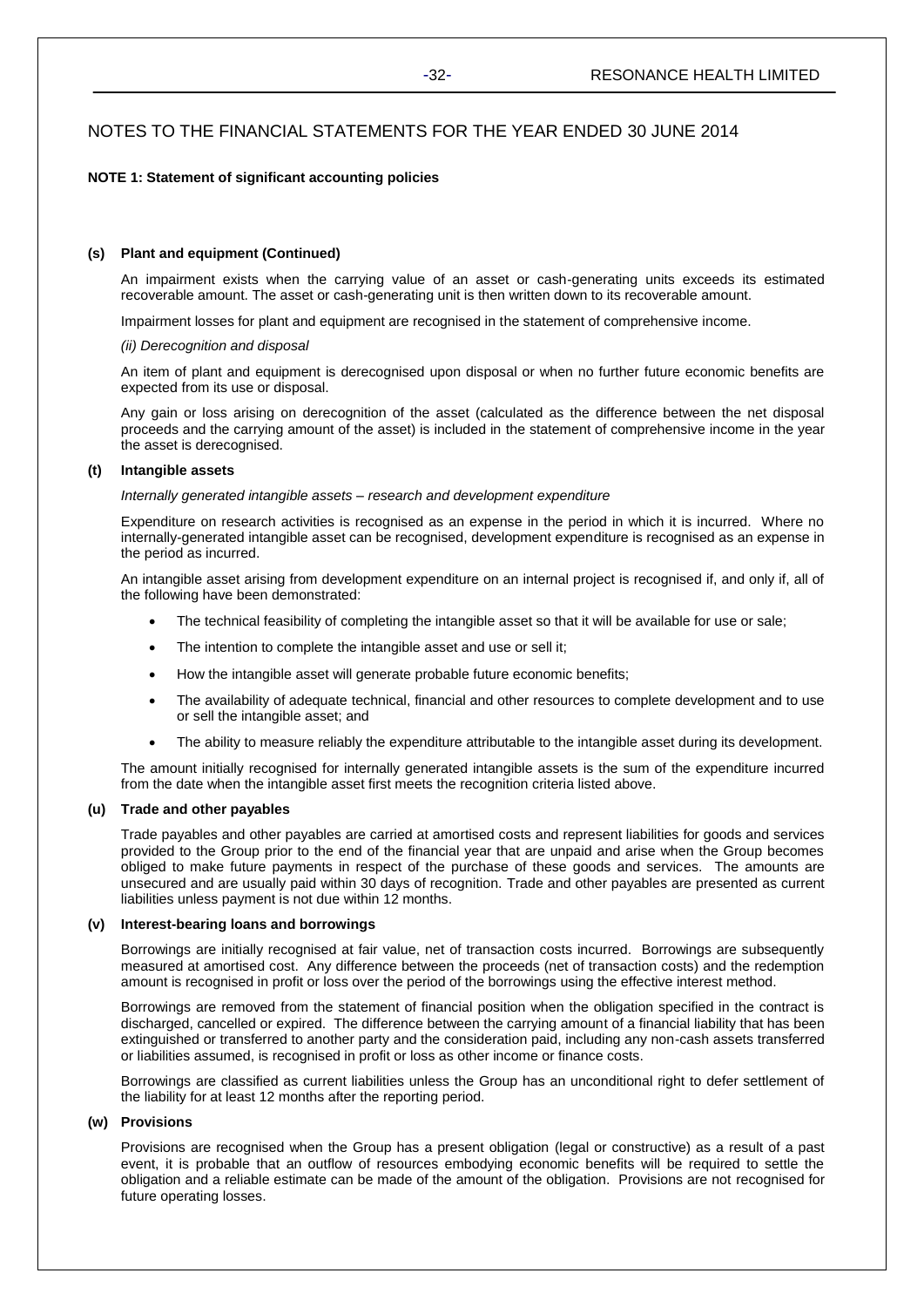## **NOTE 1: Statement of significant accounting policies**

Provisions are measured at the present value or management's best estimate of the expenditure required to settle the present obligation at the end of the reporting period.

## **(x) Employee benefits**

## *Wages, salaries, annual leave, sick leave and long service leave*

Liabilities for wages and salaries, including non-monetary benefits, annual leave, long service leave and sick leave expected to be settled within 12 months of the balance date are recognised in sundry creditors in respect of employees' services up to the balance date. They are measured at the amounts expected to be paid when the liabilities are settled. Liabilities for non-accumulating sick leave are recognised when the leave is taken and are measured at the rates paid or payable.

## **(y) Share-based payment transactions**

## *Equity-settled transactions*

The Group uses agreements where payment for services rendered are settled by the issuance of fully paid shares or options in the Company.

The cost of these equity-settled transactions is measured by reference to the fair value of the equity instruments at the date they are granted and is recognised, together with a corresponding increase in equity, over the period in which the service is provided.

## **(z) Issued capital**

Ordinary shares are classified as equity. Incremental costs directly attributable to the issue of new shares or options are shown in equity as a deduction, net of tax, from the proceeds.

## **(aa) Earnings per share ("EPS")**

Basic EPS is calculated as net profit/loss attributable to members of the parent, adjusted to exclude any costs of servicing equity (other than dividends) and preference share dividends, divided by the weighted average number of ordinary shares, adjusted for any bonus element.

Diluted EPS is calculated as net profit/loss attributable to members of the parent, adjusted for:

- costs of servicing equity (other than dividends) and preference share dividends;
- the after tax effect of dividends and interest associated with dilutive potential ordinary shares that have been recognised as expenses; and
- other non-discretionary changes in revenues or expenses during the period that would result from the dilution of potential ordinary shares;

divided by the weighted average number of ordinary shares and dilutive potential ordinary shares, adjusted for any bonus element.

## **(ab) Business combinations**

The acquisition method of accounting is used to account for all business combinations, including business combinations involving entities or business under common control, regardless of whether equity instruments or other assets are acquired. The consideration transferred for the acquisition of a subsidiary comprises the fair value of the assets transferred, the liabilities incurred and the equity interests issued by the group. The consideration transferred also includes the fair value of any contingent consideration arrangements and the fair value of any pre-existing equity interest in the subsidiary. Acquisition-related costs are expenses as incurred. Identifiable assets acquired and liabilities and contingent liabilities assumed in a business combination are, with limited exceptions, measured initially at their fair values at the acquisition date. On an acquisition-by-acquisition basis, the group recognises any non-controlling interest in the acquiree either at fair value or at the non-controlling interest's proportionate share of the acquiree's net identifiable assets.

The excess of the consideration transferred, the amount of any non-controlling interest in the acquiree and the acquisition-date fair value of any previous equity interest in the acquiree over the fair value of the group's share of the net identifiable assets acquired is recorded as goodwill. If those amounts are less than the fair value of the net identifiable assets of the subsidiary acquired and the measurement of all amounts has been reviewed, the difference is recognised directly in profit or loss as a bargain purchase.

Where settlement of any part of cash consideration is deferred, the amounts payable in the future are discounted to their present value as at the date of exchange. The discount rate used is the entity's incremental borrowing rate, being the rate at which a similar borrowing could be obtained from an independent financier under comparable terms and conditions.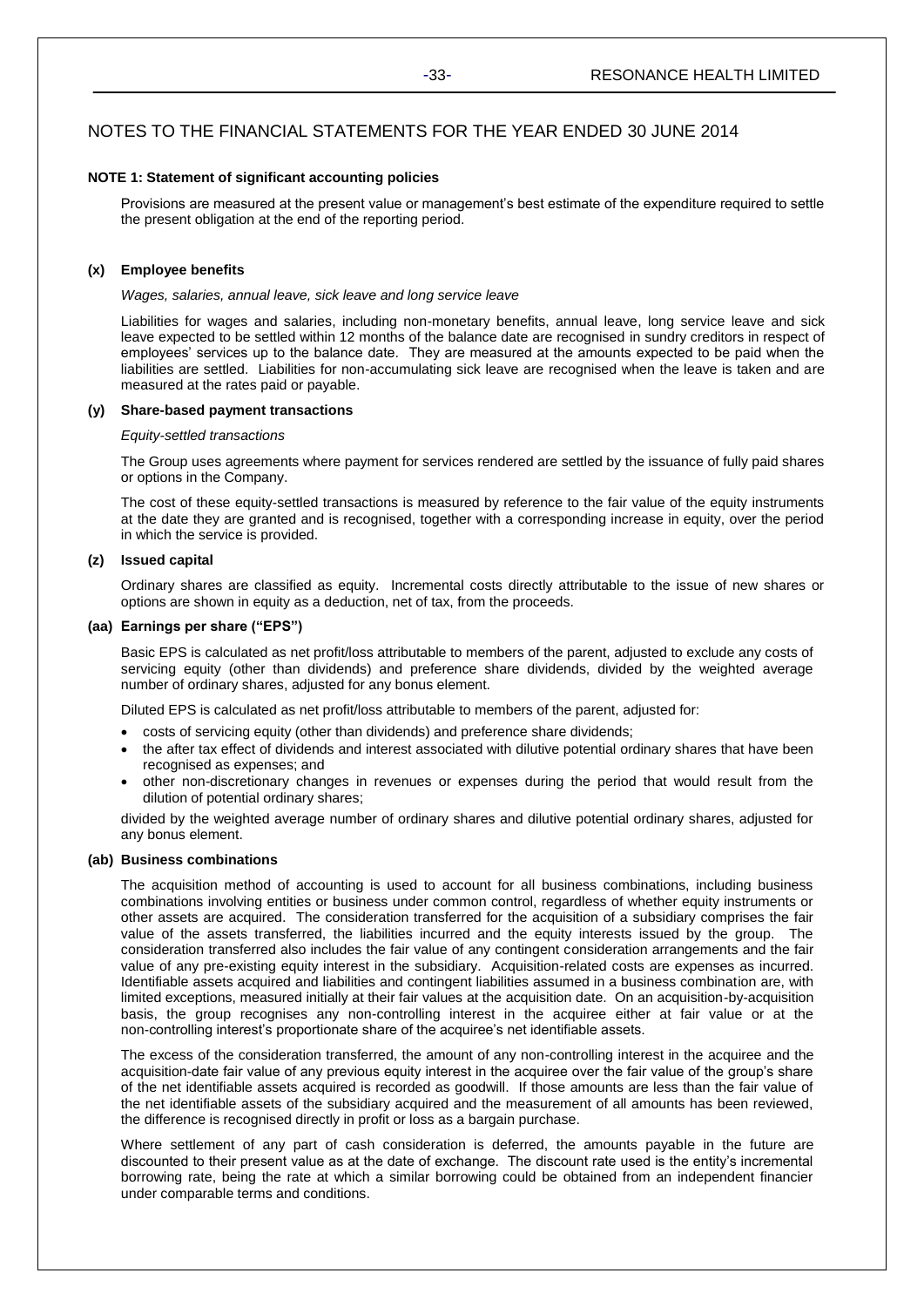## **NOTE 1: Statement of significant accounting policies**

Contingent consideration is classified as either equity or a financial liability. Amounts classified as a financial liability are subsequently remeasured to fair value with changes in fair value recognised in profit or loss.

## **(ac) Parent entity financial information**

The financial information for the parent entity, Resonance Health Limited, disclosed in Note 20 has been prepared on the same basis as the consolidated financial statements, except as set out below.

## *(i) Investments in subsidiaries, associates and joint venture entities*

Investments in subsidiaries, associates and joint venture entities are accounted for at cost in the parent entity's financial statements.

|     |                                      | Consolidated |            |  |
|-----|--------------------------------------|--------------|------------|--|
|     | <b>NOTE 2: Revenues and expenses</b> | 2014<br>\$   | 2013<br>\$ |  |
| (a) | Sales revenue                        |              |            |  |
|     | Sales to external customers          | 2,284,565    | 1,527,188  |  |
| (b) | Other income                         |              |            |  |
|     | Grants received                      |              | 146,051    |  |
|     | Interest received                    | 24,471       | 35,908     |  |
|     |                                      | 24,471       | 181,959    |  |
| (c) | <b>Expenses</b>                      |              |            |  |
|     | Rental expense on operating leases   | 101,997      | 98,074     |  |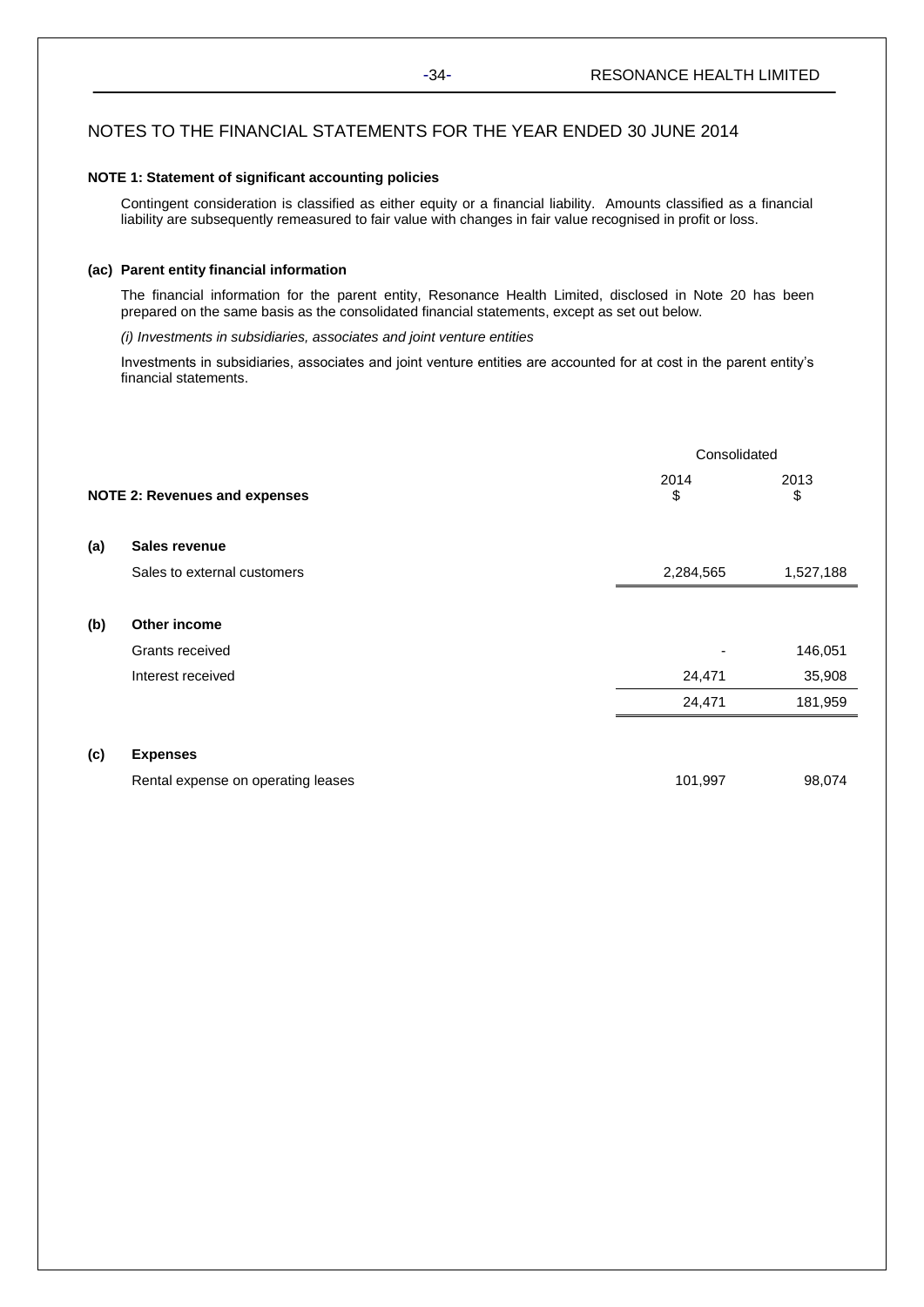|                                                                                                                                                               | Consolidated |            |  |
|---------------------------------------------------------------------------------------------------------------------------------------------------------------|--------------|------------|--|
|                                                                                                                                                               | 2014<br>\$   | 2013<br>\$ |  |
| <b>NOTE 3: Income tax benefit</b>                                                                                                                             |              |            |  |
| Income tax recognised in profit or loss                                                                                                                       |              |            |  |
| The major components of tax benefit are:                                                                                                                      |              |            |  |
| Current taxation                                                                                                                                              | (112, 582)   | (31, 734)  |  |
| Adjustments recognised in the current year in relation to the current tax of prior<br>years - R&D tax offset                                                  | 115,949      | 188,645    |  |
|                                                                                                                                                               | 3,367        | 156,911    |  |
| The prima facie income tax benefit on pre-tax accounting loss from operations<br>reconciles to the income tax benefit in the financial statements as follows: |              |            |  |
| Accounting loss before income tax                                                                                                                             | (75, 782)    | (361, 392) |  |
|                                                                                                                                                               |              |            |  |
| Income tax benefit calculated at 30%                                                                                                                          | 22,735       | 108,418    |  |
| Effect of expenses that are not deductible in determining taxable profit                                                                                      | (131, 726)   | (170, 727) |  |
| Effect of unused tax losses not recognised as deferred tax assets                                                                                             | 886          | (30, 229)  |  |
| Effect of prior year adjustments                                                                                                                              |              | (16, 340)  |  |
| Effect of temporary differences not recognised as deferred tax assets and liabilities                                                                         | (36, 892)    | 77,144     |  |
| Effect of capital raising costs recognised directly in equity                                                                                                 | 32,415       |            |  |
| Tax refund receivable (research and development tax offset)                                                                                                   | 115,949      | 188,645    |  |
| Income tax benefit reported in the statement of comprehensive income                                                                                          | 3,367        | 156,911    |  |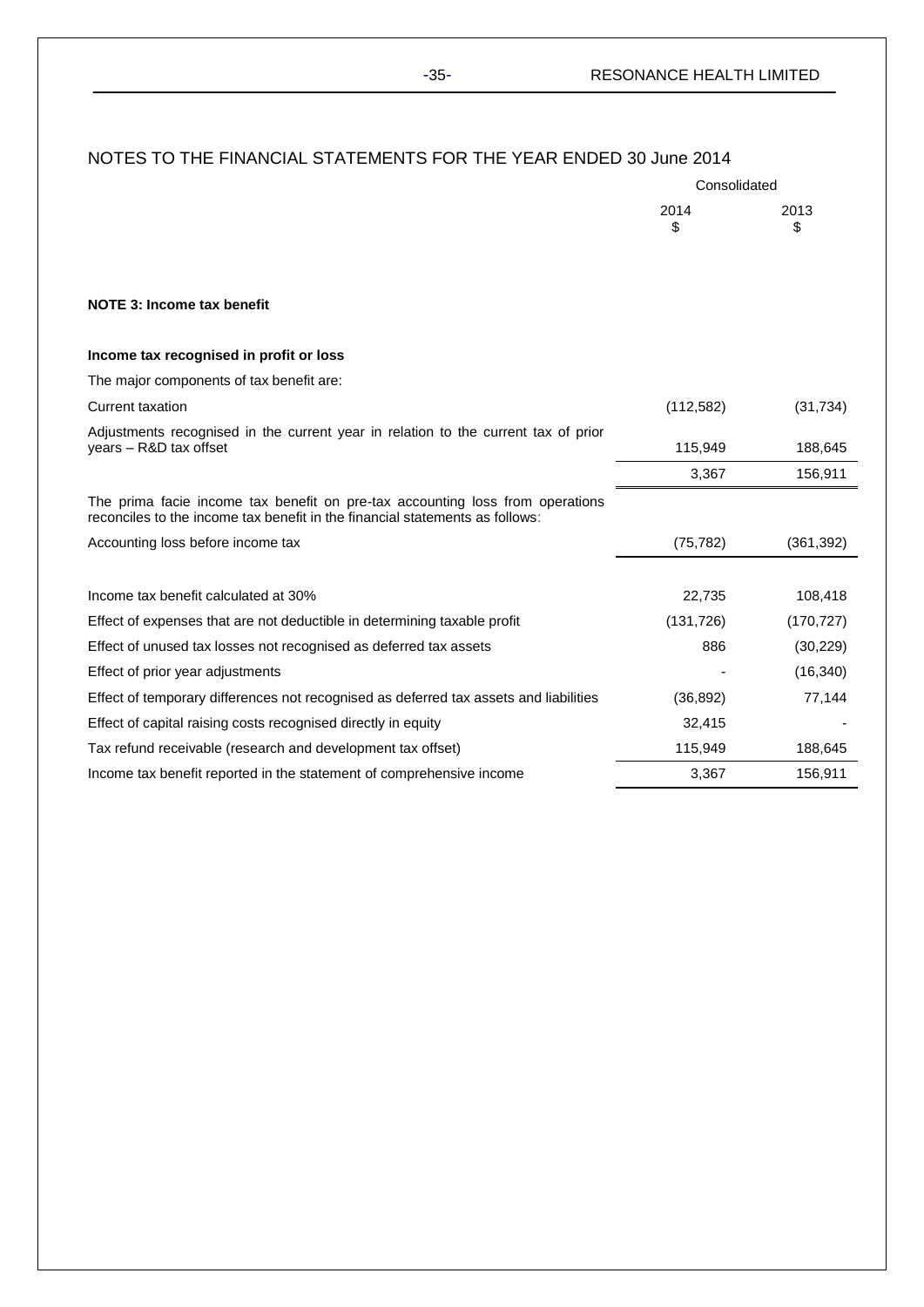|                                                                                     | Consolidated |            |
|-------------------------------------------------------------------------------------|--------------|------------|
| <b>NOTE 3: Income tax (Continued)</b>                                               | 2014<br>\$   | 2013<br>\$ |
| Unrecognised deferred tax balances                                                  |              |            |
| The following deferred tax assets and liabilities have not been brought to account: |              |            |
| Deferred tax assets:                                                                |              |            |
| Losses available for offset against future taxable income - revenue                 | 2,200,004    | 2,200,889  |
| Depreciation timing differences                                                     | 34,913       | 45,423     |
| <b>Business related costs</b>                                                       | 71,993       | 3,160      |
| Unrealised foreign exchange losses                                                  | 97,838       | 88,292     |
| Accrued expenses and liabilities                                                    | 81,331       | 80,565     |
|                                                                                     | 2,486,079    | 2,418,329  |
| Deferred tax liabilities:                                                           |              |            |
| Capitalised research and development costs                                          | 468,985      | 438,661    |
| Accrued income                                                                      | 1,777        | 380        |
| Prepayments                                                                         | 7,380        | 7,357      |
|                                                                                     | 478,142      | 446,398    |
| Income tax benefits not recognised directly in equity                               |              |            |
| Share issue costs                                                                   | 32,415       | 152,765    |
| <b>Recognised balances</b>                                                          |              |            |
| Current tax liability                                                               |              |            |
| Income tax payable                                                                  | 144,316      | 31,734     |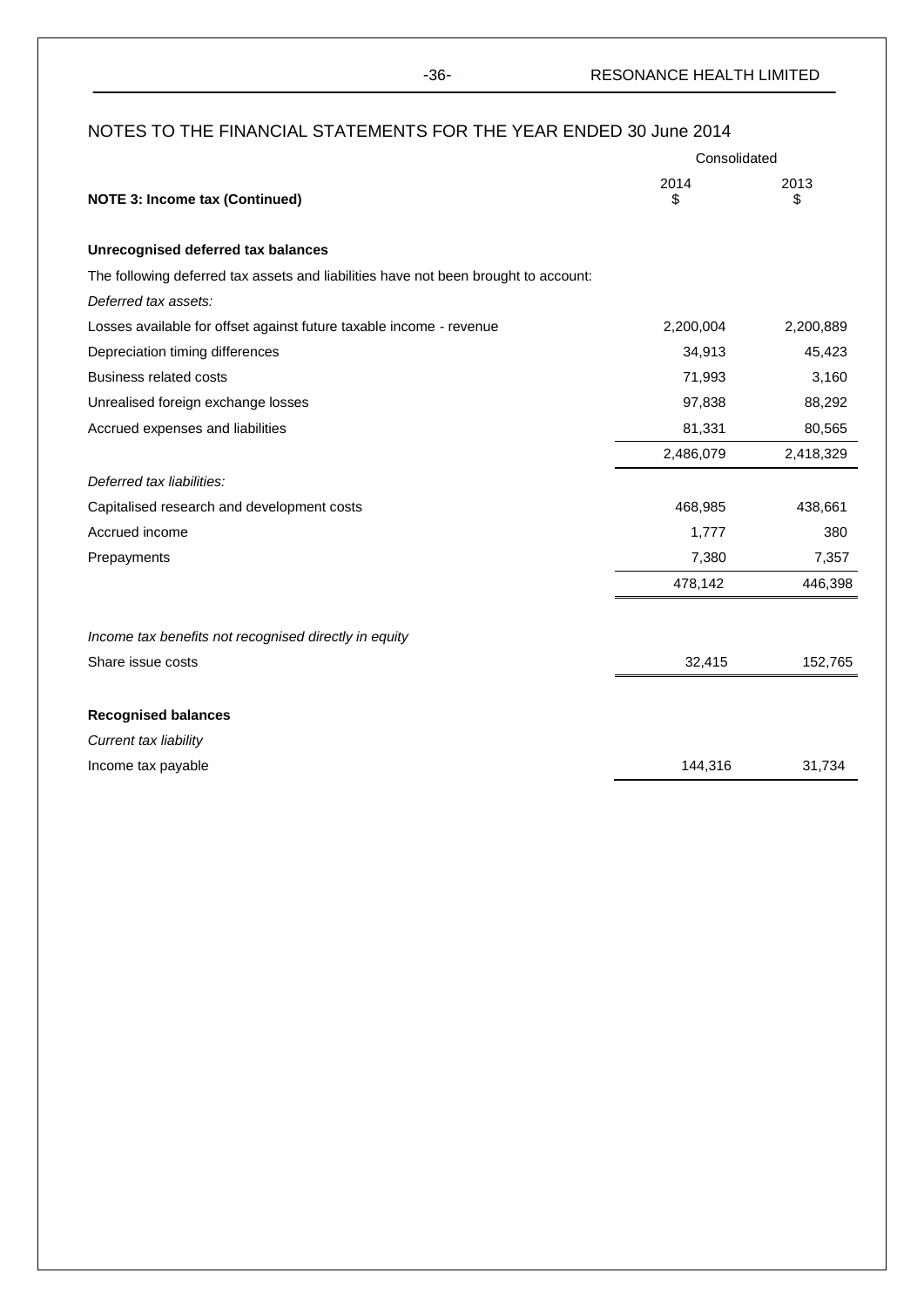## **NOTE 4: Segment reporting**

## **Segment Information**

The chief operating decision maker is considered to be the Company's Board of Directors. The Group's operating segments are determined by differences in the type of activities performed. The financial results of the Group's operating segments are reviewed by the Board of Directors on a quarterly basis.

## **Business Segments**

The following table presents revenue and profit/loss information and certain asset and liability information regarding business segments for the year ended 30 June 2014.

|                                            |           | Research and |                |           |
|--------------------------------------------|-----------|--------------|----------------|-----------|
|                                            | Services  | Development  | Corporate      | Total     |
|                                            | \$        | \$           | \$             | \$        |
| Segment revenue                            |           |              |                |           |
| Sales to external customers                | 2,284,565 |              | $\blacksquare$ | 2,284,565 |
| Interest revenue                           |           |              | 24,471         | 24,471    |
| Total segment revenue                      | 2,284,565 |              | 24,471         | 2,309,036 |
|                                            |           |              |                |           |
| Segment profit/(loss) before tax           | 661,665   | (96,678)     | (640, 769)     | (75,782)  |
| Other segment information included in loss |           |              |                |           |
| Income tax benefit                         | ٠         | 3,367        |                | 3,367     |
|                                            |           |              |                |           |
| Segment assets                             | 499,399   | 1,563,282    | 2,213,762      | 4,276,443 |
| Segment liabilities                        | 849,225   |              | 88,623         | 937,848   |

The consolidated entity derived 38% of its external customer sales revenue from one major customer.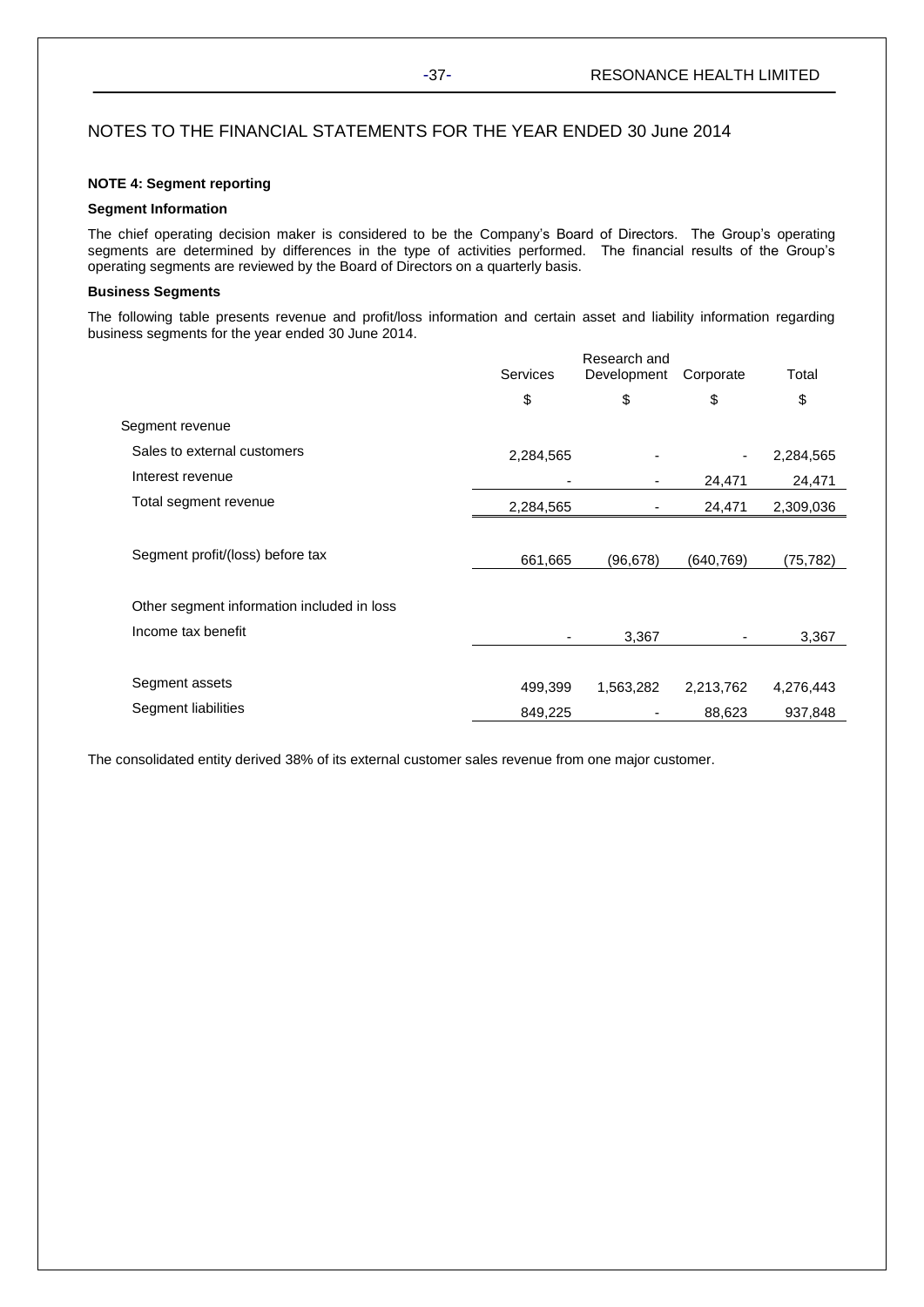## **NOTE 4: Segment reporting (Continued)**

The following table presents revenue and profit/loss information and certain asset and liability information regarding business segments for the year ended 30 June 2013.

| \$        | Development<br>\$ | Corporate                |           |
|-----------|-------------------|--------------------------|-----------|
|           |                   | \$                       | \$        |
|           |                   |                          |           |
| 1,527,188 |                   | $\overline{\phantom{a}}$ | 1,527,188 |
| 146,051   |                   |                          | 146,051   |
| ٠         |                   | 35,908                   | 35,908    |
| 1,673,239 | ٠                 | 35,908                   | 1,709,147 |
| 70,641    | 24,868            | (299, 990)               | (204,481) |
|           |                   |                          |           |
|           | 156,911           |                          | 156,911   |
| 388,631   | 1,462,204         | 1,223,872                | 3,074,707 |
| 590,816   | 48,599            | 194,331                  | 833,746   |
|           |                   |                          |           |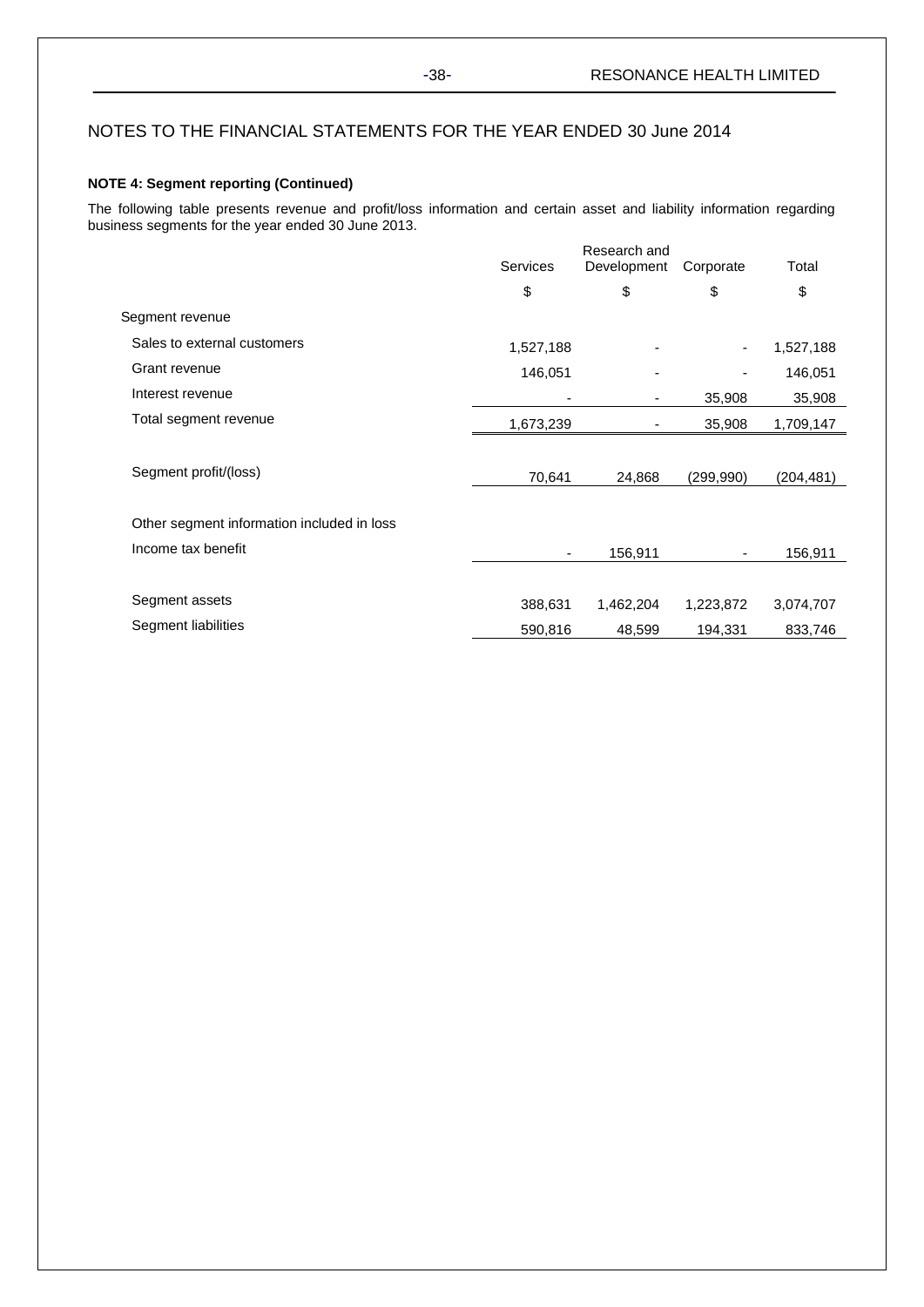|     | NOTES TO THE FINANCIAL STATEMENTS FOR THE YEAR ENDED 30 June 2014                      |                |                       |  |
|-----|----------------------------------------------------------------------------------------|----------------|-----------------------|--|
|     |                                                                                        |                | Consolidated          |  |
|     | <b>NOTE 5: Earnings per share</b>                                                      | 2014<br>\$     | 2013<br>\$            |  |
|     | Basic loss per share (cents per share)                                                 | (0.02)         | (0.1)                 |  |
| (a) | Loss used in the calculation of basic earnings per share                               | (72, 415)      | (204,481)             |  |
|     |                                                                                        | 2014<br>Number | 2013<br><b>Number</b> |  |
| (b) | Weighted average number of ordinary shares for the purposes of<br>basic loss per share | 363,572,613    | 360,991,365           |  |

The calculation does not include shares under option that could potentially dilute basic earnings per share in the future as no options are on issue.

## **NOTE 6: Dividends**

No dividend was paid or declared for the current or previous financial year.

|                                          | Consolidated |            |  |
|------------------------------------------|--------------|------------|--|
| <b>NOTE 7: Cash and cash equivalents</b> | 2014<br>\$   | 2013<br>\$ |  |
| Deposits at call                         | 497.607      | 492,943    |  |
| Term deposits                            | 1,600,000    | 600,000    |  |
|                                          | 2,097,607    | 1,092,943  |  |

Deposits at call earn interest at floating rates based on daily bank deposit rates.

Term deposits are made for varying periods depending on the immediate cash requirements of the Group and earn interest at the respective term deposit rates.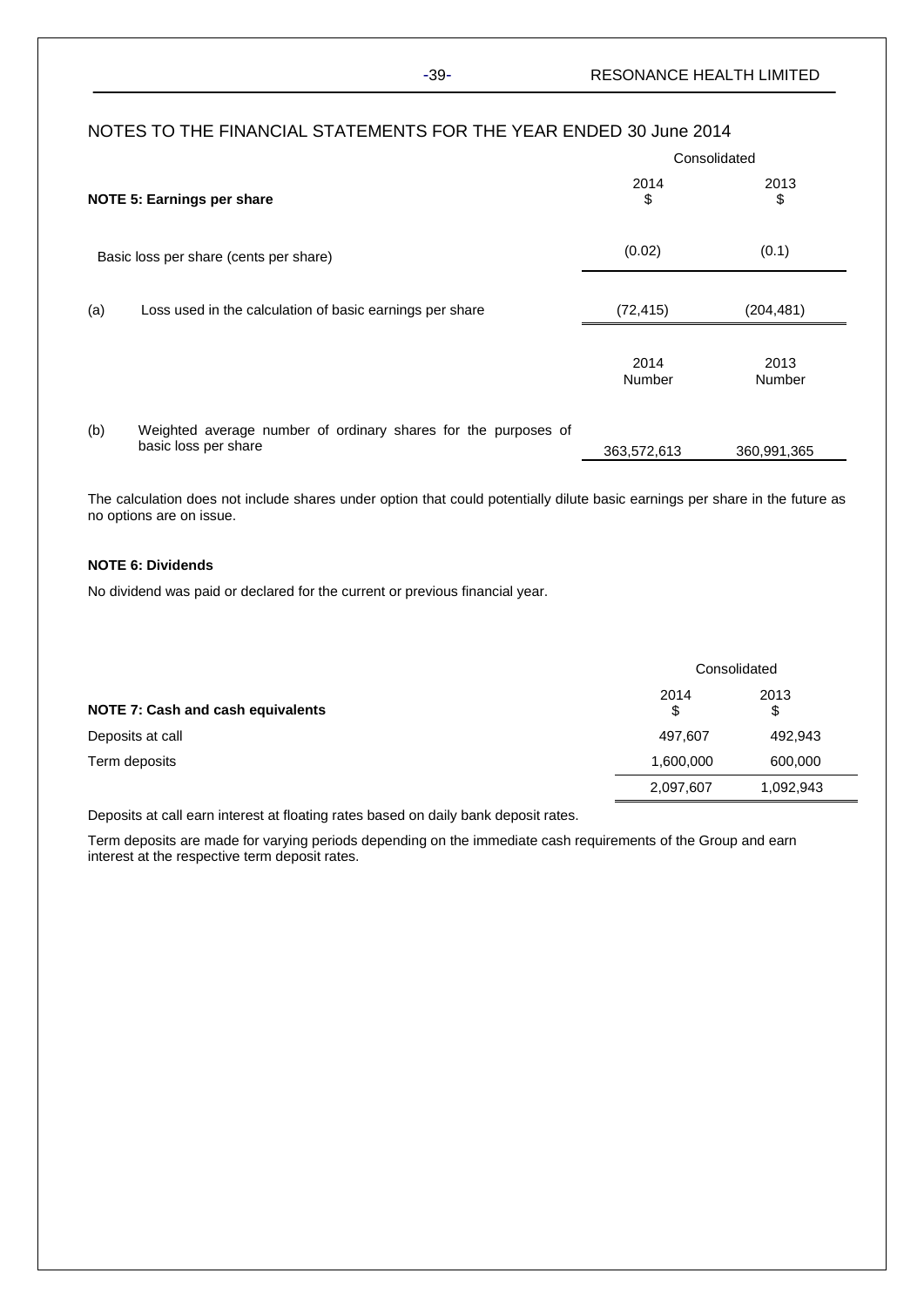|                                                                                     | Consolidated |            |
|-------------------------------------------------------------------------------------|--------------|------------|
| <b>NOTE 7: Cash and cash equivalents (Continued)</b>                                | 2014<br>\$   | 2013<br>\$ |
| (i) Reconciliation of loss for the year to net cash flows from operating activities |              |            |
| Loss for the year                                                                   | (72, 415)    | (204, 481) |
| Non-cash flows in loss:                                                             |              |            |
| Depreciation                                                                        | 19,242       | 18,475     |
| Amortisation of intangible assets                                                   | 89,326       | 34,677     |
| Changes in net assets and liabilities:                                              |              |            |
| (Increase)/Decrease in receivables                                                  | (111, 191)   | 240,927    |
| (Increase)/Decrease in other assets (current)                                       | (78)         | 2,446      |
| (Increase) in assets (non-current)                                                  |              | (708)      |
| Decrease in trade creditors and other payables                                      | 1,469        | 29,669     |
| Increase in current tax liabilities                                                 | 112,582      | 31,734     |
| Decrease/(increase) in other liabilities                                            | (69, 325)    | (15, 711)  |
| Net cash (used in)/provided by operating activities                                 | (30, 647)    | 137,028    |
| (ii) Financing facilities                                                           |              |            |
| Unsecured credit card:                                                              |              |            |
| Amount used                                                                         | 11,073       | 12,834     |
| Amount unused                                                                       | 8,927        | 7,166      |
|                                                                                     | 20,000       | 20,000     |
| Secured credit card:                                                                |              |            |
| Amount used                                                                         | 1,202        | 493        |
| Amount unused                                                                       | 18,798       | 19,507     |
|                                                                                     | 20,000       | 20,000     |
| (iii) Cash balances not available for use                                           |              |            |
| Security deposits:                                                                  |              |            |
| Credit card                                                                         | 20,000       | 20,000     |
| Lease premises                                                                      | 39,099       | 39,099     |
|                                                                                     | 59,099       | 59,099     |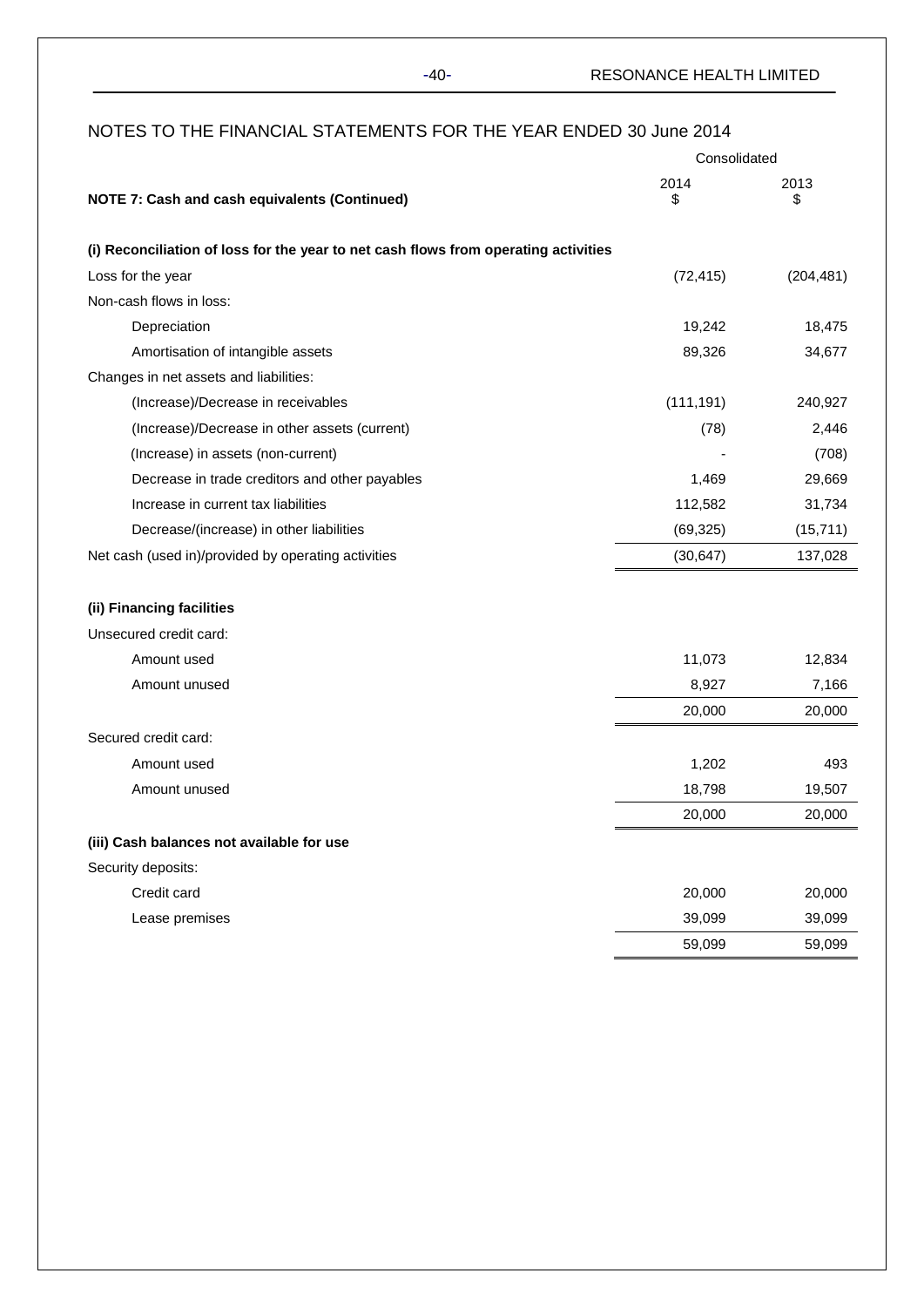-41- RESONANCE HEALTH LIMITED

| NOTES TO THE FINANCIAL STATEMENTS FOR THE YEAR ENDED 30 June 2014                       |              |            |
|-----------------------------------------------------------------------------------------|--------------|------------|
|                                                                                         | Consolidated |            |
| NOTE 8: Trade and other receivables                                                     | 2014<br>\$   | 2013<br>\$ |
| Current                                                                                 |              |            |
| Trade receivables                                                                       | 365,592      | 342,203    |
| Other receivables                                                                       | 133,807      | 46,428     |
|                                                                                         | 499,399      | 388,631    |
| The average credit period on sales of goods and rendering of services is 14 to 90 days. |              |            |
| Aging of past due but not impaired                                                      |              |            |
| Up to 30 days                                                                           | 84,668       | 159,789    |
| 60-90 days                                                                              | 23,984       | 31,751     |
| 90-120 days                                                                             | 33,748       | 15,281     |
| $120 + days$                                                                            |              |            |
|                                                                                         | 142,400      | 206,821    |
| Movement in the allowance for impairment                                                |              |            |
| Balance at the beginning of the year                                                    |              |            |
| Impairment losses recognised on receivables                                             |              |            |
| Balance at the end of the year                                                          |              |            |

In determining the recoverability of a trade receivable, the Group considers any changes in the credit quality of the trade receivable from the date credit was granted up to the reporting date. No allowance has been made for estimated irrecoverable trade receivable amounts arising from the past rendering of services in relation to a specific debtor amount. The concentration of credit risk is significant with 33% (2013: 29%) of trade receivables relating to one major customer. The remaining trade receivables relate to a large and unrelated customer base. The directors believe no further increase is required in excess of the allowance for impairment.

| <b>NOTE 9: Other assets</b> |        |        |
|-----------------------------|--------|--------|
| Current                     |        |        |
| Prepayments                 | 24,602 | 24,524 |
|                             |        |        |
| Non-Current                 |        |        |
| Deposits                    | 59,099 | 59,099 |
|                             |        |        |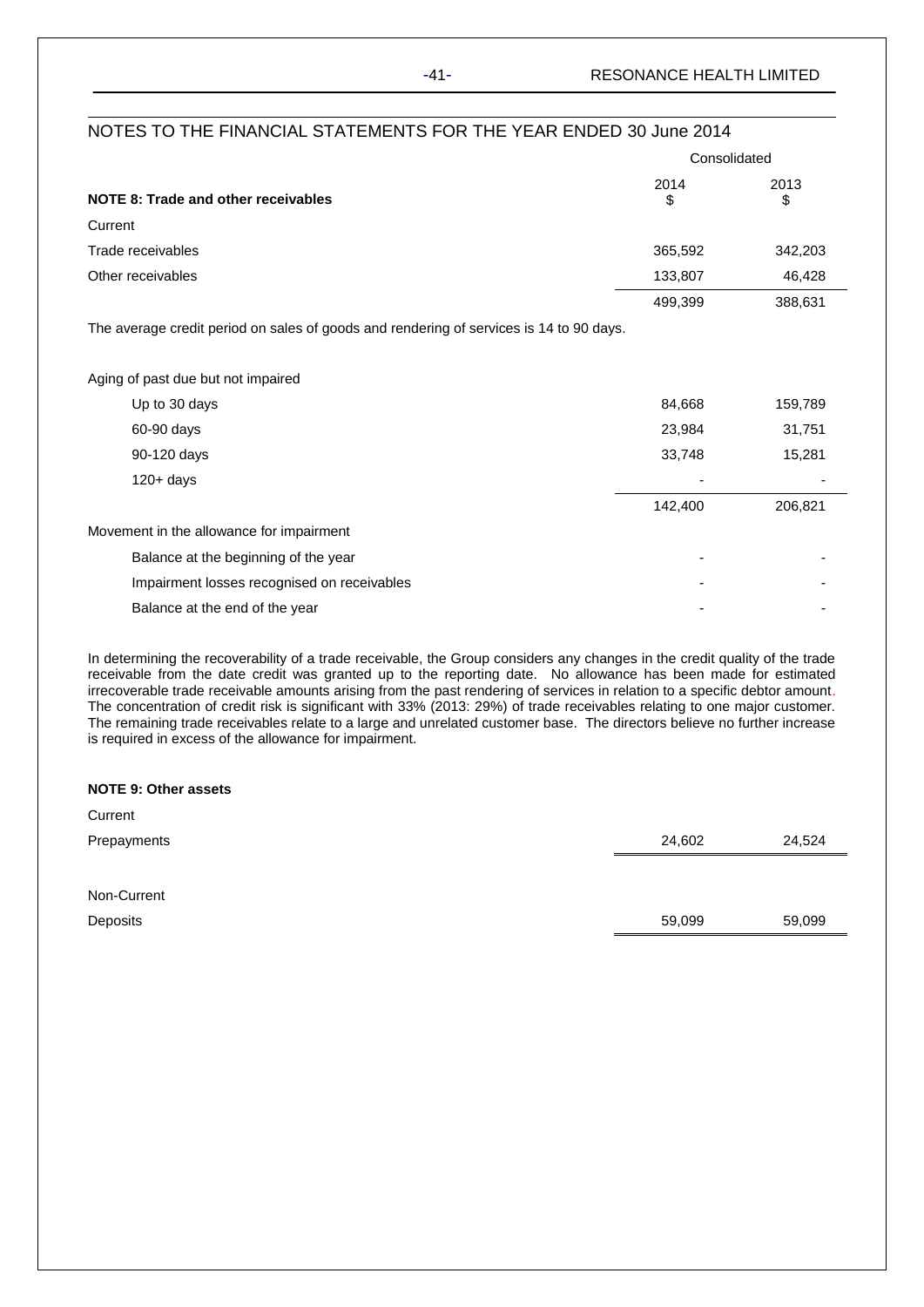|                                     | Consolidated |            |  |
|-------------------------------------|--------------|------------|--|
| <b>NOTE 10: Plant and equipment</b> | 2014<br>\$   | 2013<br>\$ |  |
| Fixtures and equipment              |              |            |  |
| At cost                             | 273,820      | 269,432    |  |
| Less: Accumulated depreciation      | (244, 372)   | (225, 130) |  |
| Total property, plant and equipment | 29.448       | 44,302     |  |

## **Reconciliation**

Reconciliation of the carrying amount of each class of property, plant and equipment is set out below:

| Fixtures and equipment                       |          |          |
|----------------------------------------------|----------|----------|
| Carrying amount at the beginning of the year | 44.302   | 37,152   |
| Additions                                    | 4.388    | 25.625   |
| Depreciation expense                         | (19.242) | (18.475) |
| Carrying amount at the end of the year       | 29.448   | 44.302   |

## **NOTE 11: Intangible assets**

| Development expenditure        |           |           |
|--------------------------------|-----------|-----------|
| At cost                        | 1.687.285 | 1.496.881 |
| Less: Accumulated amortisation | (124.003) | (34.677)  |
| Total development expenditure  | 1.563.282 | 1.462.204 |

## **Reconciliation**

Reconciliation of the carrying amount of intangible assets is set out below:

| Development expenditure                      |           |           |
|----------------------------------------------|-----------|-----------|
| Carrying amount at the beginning of the year | 1.462.204 | 1,291,544 |
| Additions                                    | 190.404   | 205.337   |
| Amortisation expense                         | (89.326)  | (34, 677) |
| Carrying amount at the end of the year       | 1.563.282 | 1.462.204 |

Development expenditure relates to costs incurred in developing MRI image analysis tools for the diagnosis and clinical management of human disease.

During the current financial year this development has related to a new liver fat assessment tool, further refinement of FerriScan and the next stage of development of a MRI based liver fibrosis tool.

The recoupment of development expenditure is dependent on the successful development and commercialisation or sale of the technology developed. The directors are required to assess at each reporting date whether there is an indication that an asset may be impaired. If any such indication exists an estimate is made of the asset's recoverable amount. Where the asset's carrying value exceeds the estimated recoverable amount a provision for impairment is recognised.

In making this assessment the directors had regard to the size of the liver fibrosis and liver fat markets, competing products, experience gained with the FerriScan technology, the likely period over which these revenues are expected to be generated and the likelihood of any technological obsolescence.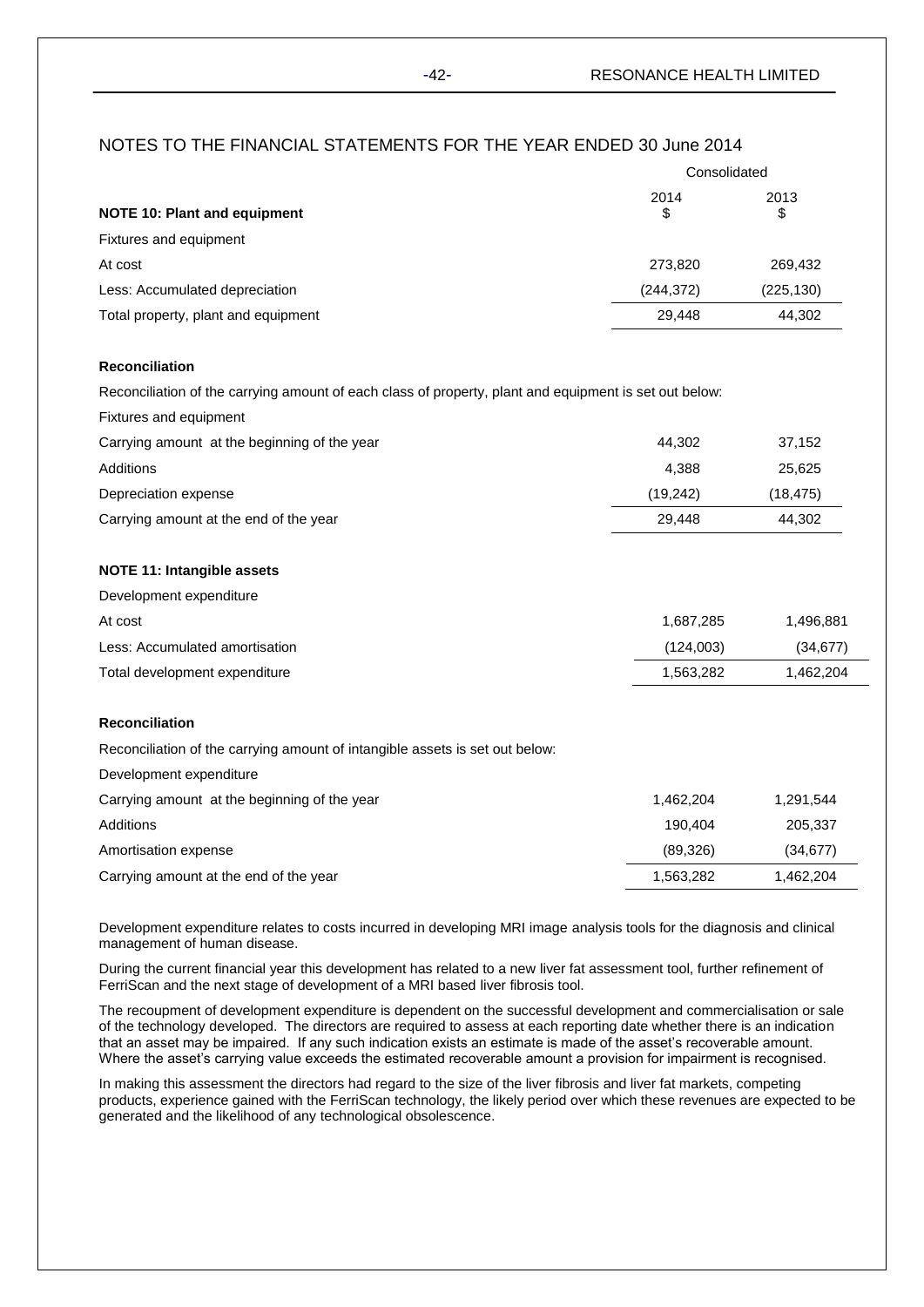## **NOTE 11: Intangible assets (Continued)**

The recoverable amount of development expenditure detailed above is determined based on value-in-use calculations. Value-in-use is calculated based on the present value of cash flow projections over a five year period. The cash flows are discounted using the yield of a 10 year government bond at the beginning of the budget period.

The following assumptions were used in the value-in-use calculations:

- Growth rate was based on contractual obligations already in place and historical sales growth rates.
- Costs are calculated taking into account historical margins and trends as well as estimated weighted average inflation rates over the period, which are consistent with inflation rates appropriate to historic company rates.
- Discount rate was based on the market risk free rate of a 10 year government bond.

|                                                                                                                                                                                                          | Consolidated |            |
|----------------------------------------------------------------------------------------------------------------------------------------------------------------------------------------------------------|--------------|------------|
| NOTE 12: Available for sale investments                                                                                                                                                                  | 2014<br>\$   | 2013<br>\$ |
| Available for sale-carried at fair value                                                                                                                                                                 |              |            |
| Shares in listed corporations                                                                                                                                                                            | 14,337       | 14,337     |
| Less: impairment                                                                                                                                                                                         | (11, 333)    | (11, 333)  |
|                                                                                                                                                                                                          | 3,004        | 3,004      |
| NOTE 13: Trade and other payables                                                                                                                                                                        |              |            |
| Current                                                                                                                                                                                                  |              |            |
| Trade payables (i)                                                                                                                                                                                       | 136,618      | 256,494    |
| Sundry creditors and accruals                                                                                                                                                                            | 323,811      | 151,491    |
|                                                                                                                                                                                                          | 460,429      | 407,985    |
| (i) Trade payables are non-interest bearing and are normally settled on 30 day<br>terms. Information regarding the effective interest rate and credit risk of current<br>payables is set out in Note 17. |              |            |
| <b>NOTE 14: Other liabilities</b>                                                                                                                                                                        |              |            |
| Current                                                                                                                                                                                                  |              |            |
| Unearned income                                                                                                                                                                                          | 244,480      | 313,805    |
|                                                                                                                                                                                                          |              |            |
| <b>NOTE 15: Provisions</b>                                                                                                                                                                               |              |            |
| Current: Long service leave                                                                                                                                                                              | 48,610       |            |
| Non-current: Long service leave                                                                                                                                                                          | 40,013       | 80,222     |
|                                                                                                                                                                                                          | 88,623       | 80,222     |
| <b>Reconciliation</b>                                                                                                                                                                                    |              |            |
| Balance at the beginning of the year                                                                                                                                                                     | 80,222       | 68,488     |
| Arising during the year                                                                                                                                                                                  | 8,401        | 11,734     |
| Carrying amount at the end of the year                                                                                                                                                                   | 88,623       | 80,222     |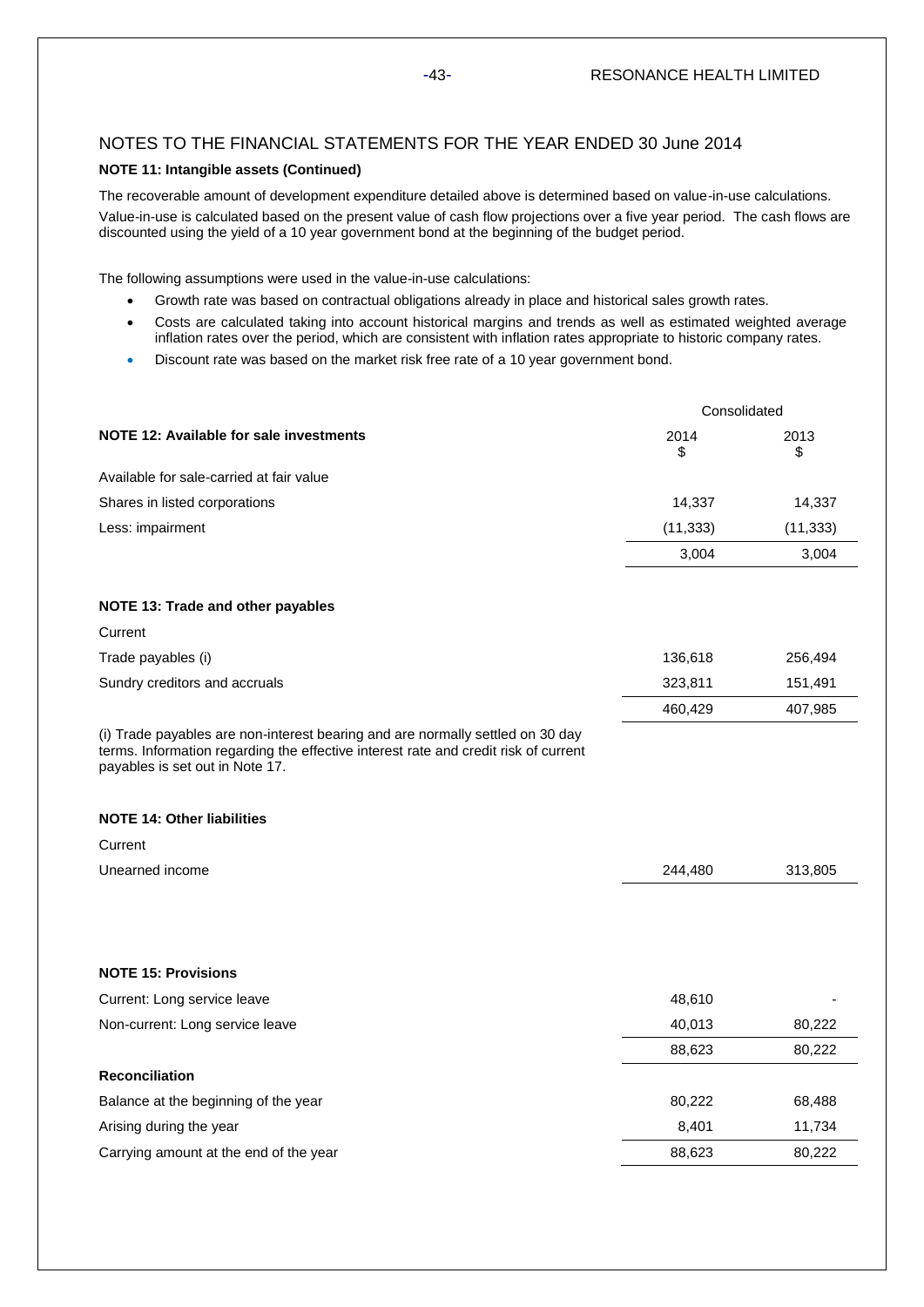-44- RESONANCE HEALTH LIMITED

## NOTES TO THE FINANCIAL STATEMENTS FOR THE YEAR ENDED 30 June 2014

## **NOTE 16: Issued Capital**

|     |                            | 2014        |            | 2013        |            |  |
|-----|----------------------------|-------------|------------|-------------|------------|--|
|     |                            | Number      |            | Number      |            |  |
| (a) | Issued and paid up capital | 386,541,784 | 68,703,510 | 360,991,365 | 67,534,039 |  |

Ordinary shares entitle the holder to participate in dividends and the proceeds on winding up of the company in proportion to the number of and amounts paid on the shares held.

On a show of hands every holder of ordinary shares present at a meeting in person or by proxy, is entitled to one vote, and upon a poll each share is entitled to one vote.

Ordinary shares have no par value and the company does not have a limited amount of authorised capital.

| Movements during the period                    |                  |                       |
|------------------------------------------------|------------------|-----------------------|
| Ordinary shares                                | Number of shares | <b>Issue Price \$</b> |
| Balance at the beginning of the financial year | 360,991,365      | 67,534,039            |
| Placement 17 April 2014 at \$0.05 each         | 10,000,000       | 500,000               |
| Rights issue 17 June 2014 at \$0.05 each       | 15,550,419       | 777.521               |
| Share capital issue costs                      |                  | (108, 050)            |
| Balance at the end of the financial year       | 386,541,784      | 68,703,510            |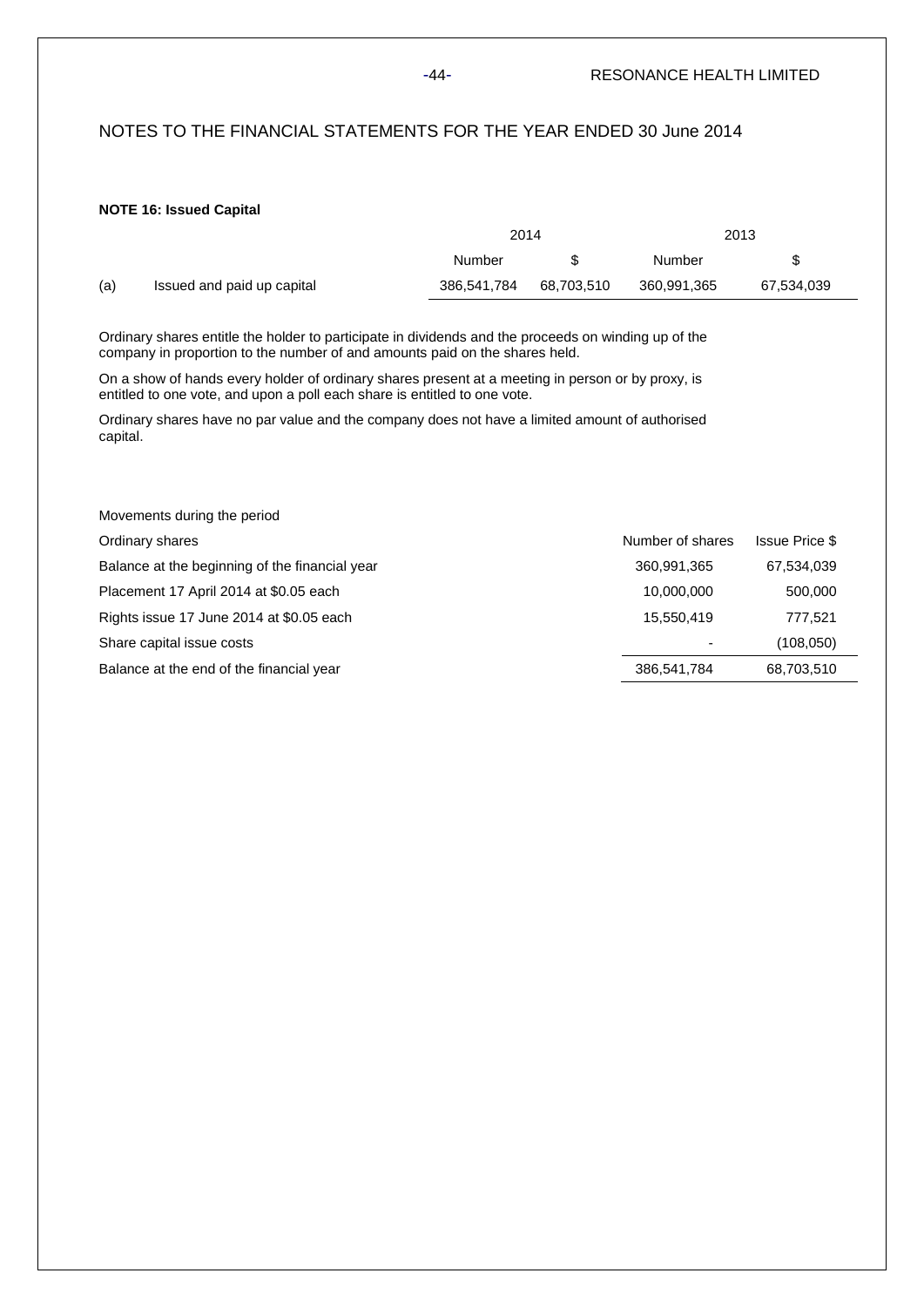## -45- RESONANCE HEALTH LIMITED

## NOTES TO THE FINANCIAL STATEMENTS FOR THE YEAR ENDED 30 June 2014

## **NOTE 17: Financial instruments**

## **(a) Capital risk management**

The Group controls the capital of the Company in order to maintain an appropriate debt to equity ratio and to ensure that the Company can fund its operations and continue as a going concern. The Group's overall strategy remains unchanged from the previous financial year. The capital structure of the Group consists of cash and cash equivalents and equity attributable to equity holders of the parent, comprising issued capital, reserves and retained earnings. None of the Group's entities are subject to externally imposed capital requirements. Operating cash flows are used to maintain and expand operations, as well as to make routine expenditures.

## **(b) Categories of financial instruments**

|                                       | Consolidated |            |  |
|---------------------------------------|--------------|------------|--|
| <b>Financial assets/(liabilities)</b> | 2014<br>\$   | 2013<br>\$ |  |
| Cash and cash equivalents             | 2,097,607    | 1,092,943  |  |
| Loans and receivables                 | 499,399      | 388,631    |  |
| Available for sale financial assets   | 3,004        | 3,004      |  |
| Other financial assets                | 59,099       | 59,099     |  |
| Payables                              | (460, 429)   | 407,985    |  |

The net fair values of all financial assets and liabilities approximate their carrying value.

## **(c) Financial risk management objectives**

` The Group is exposed to market risk (including currency risk, fair value interest rate risk and price risk), credit risk, liquidity risk and cash flow interest rate risk. The Group seeks to minimise the effects of these risks. The Group does not enter into or trade financial instruments, including derivative financial instruments, for speculative purposes.

## **(d) Market risk**

The Group's activities expose it primarily to the financial risk of changes in foreign currency exchange rates. There has been no change in the Group's exposure to market risks or the manner in which it manages and measures the risk from the previous period.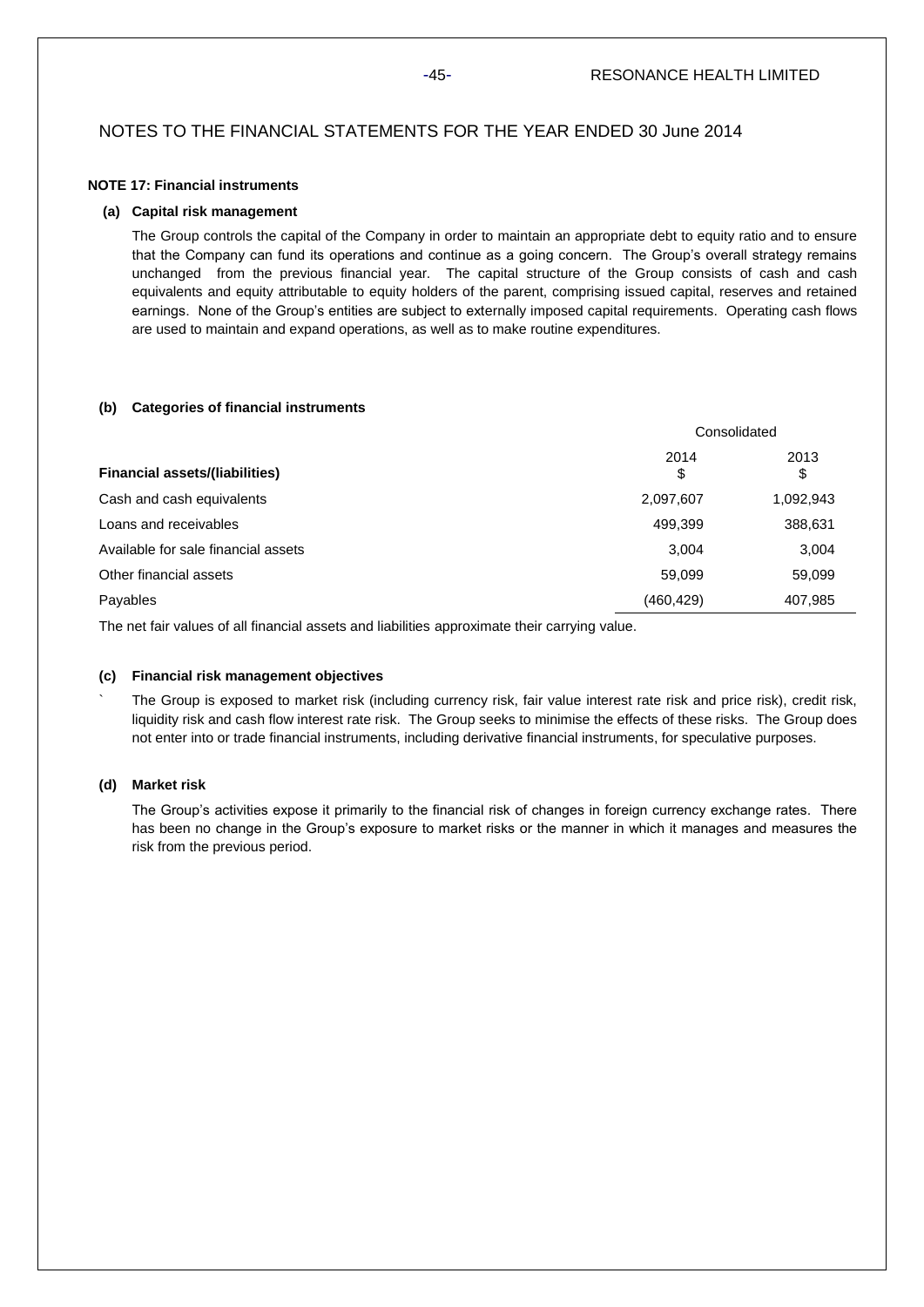## **NOTE 17: Financial instruments (Continued)**

## **(e) Foreign currency risk management**

The Group undertakes certain transactions denominated in foreign currencies, hence exposures to exchange rate fluctuations arise. Exchange rate exposures are managed within approved policy parameters. The Group does not engage in forward exchange contracts.

The carrying amount of the Group's foreign currency denominated monetary assets and monetary liabilities at the reporting date is as follows:

|                              | Liabilities              |                          | Assets     |            |  |  |
|------------------------------|--------------------------|--------------------------|------------|------------|--|--|
|                              | 2014<br>\$               | 2013<br>\$               | 2014<br>\$ | 2013<br>\$ |  |  |
| <b>United States Dollars</b> | 1,904                    | 14,012                   | 372,647    | 426,416    |  |  |
| <b>Great British Pounds</b>  | 12,905                   | $\overline{\phantom{0}}$ | 98,802     | 97,058     |  |  |
| European Euros               | $\overline{\phantom{0}}$ | 3.177                    | 41,953     | 20,999     |  |  |

## *Foreign currency sensitivity analysis*

The Group is exposed to United States Dollar (USD), Great British Pound (GBP) and European Euro (EUR) currency fluctuations.

The following table illustrates the Group's sensitivity to a 10% increase and decrease in the Australian dollar against the relevant foreign currency. The sensitivity analysis includes only outstanding foreign currency denominated monetary items and adjusts their translation at the period end for a 10% change in foreign currency rates. A negative number indicates a decrease in profit and other equity where the Australian dollar strengthens against the respective currency. For a weakening of the Australian dollar against the respective currency there would be an equal and opposite impact on the profit and other equity and the balances below would be positive.

| Profit or loss impact: | 2014<br>\$ | 2013<br>\$ |
|------------------------|------------|------------|
| - USD                  | (33,704)   | (37, 491)  |
| - GBP                  | (7,809)    | (8, 823)   |
| - EUR                  | (3,814)    | (1,620)    |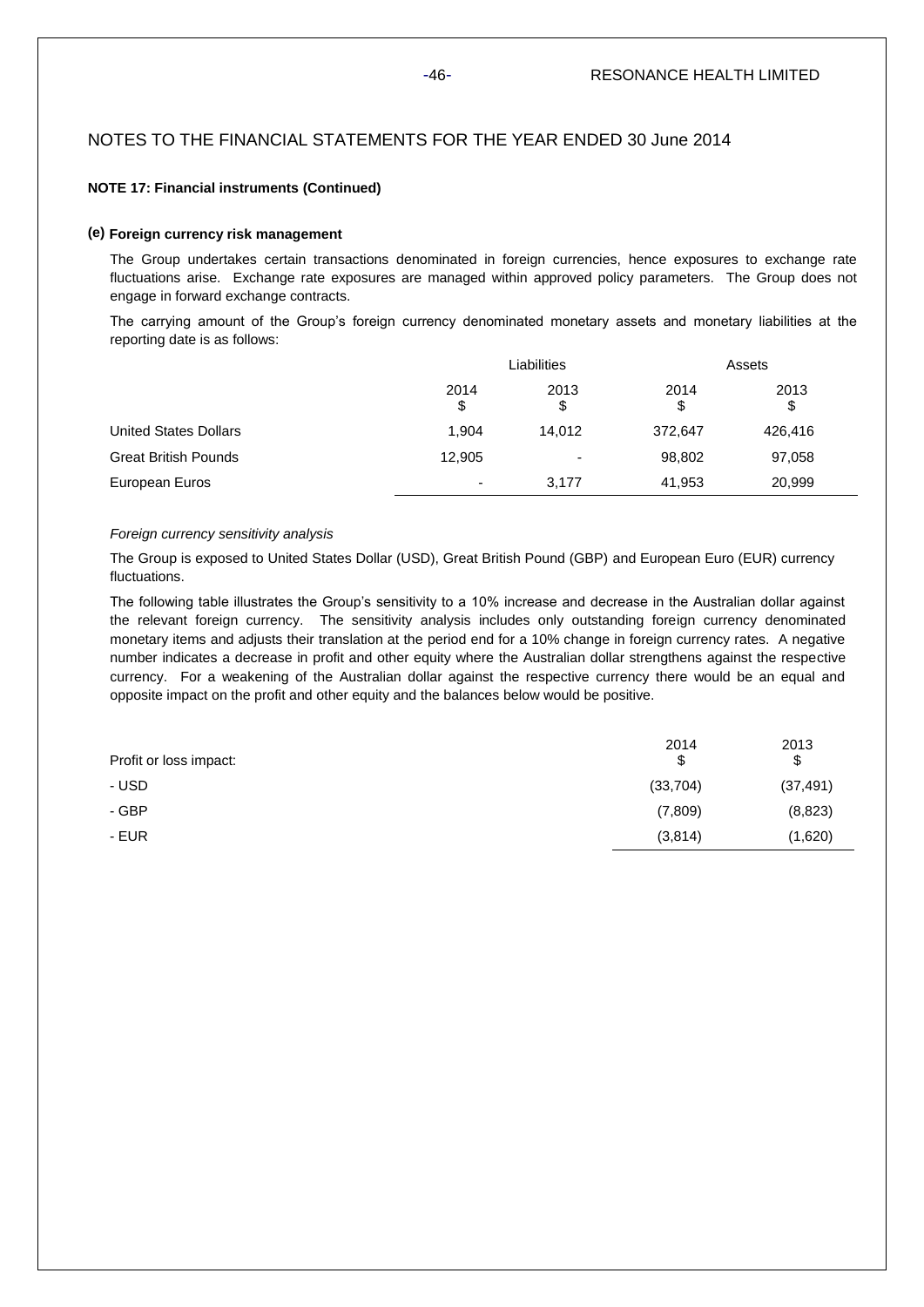## **NOTE 17: Financial instruments (Continued)**

## **(f) Interest rate risk management**

All financial assets and financial liabilities are non-interest bearing except for cash and cash equivalent balances. The following table details the Group's expected maturities for cash and cash equivalent financial assets.

| Cash and cash equivalent financial assets | Less than<br>one<br>month | One to three<br>months | Total       |
|-------------------------------------------|---------------------------|------------------------|-------------|
| 2014                                      | \$2,097,607               | \$59.099               | \$2,156,706 |
| Weighted average effective interest rate  | 2.65%                     | 3.42%                  |             |
| 2013                                      | \$1,092,943               | \$59.099               | \$1.152.042 |
| Weighted average effective interest rate  | 2.16%                     | 4.57%                  |             |

The Group is exposed to fluctuations in interest rates as it has deposited monies at floating and fixed interest rates.

The impact of a 10% change in interest rates will not have a material impact on the result for the year.

## **(g) Credit risk management**

Credit risk is the risk that a counter party will not meet its obligations under a financial instrument or customer contract, leading to a financial loss. The Group is exposed to credit risk from its operating activities (primarily from customer receivables) and from its financing activities, including deposits with banks, foreign exchange transactions and other financial instruments.

Outstanding customer receivables are regularly monitored and any credit concerns highlighted to senior management. At 30 June 2014, the Group had one customer that accounted for 33% of all trade receivables (2013: 29%).

The maximum exposure to credit risk, excluding the value of any collateral or other security at balance date in relation to each class of recognised financial assets is the carrying amount, net of any allowance for impairment recorded in the financial statements. The Group does not hold any collateral as security for any trade receivable.

## **(h)Equity price risk**

The Group is exposed to equity price risks arising from available-for-sale financial assets. The Group's investments are publicly traded.

The impact of a 10% increase or decrease in the equity price will not have a material impact on the result for the year.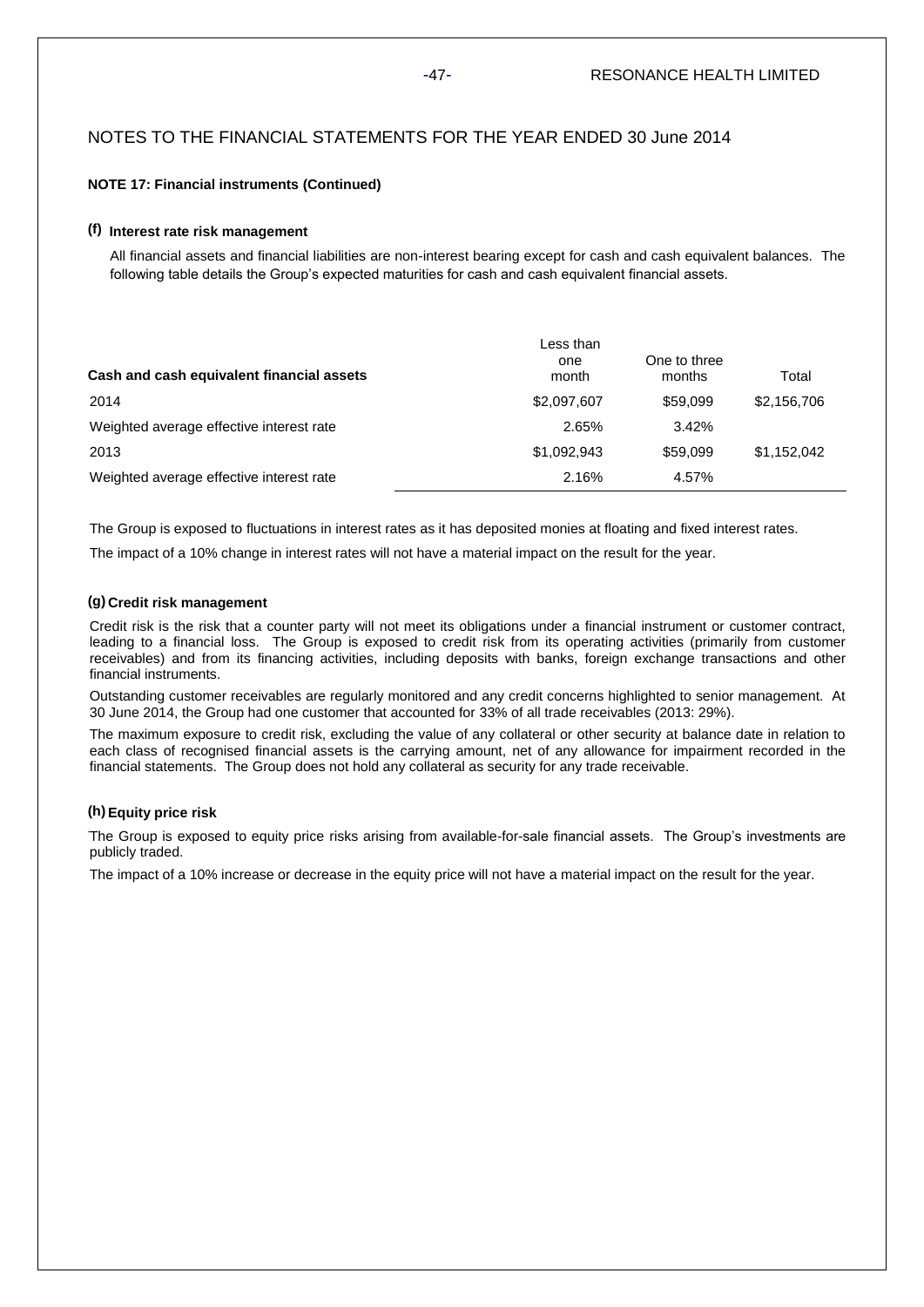## **Note 17: Financial instruments (Continued)**

## **(i) Liquidity risk management**

Ultimate responsibility for liquidity risk management rests with the Board of directors, who have built an appropriate liquidity risk management framework for the management of the Group's short, medium and long-term funding and liquidity management requirements. The Group manages liquidity risk by maintaining adequate reserves by continually monitoring forecast and actual cash flows and matching the maturity profiles of financial assets and liabilities. Included in Note 7 is a listing of additional undrawn facilities that the Group has at its disposal to further reduce liquidity risk.

The following table details the Group's expected maturity for its financial liabilities.

|                      | Less than<br>one month | One month to<br>three months | Three months<br>to one year | Total   |
|----------------------|------------------------|------------------------------|-----------------------------|---------|
|                      | \$                     | \$                           | \$                          | \$      |
| 2014                 |                        |                              |                             |         |
| Non-interest bearing | 227,613                | 127,509                      | 105,306                     | 460,429 |
| 2013                 |                        |                              |                             |         |
| Non-interest bearing | 236,412                | 42,960                       | 128,613                     | 407,985 |

## **(j) Fair value of financial instruments**

The net fair value of all financial assets and liabilities approximate their carrying values. No financial assets or financial liabilities, except for listed shares are readily traded on organized markets in standardised form.

The aggregate net fair values and carrying amounts of all financial assets and liabilities are disclosed in the financial statements.

|                                                                                                                                       | Consolidated |            |
|---------------------------------------------------------------------------------------------------------------------------------------|--------------|------------|
| <b>NOTE 18: Commitments for expenditure</b>                                                                                           | 2014<br>\$   | 2013<br>\$ |
| Operating lease commitments                                                                                                           |              |            |
| Commitments for minimum lease payments in relation to non-cancellable<br>operating leases for office premises are payable as follows: |              |            |
| Within one year                                                                                                                       | 106,173      | 113,922    |
| Later than 1 year but no later than 5 years                                                                                           | 255,386      | 9.501      |
| Total commitments not recognised in the financial statements                                                                          | 361,559      | 123.423    |

A lease over premises was entered into effective 1 August 2011 and has been extended from 1 August 2014 for a further 3 years to July 2017.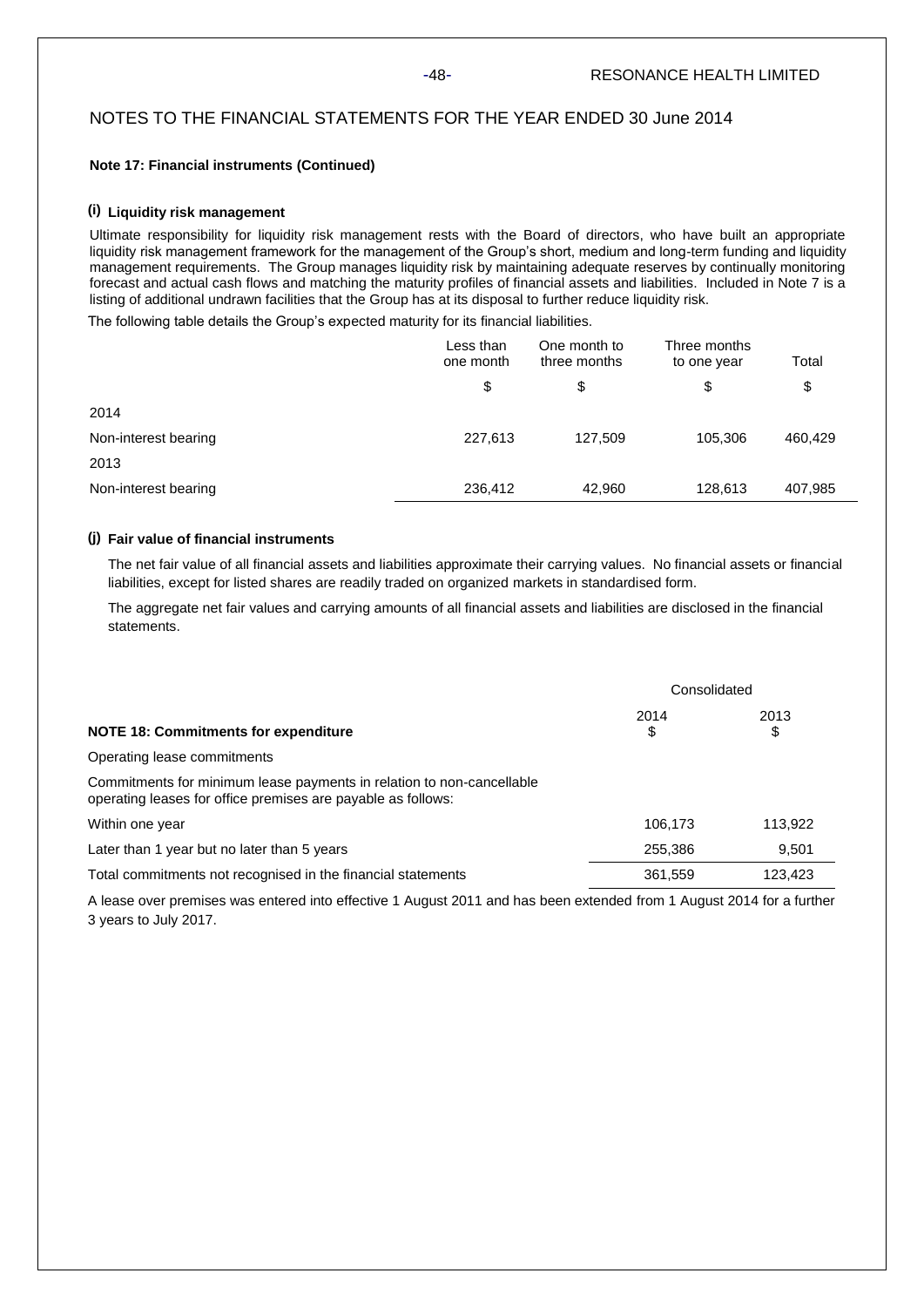## **NOTE 19: Related party disclosure**

The consolidated financial statements include the financial statements of Resonance Health Limited and the subsidiaries listed in the following table.

| Name of entity                                | Country of    |                 |                |
|-----------------------------------------------|---------------|-----------------|----------------|
|                                               | incorporation | Class of shares | Equity holding |
| Resonance Health Analysis Services<br>Pty Ltd | Australia     | Ordinary        | 100%           |
| WA Private Health Care Services<br>Pty Ltd    | Australia     | Ordinary        | 100%           |
| <b>IVB Holdings Pty Ltd</b>                   | Australia     | Ordinary        | 100%           |
| Resonance USA Inc.                            | <b>USA</b>    | Ordinary        | 100%           |

Resonance Health Limited is the ultimate Australian entity and ultimate parent of the Group.

### **Transactions with related parties**

Transactions with related parties are on normal commercial terms and conditions no more favourable than those available to other parties unless otherwise stated.

### **Transactions with key management personnel**

Refer to Note 23 for details of transactions with key management personnel.

During the year Resonance Health Analysis Services Pty Ltd repaid interest free loans to the Company totalling \$356,000.

During the year the Company provided additional interest free loans to Resonance Health Analysis Services Pty Ltd totalling \$200,000.

During the year the Company provided additional interest free loans to Resonance USA Inc. totalling US\$90,500 (2013: \$200,000).

A cumulative impairment of these loans of \$4,176,719 was recorded up to balance date (2013: \$4,545,135).

During the year expenses were paid by Resonance Health Analysis Services Pty Ltd totalling \$243,495 (2013: \$145,848) on behalf of the Company.

During the year expenses were paid by the Company on behalf of Resonance Health Analysis Services Pty Ltd totalling \$43,146 (2013: \$193,789).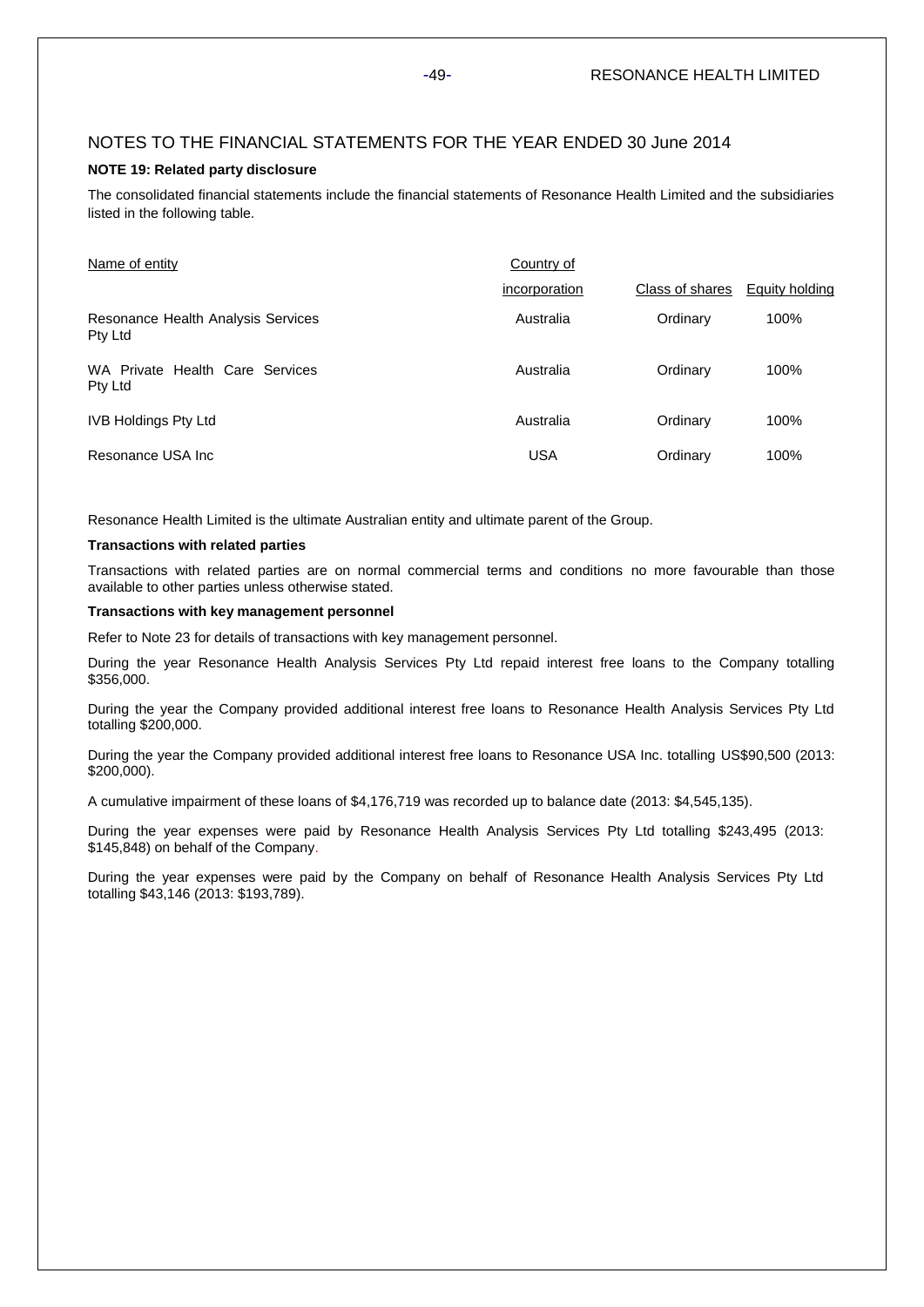|                                           | 2014                       | 2013                       |
|-------------------------------------------|----------------------------|----------------------------|
| <b>NOTE 20: Parent entity disclosures</b> | \$                         | \$                         |
| <b>Financial Position</b>                 |                            |                            |
| <b>Assets</b>                             |                            |                            |
| <b>Current assets</b>                     | 1,718,326                  | 645,467                    |
| Non-current assets                        | 1,048,591                  | 1,015,346                  |
| <b>Total assets</b>                       | 2,766,917                  | 1,660,813                  |
| <b>Liabilities</b>                        |                            |                            |
| <b>Current liabilities</b>                | 238,486                    | 94,122                     |
| <b>Total liabilities</b>                  | 238,486                    | 94,122                     |
| <b>Equity</b>                             |                            |                            |
| Issued capital                            | 68,703,510                 | 67,534,039                 |
| Option reserve                            | 66,284                     | 66,284                     |
| <b>Accumulated losses</b>                 | (66, 241, 363)             | (66,033,632)               |
| <b>Total equity</b>                       | 2,528,431                  | 1,566,691                  |
|                                           | Year ended<br>30 June 2014 | Year ended<br>30 June 2013 |
| <b>Financial Performance</b>              | \$                         | \$                         |
| Loss for the year                         | (207, 731)                 | (584, 016)                 |
| Other comprehensive income                |                            |                            |
| Total comprehensive loss                  | (207, 731)                 | (584, 016)                 |

## **NOTE 21: Events subsequent to reporting date**

On 12 September 2014 as part of the Shortfall Entitlement, the Company placed 13 million shares at \$0.05 per share which raised a further cash amount of \$650,000.

|                                                                            | Consolidated |            |
|----------------------------------------------------------------------------|--------------|------------|
| NOTE 22: Auditors' remuneration                                            | 2014<br>\$   | 2013<br>\$ |
| During the year the following fees were<br>paid or payable to the auditor: |              |            |
| Remuneration of the<br>auditor<br>the<br>of<br>Company for:                |              |            |
| Auditing/reviewing financial report                                        | 49.950       | 48,895     |
| Taxation compliance services                                               | 37,750       | 45,400     |
|                                                                            | 87.700       | 94.295     |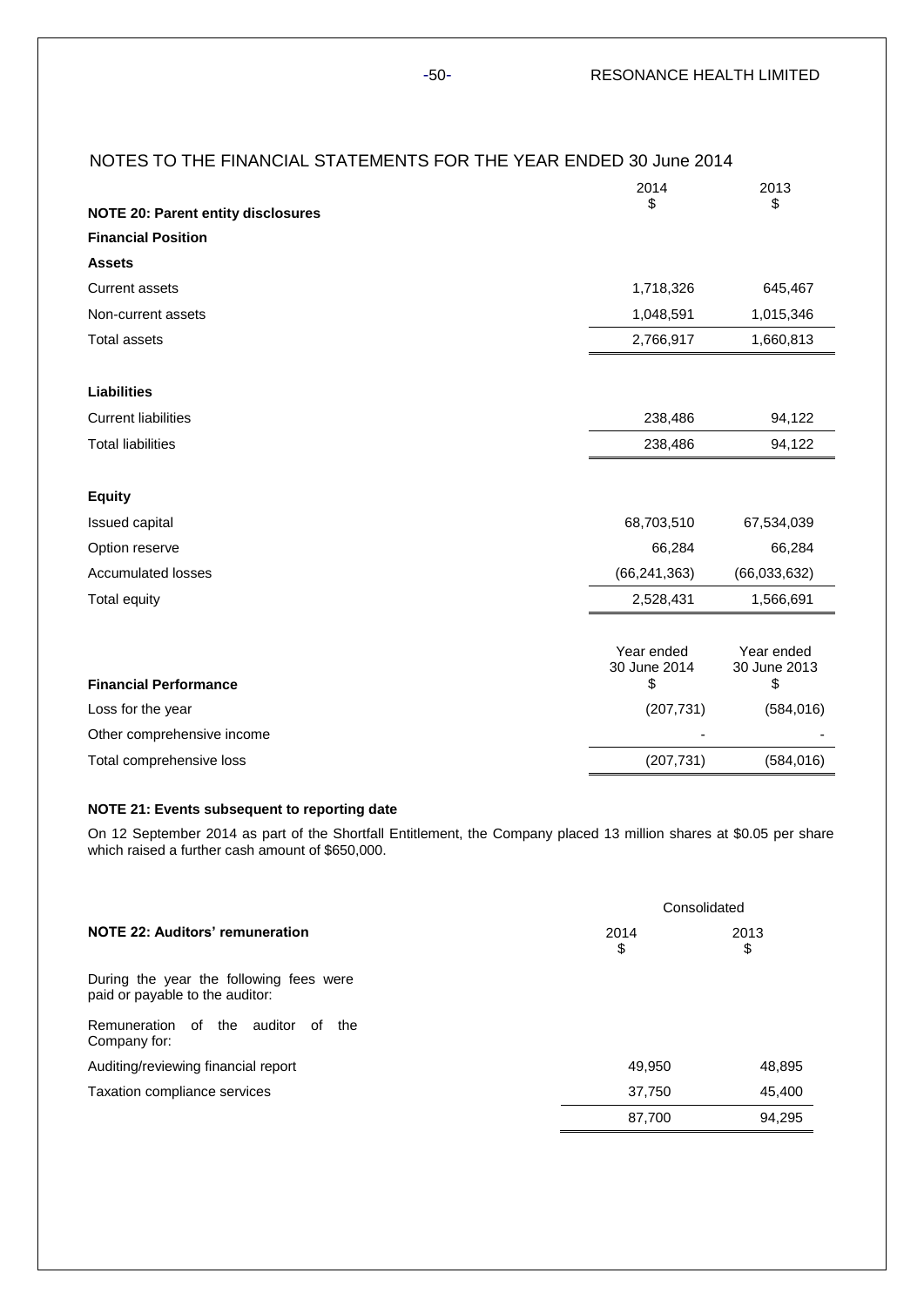## **NOTE 23: Key management personnel disclosures**

## **(a) Details of key management personnel**

| (i) Directors      |                                                                                                                 |
|--------------------|-----------------------------------------------------------------------------------------------------------------|
| Dr Martin Blake    | Chairman (non-executive)                                                                                        |
| Ms Liza Dunne      | Managing Director (executive)                                                                                   |
| Mr Simon Panton    | Director (non-executive)                                                                                        |
| Dr Jason Loveridge | Director (non-executive)                                                                                        |
| Dr Tim St Pierre   | Director (executive)                                                                                            |
| ii) Executives     |                                                                                                                 |
| Mrs Naomi Haydari  | Chief Financial Officer and Company Secretary – on<br>Maternity leave effective 28 <sup>th</sup> November 2013. |

Key management personnel remuneration has been included in the Remuneration Report section of the Directors' Report.

## **(b) Key Management Personnel Compensation**

Refer to the Remuneration Report contained in the Directors' Report for details of the remuneration paid or payable to each member of the Group's key management personnel (KMP) for the year ended 30 June 2014.

The totals paid to KMP of the Company and the Group during the year are as follows:

|                              | 2014<br>S                | 2013<br>\$ |
|------------------------------|--------------------------|------------|
| Short term employee benefits | 503,910                  | 520,729    |
| Post employment benefits     | 35.205                   | 37,232     |
| Share based payments         | $\overline{\phantom{0}}$ | -          |
| Total KMP compensation       | 539,115                  | 557,961    |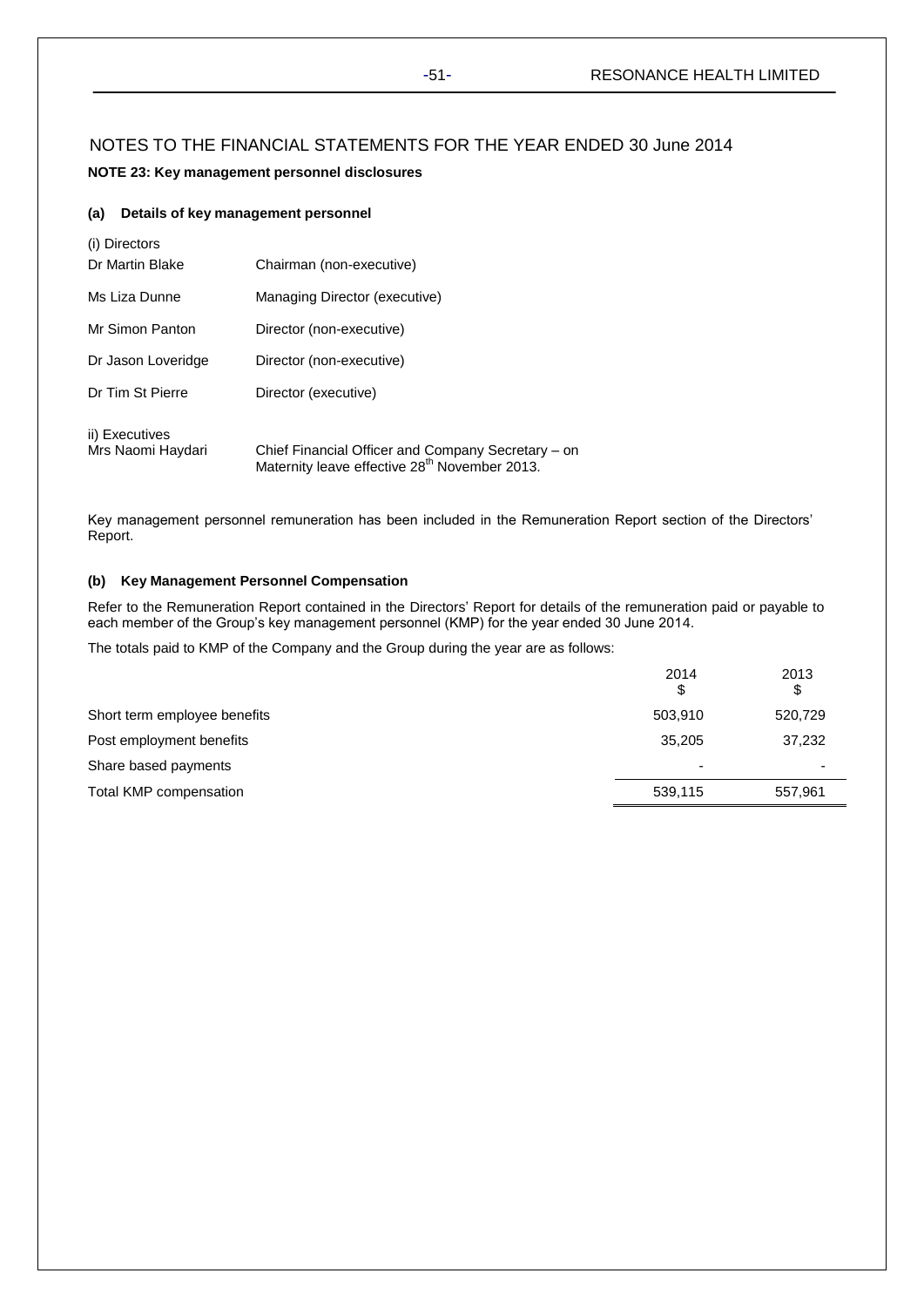## **DIRECTORS' DECLARATION**

- 1. In the opinion of the directors:
	- a. the accompanying financial statements, notes and the additional disclosures are in accordance with the Corporations Act 2001 including:
		- i. giving a true and fair view of the Group's financial position as at 30 June 2014 and of its performance for the year then ended; and
		- ii. complying with Australian Accounting Standards (including the Australian Accounting Interpretations) and the Corporations Regulations 2001; and
	- b. there are reasonable grounds to believe that the Company will be able to pay its debts as and when they become due and payable; and
	- c. the financial statements and notes thereto are in accordance with International Financial Reporting Standards issued by the International Accounting Standards Board.
- 2. This declaration has been made after receiving the declarations required to be made to the directors in accordance with Section 295A of the Corporations Act 2001 for the financial year ended 30 June 2014.

This declaration is signed in accordance with a resolution of the Board of Directors.

M. P. Blake

Dr Martin Blake Chairman

Place: Perth, Western Australia Dated: 26 September 2014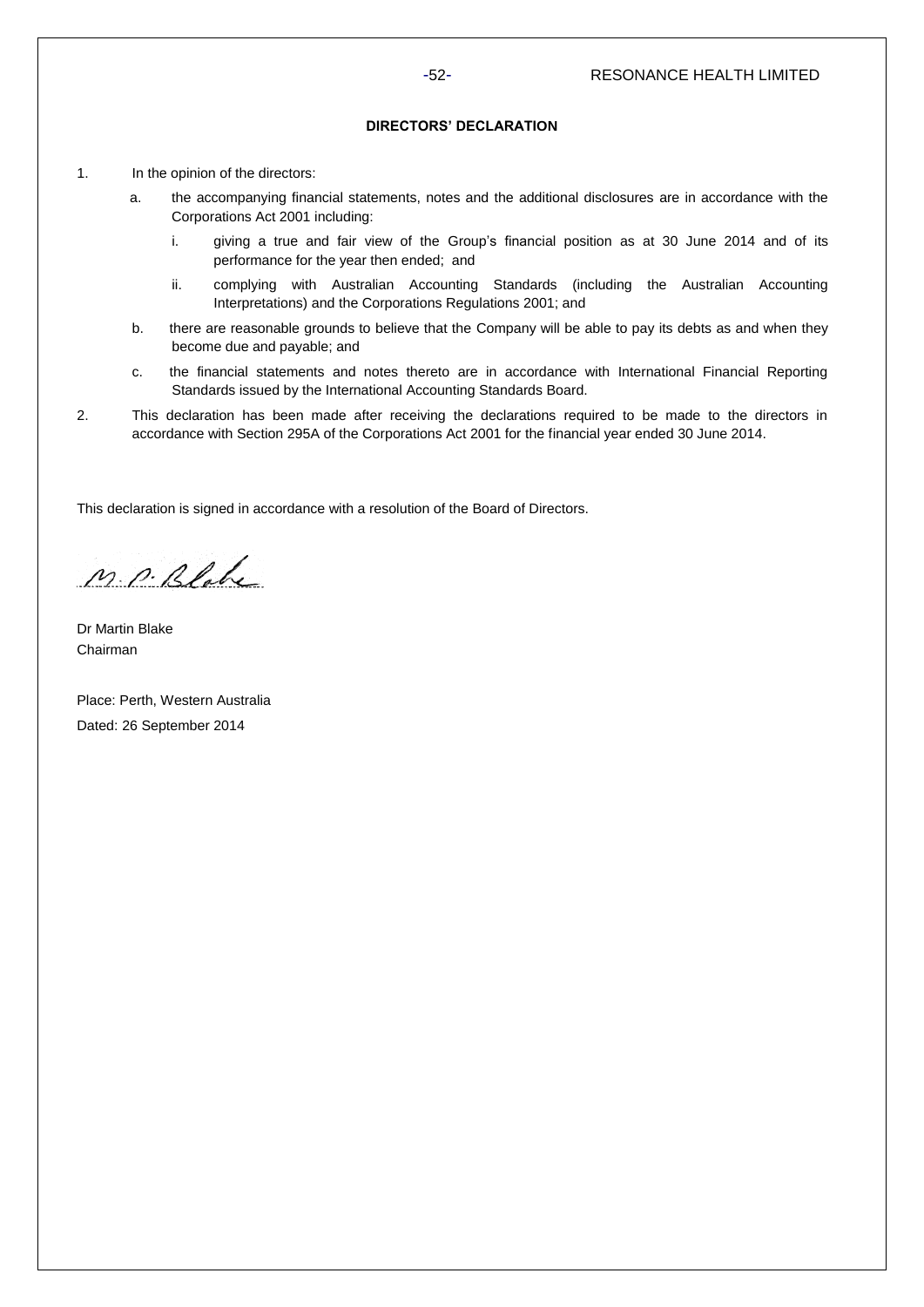

Accountants | Business and Financial Advisers

## **INDEPENDENT AUDITOR'S REPORT**

To the members of Resonance Health Limited

### **Report on the Financial Report**

We have audited the accompanying financial report of Resonance Health Limited ("the company"), which comprises the consolidated statement of financial position as at 30 June 2014, the consolidated statement of comprehensive income, the consolidated statement of changes in equity and the consolidated statement of cash flows for the year then ended, notes comprising a summary of significant accounting policies and other explanatory information, and the directors' declaration for the Group. The Group comprises the company and the entities it controlled at the year's end or from time to time during the financial year.

### *Directors' responsibility for the financial report*

The directors of the company are responsible for the preparation of the financial report that gives a true and fair view in accordance with Australian Accounting Standards and the *Corporations Act 2001* and for such internal control as the directors determine is necessary to enable the preparation of the financial report that is free from material misstatement, whether due to fraud or error.

In Note 1(c), the directors also state, in accordance with Accounting Standard AASB 101: *Presentation of Financial Statements*, that the financial report complies with International Financial Reporting Standards.

### *Auditor's responsibility*

Our responsibility is to express an opinion on the financial report based on our audit. We conducted our audit in accordance with Australian Auditing Standards. Those standards require that we comply with relevant ethical requirements relating to audit engagements and plan and perform the audit to obtain reasonable assurance whether the financial report is free from material misstatement.

An audit involves performing procedures to obtain audit evidence about the amounts and disclosures in the financial report. The procedures selected depend on the auditor's judgement, including the assessment of the risks of material misstatement of the financial report, whether due to fraud or error. In making those risk assessments, the auditor considers internal control relevant to the company's preparation and fair presentation of the financial report in order to design audit procedures that are appropriate in the circumstances, but not for the purpose of expressing an opinion on the effectiveness of internal control. An audit also includes evaluating the appropriateness of accounting policies used and the reasonableness of accounting estimates made by the directors, as well as evaluating the overall presentation of the financial report.

Our audit did not involve an analysis of the prudence of business decisions made by directors or management.

We believe that the audit evidence we have obtained is sufficient and appropriate to provide a basis for our audit opinion.

## *Independence*

In conducting our audit, we have complied with the independence requirements of the *Corporations Act 2001*.

**Level 4, 130 Stirling Street Perth WA 6000. PO Box 8124 Perth BC 6849 Telephone +61 (08) 9227 7500. Fax +61 (08) 9227 7533. Email: hlb@hlbwa.com.au. Website: http://www.hlb.com.au Liability limited by a scheme approved under Professional Standards Legislation**